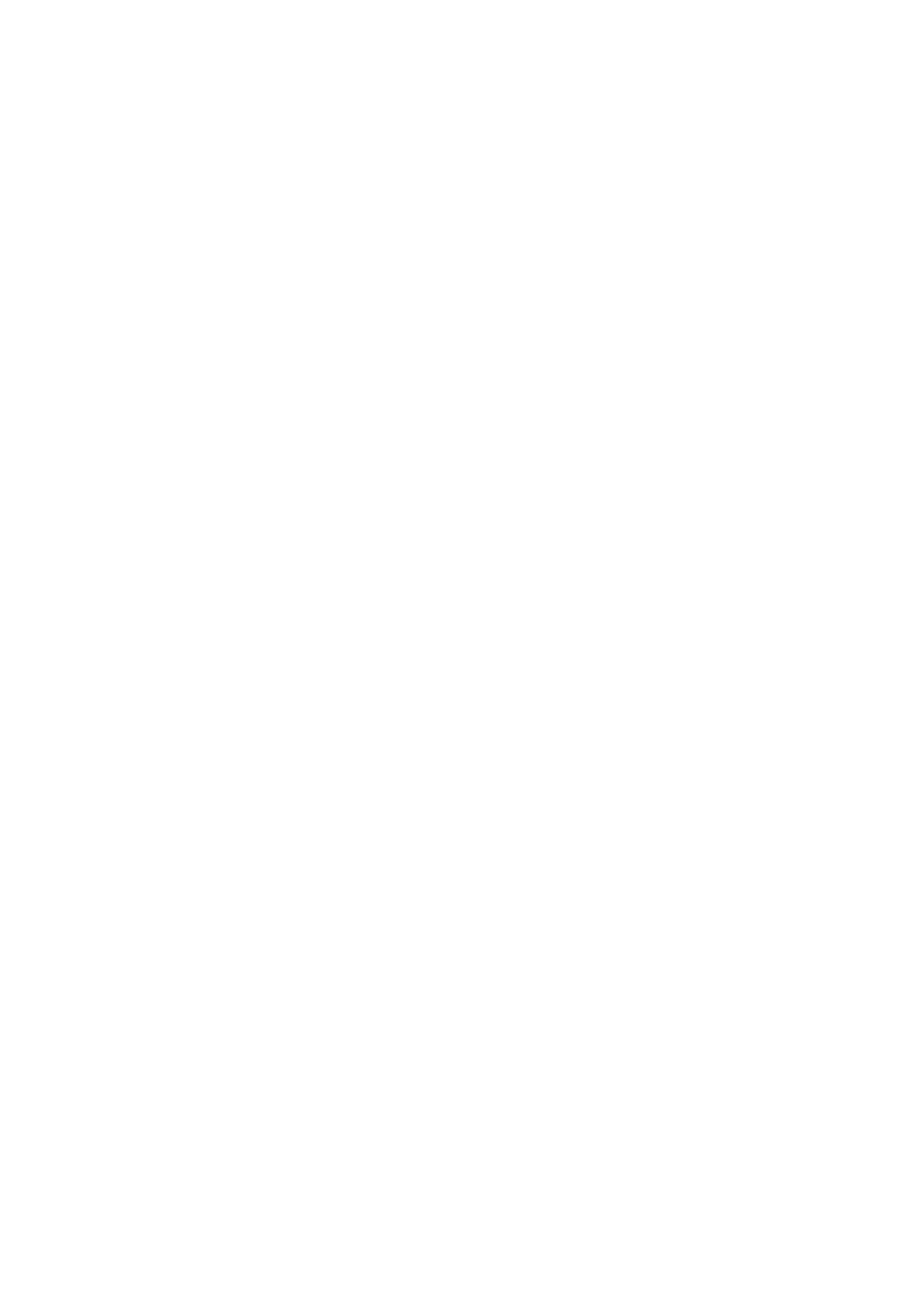| 1.          | <b>Introduction</b>                                        | $\overline{2}$ |
|-------------|------------------------------------------------------------|----------------|
|             | 1.1 The importance of planning across boundaries           | 2              |
|             | 1.2 Legal context                                          | $\overline{c}$ |
|             | 1.3 Policy context                                         | 3              |
|             | 1.4 Structure of this statement                            | 3              |
| $2_{\cdot}$ | <b>Summary of Local Plan engagement</b><br>stages          | 4              |
| 3.          | <b>Strategic context for Havering</b>                      | 6              |
| 4.          | <b>Strategic planning issues for Havering</b>              | $\overline{7}$ |
|             | 4.1 Introduction                                           | 7              |
|             | 4.2 Housing need and delivery                              | 8              |
|             | 4.3 Employment and retail                                  | 11             |
|             | 4.4 Green Belt                                             | 13             |
|             | 4.5 Transport                                              | 15             |
|             | 4.6 Infrastructure                                         | 19             |
|             | 4.7 Flood risk and rivers                                  | 21             |
|             | 4.8 Natural environment                                    | 23             |
|             | 4.9 Minerals                                               | 25             |
|             | Annex                                                      |                |
| A           | Key relationships and bodies                               | 26             |
|             | A.1 Statutory organisations                                | 26             |
|             | <b>A.2 Local authorities</b>                               | 29             |
| В.          | <b>Audit trail</b>                                         | 39             |
|             |                                                            |                |
| C.          | <b>London Plan context</b>                                 | 46             |
| D.          | <b>Statement of Common Ground - LB</b><br><b>Redbridge</b> | 47             |
| Е.          | <b>Statement of Common Ground -</b><br><b>Transport</b>    | 48             |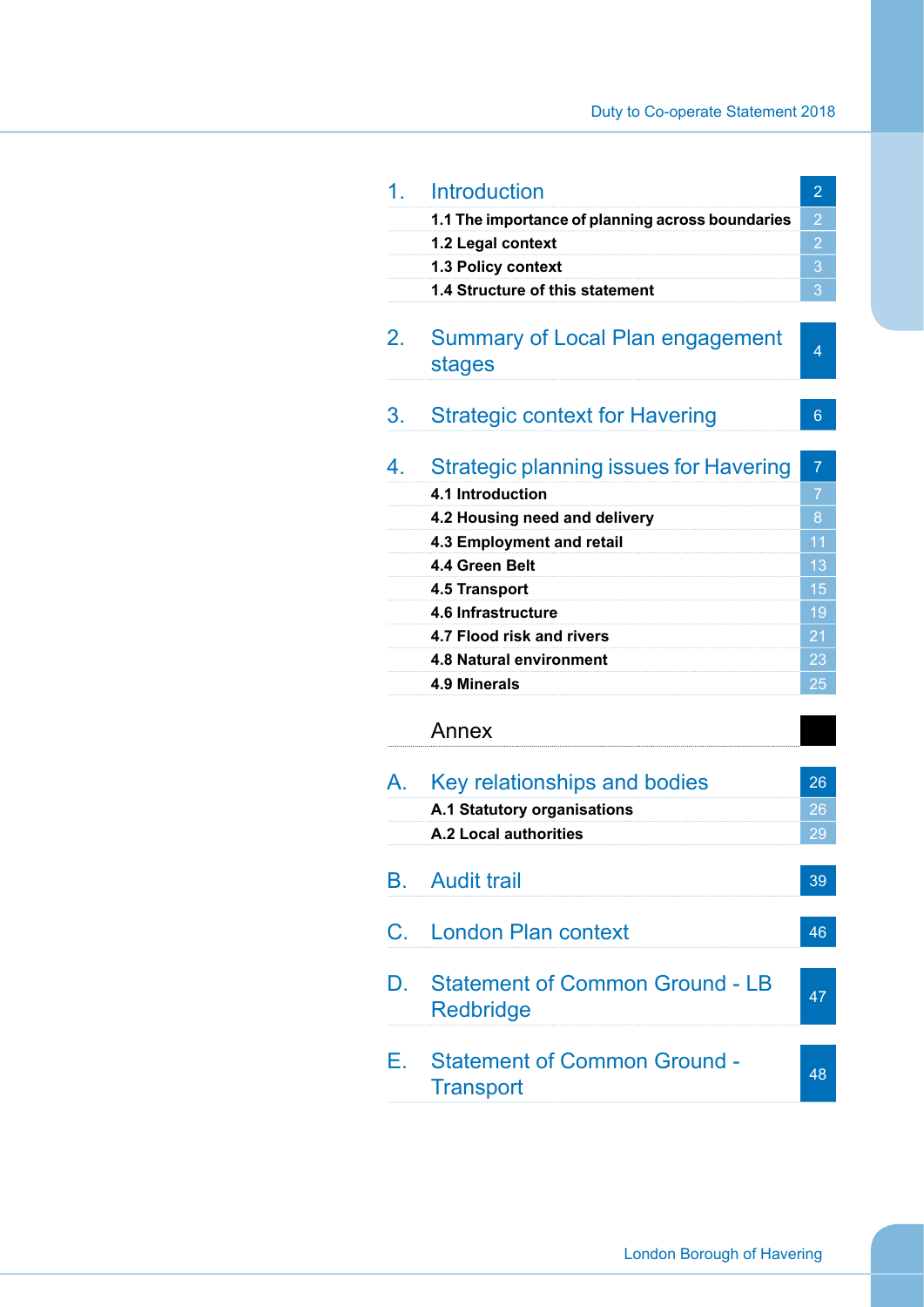## <span id="page-3-1"></span><span id="page-3-0"></span>**1 Introduction**

## **1.1 The importance of planning across boundaries**

- **1.1.1** The Council recognises that planning across boundaries is an important aspect of the plan-making process. This relates to the management of development and infrastructure impacts that are likely to affect more than one local authority area. The Council is committed to the Duty to Co-operate and working effectively with neighbouring authorities and other bodies to make sure that it has dealt with issues that do not stop at administrative boundaries.
- **1.1.2** The Duty to Co-operate (hereafter: the Duty) is embedded in the Localism Act 2011 and relates to sustainable development or use of land that would have a significant impact on at least two local planning areas, otherwise described as strategic matters and requires:
	- Councils and public bodies to 'engage constructively, actively and on an ongoing basis' to develop strategic policies;
	- Councils to set out planning policies to address such issues; and
	- Councils to consider joint approaches to plan making.
- **1.1.3** All local planning authorities are expected to demonstrate evidence of having successfully co-operated to plan for issues with cross-boundary impacts when their local plans are submitted for examination. However, The Duty is not a 'duty to agree'. The key requirement is therefore to demonstrate clear 'outcomes' emerging from the 'process' of cooperation that has taken place.
- **1.1.4** The Council is required to demonstrate evidence of having effectively co-operated with Duty-bodies to plan for issues with cross-boundary impacts throughout the preparation of the Local Plan.
- <span id="page-3-2"></span>**1.1.5** This statement accords with the Duty to Co-operate Statement Template published by the Planning Advisory Service (PAS) in August 2015.

## **1.2 Legal context**

- **1.2.1** The Localism Act 2011 makes strategic planning the responsibility of local authorities, which are expected to address strategic issues in Local Plans and demonstrate how this has been managed through the 'Duty to Co-operate'. The 'Duty' is set out in Section 33A of the Planning and Compulsory Purchase Act 2004 (as amended by Section 110 of the Localism Act).
- **1.2.2** As well as applying to all local planning authorities and county councils in England, the Duty also applies to a number of other 'prescribed' bodies, that Local Authorities should co-operate with in preparing Local Plans. Regulation 4 of the Town and Country Planning (Local Planning) (England) Regulations 2012 sets out who those 'prescribed' bodies are. These are set out below:
	- The Environment Agency;
	- The Historic Buildings and Monuments Commission for England (known as English Heritage);
	- Natural England;
	- The Mayor of London;
	- The Civil Aviation Authority;
	- The Homes and Communities Agency;
	- Clinical Commissioning Groups;
	- National Health Service Commissioning Board
	- The Office of Rail Regulation;
	- Transport for London;
	- Each Integrated Transport Authority;
	- Each highway authority; and
	- the Marine Management Organisation.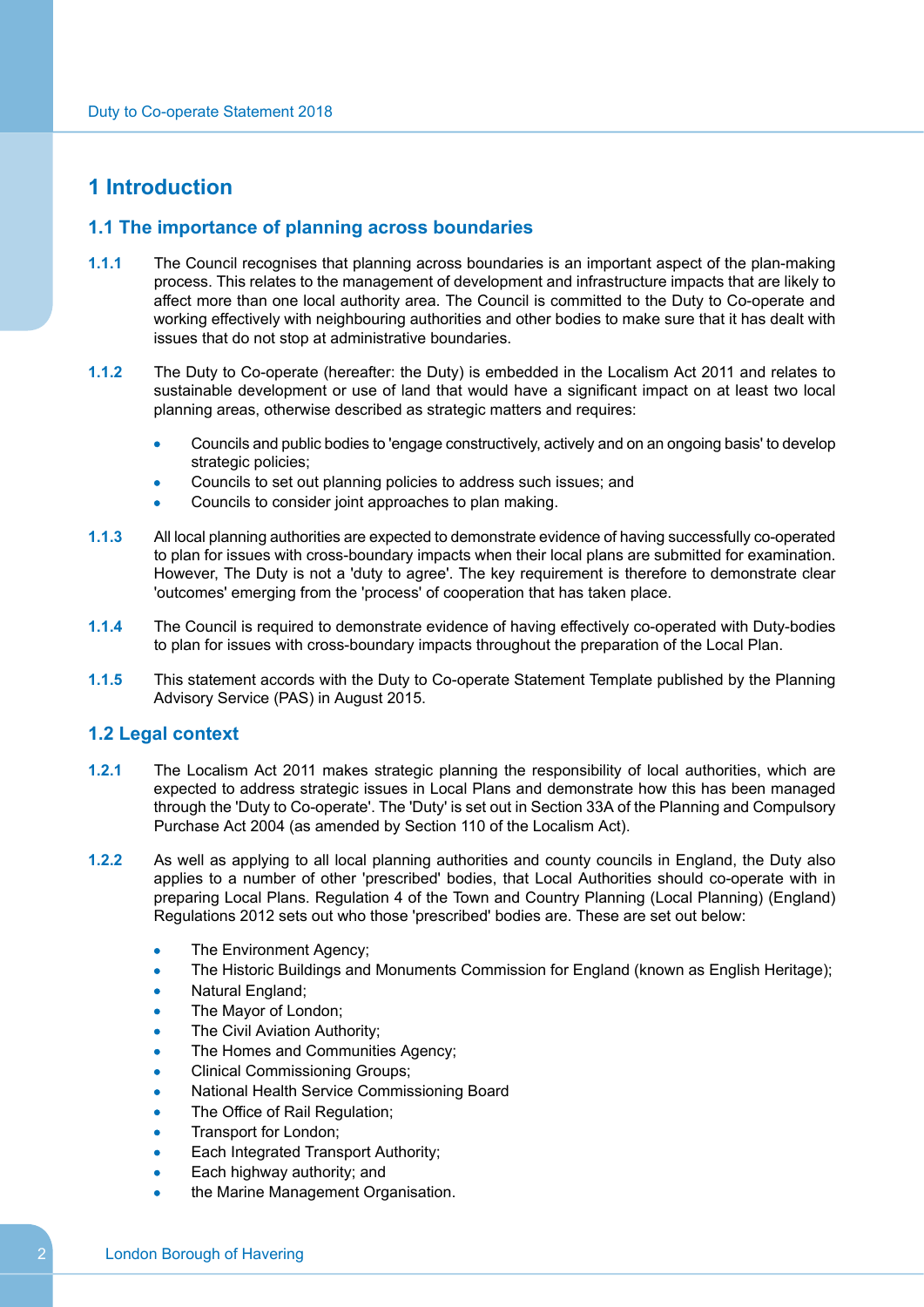**1.2.3** The Local Enterprise Partnership (LEP) and Local Nature Partnership (LNP) are also included as a prescribed body as part of a separate clause 33a (9).

## <span id="page-4-0"></span>**1.3 Policy context**

- **1.3.1** The requirements for the Duty are set out in paragraphs 178-181 of the National Planning Policy Framework, and in the Planning Practice Guidance (PPG). The Duty particularly relates to the strategic priorities identified in paragraph 156 of the NPPF.
- **1.3.2** Two tests of soundness identified in the NPPF (paragraph 182) relate directly to the Duty, as follows:
	- **Positively prepared** the plan should be prepared based on a strategy which seeks to meet objectively assessed development and infrastructure requirements, including unmet requirements from neighbouring authorities where it is practical to do so consistently with the presumption in favour of sustainable development; and
	- **Effective** the plan should be deliverable over its period and based on effective joint-working on cross-boundary strategic priorities.

## <span id="page-4-1"></span>**1.4 Structure of this statement**

- **1.4.1** The Duty to Co-operate statement is structured in the following way:
	- Section 2 provides an overview of the engagement stages throughout the preparation of the Local Plan
	- Section 3 sets out the strategic planning context for Havering within London and the sub-region
	- Section 4 provides an overview of the strategic planing issues for Havering and how strategic working has influenced the Local Plan
- **1.4.2** The statement is supported by Annex A:'Key [relationships](#page-27-0) and bodies' which details the engagement with individual statutory organisations and local authorities and Annex [B:'Audit](#page-40-0) trail' which provides an audit trail of key milestones for each strategic issue covered in Section 4.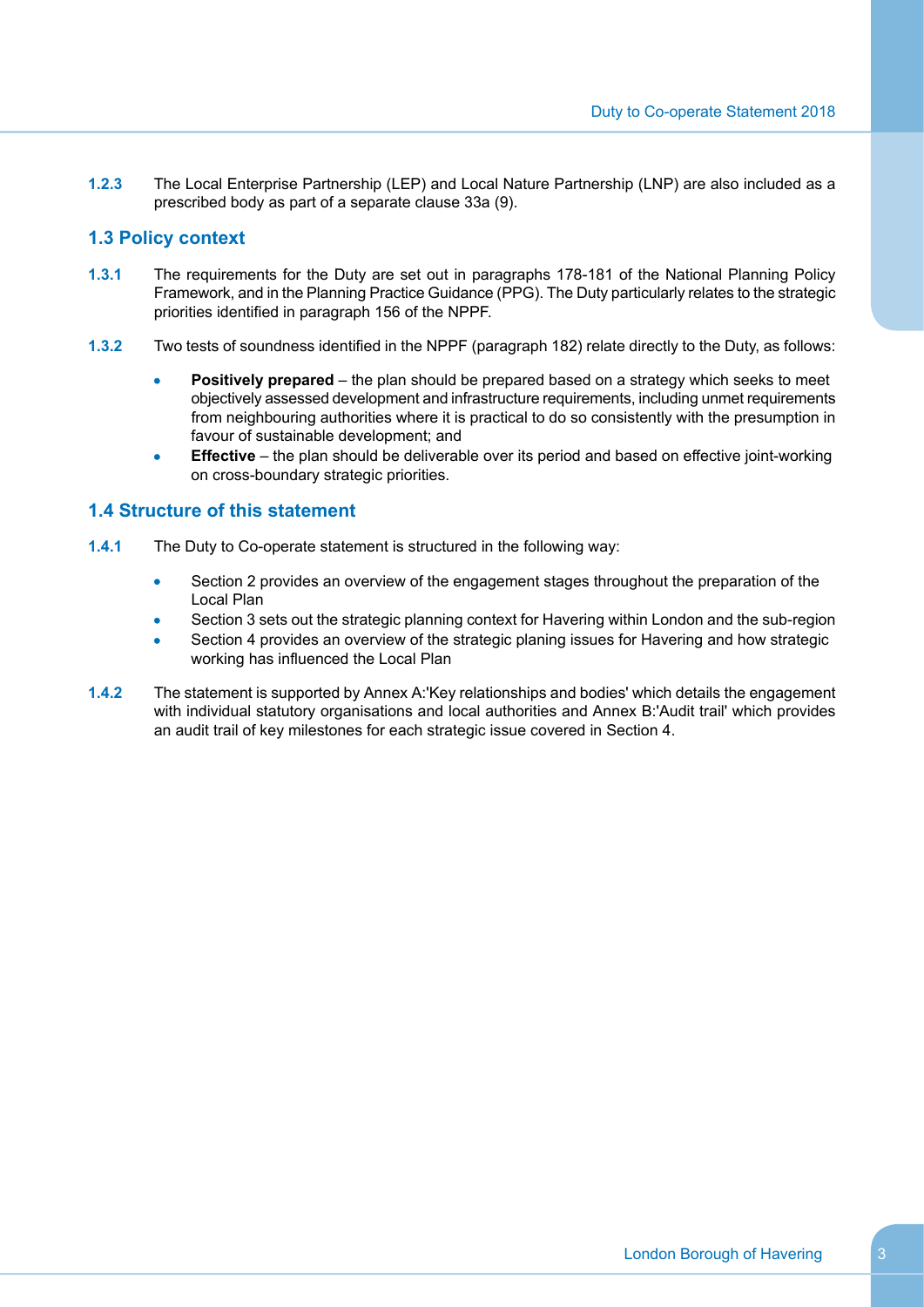# <span id="page-5-0"></span>**2 Summary of Local Plan engagement stages**

**2.0.1** The Local Plan has been prepared in accordance with the stages identified in The Town and Country Planning (Local Planning) (England) Regulations 2012. Engagement with relevant stakeholders has taken place throughout the preparation of the Local Plan. The table below summarises the key interactions that the Council has initiated to fulfil the Duty to Co-operate for the Local Plan.

| <b>Date</b>                                   | <b>Event/occurrence</b>                                                                                                                   | <b>Target</b>                                                                             | <b>Purpose</b>                                                                                                                                                                                                                                                                                                                                                                                                                                                                                                                                                                   |
|-----------------------------------------------|-------------------------------------------------------------------------------------------------------------------------------------------|-------------------------------------------------------------------------------------------|----------------------------------------------------------------------------------------------------------------------------------------------------------------------------------------------------------------------------------------------------------------------------------------------------------------------------------------------------------------------------------------------------------------------------------------------------------------------------------------------------------------------------------------------------------------------------------|
| 9 February<br>until 23<br>March 2015          | Havering Local Plan<br><b>Issues and Priorities</b><br>consultation (Reg 18).<br>This included a Duty<br>event with Local<br>Authorities. | All stakeholders<br>including local<br>authorities,<br>statutory bodies<br>and the public | To provide an opportunity for bodies and<br>members of the public to be engaged in the<br>early stages of the Local Plan process and<br>provide comments on the Issues and Priorities<br>document. Engagement included a workshop<br>for local authorities to identify and discuss cross<br>boundary issues that affect the preparation of<br>the Local Plan. The event was attended by LB<br>Barking and Dagenham, LB Redbridge, LB<br>Bexley, Chelmsford City Council, Epping Forest<br>District Council, Thurrock Council, Brentwood<br>Borough Council and Basildon Council. |
| 10<br>February<br>2016                        | Local Plan Duty to<br>Co-operate update letter<br>circulated                                                                              | Local authorities,<br>statutory bodies                                                    | To update bodies on the Local Plan progress<br>and to provide an on-going and open invite to<br>discuss strategic issues. This letter was sent to<br>all statutory consultees and neighbouring<br>authorities.                                                                                                                                                                                                                                                                                                                                                                   |
| 28<br>November<br>2016                        | <b>Direction of Travel</b><br>published and<br>circulated. This included<br>a Duty event with Local<br>Authorities.                       | All stakeholders<br>including local<br>authorities,<br>statutory bodies<br>and the public | To update bodies and the public on the progress<br>and content of the Local Plan and invite<br>stakeholders to raise any issues. Engagement<br>included a workshop for local authorities to<br>present progress on the Local Plan and ongoing<br>evidence base work, and discuss ongoing cross<br>boundary issues. The event was attended by<br>The GLA, LB Barking and Dagenham, LB<br>Redbridge, Brentwood Borough Council,<br>Thurrock Council, Basildon Council, Essex<br>County Council, LB Waltham Forest, LB Bexley<br>and Transport for London.                          |
| 28<br>February<br>2017 and<br>28 June<br>2017 | Draft Local Plan shared<br>with neighbouring local<br>authorities on<br>a confidential basis                                              | Local authorities,<br><b>GLA</b>                                                          | To provide neighbouring authorities the<br>opportunity to informally review and comment<br>on the Local Plan prior to the Regulation 19<br>consultation.                                                                                                                                                                                                                                                                                                                                                                                                                         |
| Summer<br>2017                                | Havering Local Plan<br><b>Proposed Submission</b><br>consultation (Reg 19)                                                                | All local<br>authorities,<br>statutory bodies<br>and the public                           | To provide stakeholders the opportunity to<br>address any soundness issues with the<br>Proposed Submission version of the Local Plan.                                                                                                                                                                                                                                                                                                                                                                                                                                            |

|  |  |  |  | Table 2.1 Key engagement stages for the Havering Local Plan |
|--|--|--|--|-------------------------------------------------------------|
|--|--|--|--|-------------------------------------------------------------|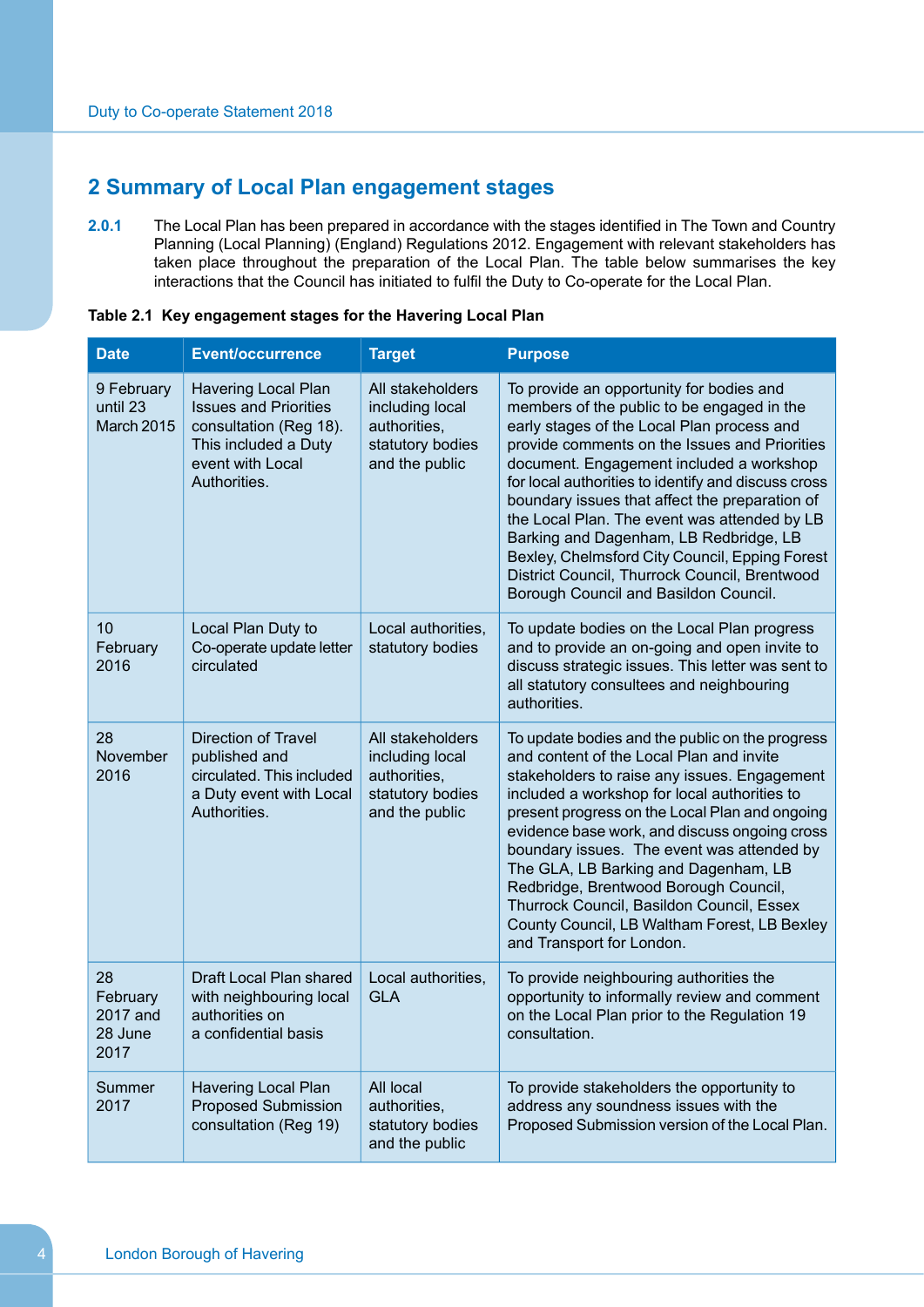**2.0.2** Engagement with individual bodies has taken place on an ongoing and regular basis. Other local authorities in the sub-region are also progressing Local Plans. Engagement has therefore also occurred through initiatives arranged by other local authorities. Annex A:'Key [relationships](#page-27-0) and bodies' sets out how the Council has engaged with individual bodies, and also provides more detail on the workshops and partnerships relevant for the Local Plan.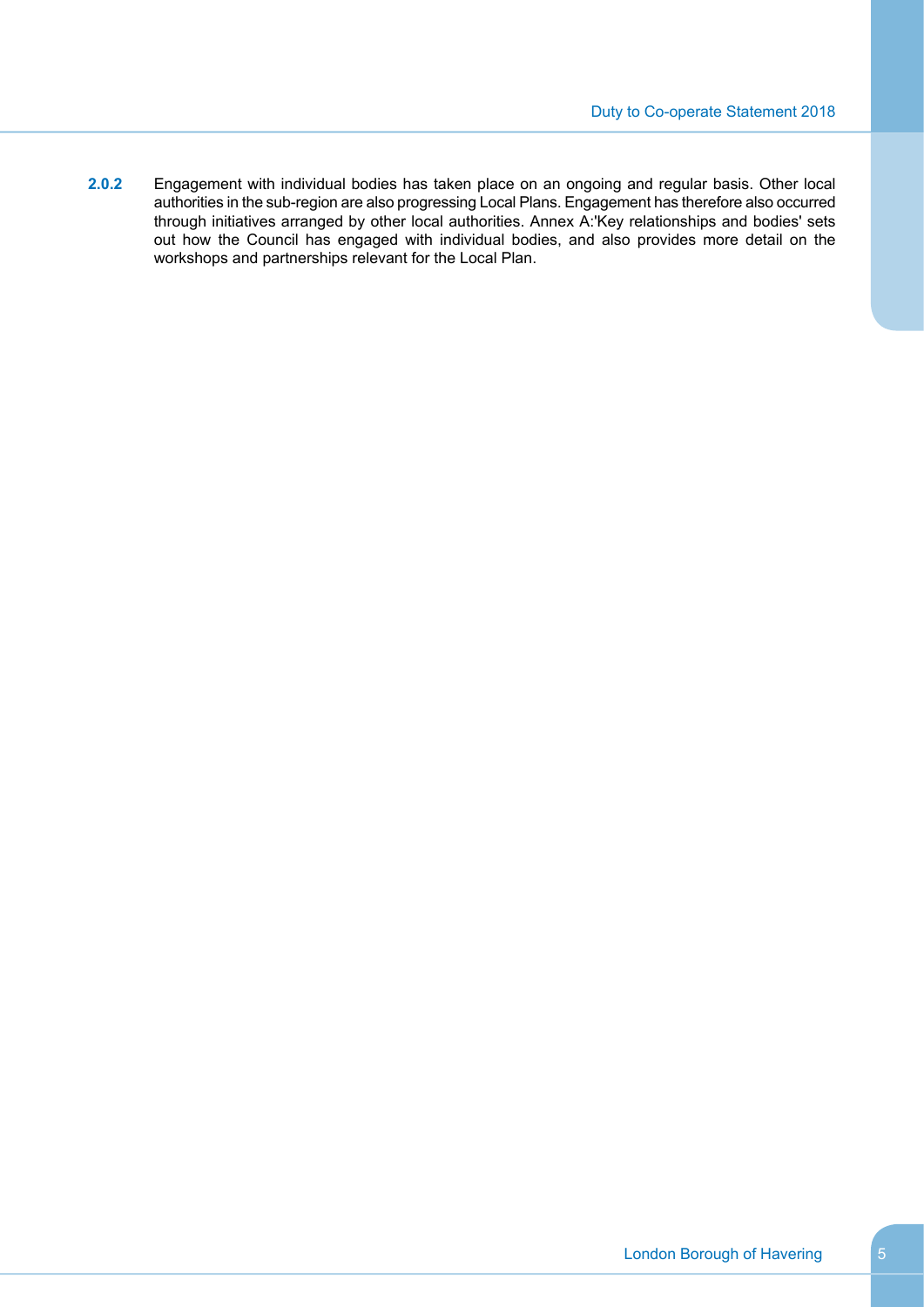## <span id="page-7-0"></span>**3 Strategic context for Havering**

## **London Plan context**

- **3.0.1** The Mayor's London Plan sets the strategic policy context for Havering. It is the overall strategic plan for London, covering a range of issues of strategic importance for the Greater London area. The Local Plan is required to be in general conformity with the London Plan, which is also part of the development plan for Havering.
- **3.0.2** The first London Plan was published in 2004. The current London Plan was originally published in 2011, a consolidated version with alterations was published in March 2016. The new Mayor of London is currently preparing a new London Plan, which was subject to consultation until 2nd March 2018.
- **3.0.3** The London Plan sets out the strategic context for growth and development as well as the key areas for growth and also covers a range of more detailed issues. Strategic issues covered in the London Plan that the Local Plan cannot change are included in Annex [C:'London](#page-47-0) Plan context'.

#### **Sub-regional context**

**3.0.4** Havering is an Outer London Borough located on the London Essex border. It is adjoined by the London Boroughs of Redbridge and Barking & Dagenham to the west, and Bexley to the south beyond the River Thames. Havering also adjoins the Essex County Council and the local authorities of Brentwood Borough Council to the east, Epping Forest District Council to the north. The unitary authority of Thurrock Council is located to the southeast of Havering. All neighbouring authorities are currently in the process of preparing new Local Plans for their areas and are at various stages of plan preparation.

#### **Joint Waste Development Plan for East London**

**3.0.5** Together with other East-London Boroughs, the Council adopted a Joint Waste Development Plan in 2012. This sets out a strategy for sustainable waste management until 2021 and provides policy steer as to additional facilities required and, as appropriate, preferred locations for such development. The Joint Waste Development Plan forms part of the each Borough's development plan and the policies within are used to determine waste related applications and help deliver sustainable waste management in accordance with relevant national guidance and targets set within the London Plan.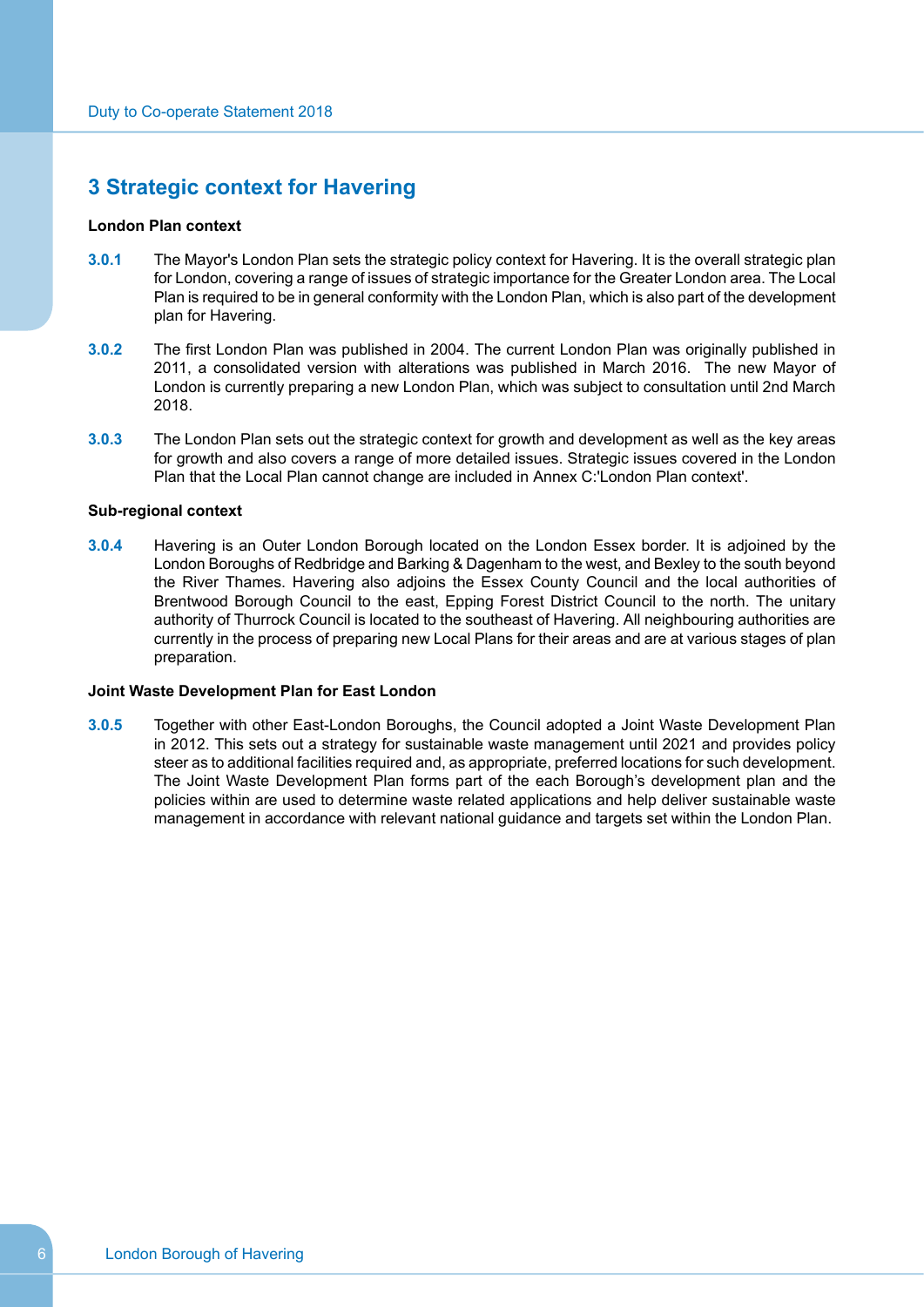# <span id="page-8-1"></span><span id="page-8-0"></span>**4 Strategic planning issues for Havering**

## **4.1 Introduction**

- **4.1.1** This section sets out how the Council has engaged with other bodies to address the strategic planning issues for Havering. These have been identified early on in the Local Plan process, and updated to reflect on-going discussions with stakeholders. The strategic planning issues for Havering relate to:
	- 1. Housing need and delivery
	- 2. Employment and retail
	- 3. Green Belt
	- 4. Transport
	- 5. Infrastructure
	- 6. Flood risk and rivers
	- 7. Natural environment
	- 8. Minerals
- **4.1.2** Within Annex [B:'Audit](#page-40-0) trail' an overview is provided of the key meetings and decisions that impact on the above strategic issues. This provides more detail on how engagement has taken place and when decisions were taken.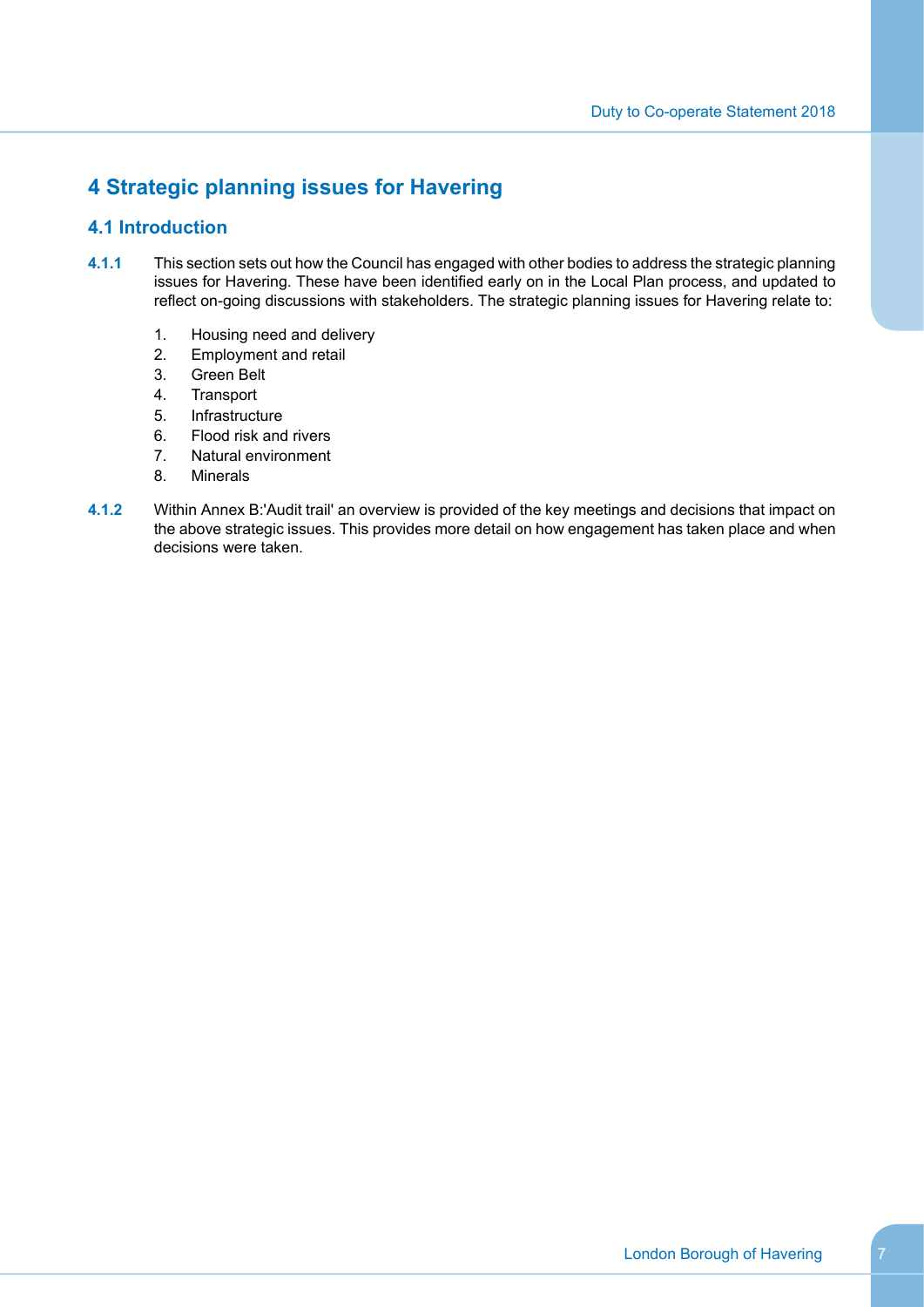## <span id="page-9-0"></span>**4.2 Housing need and delivery**

## **Table 4.1 Housing need and delivery**

#### **1. Strategic Planning issue**

The NPPF requires local authorities to meet "the full, objectively assessed needs for market and affordable housing in the housing market area". Havering forms part of the London Wide Housing Market Area alongside all other London Boroughs.

Havering shares a sub housing market area with the London Boroughs of Barking and Dagenham and Redbridge. The Council has worked with these authorities to identify the housing need in the sub housing market area.

The Planning Policy for Traveller sites sets out that local authorities should plan positively for Gypsy and Traveller sites. The London Plan does not contain a policy direction on provision for Gypsy and Traveller accommodation. The Council should therefore seek to meet the needs for the Gypsy and Traveller population in the Local Plan, and work with neighbouring authorities on this issue.

#### **2. London Plan context**

The London Plan makes clear that London should be treated as a single housing market. The GLA's Strategic Housing Market Assessment 2013 identifies a need for a minimum of 490,000 new homes in London between 2015-2026 (or 49,000 new homes per annum). In comparison, the GLA Strategic Housing Land Availability Assessment 2013 found that London has capacity for at least 420,000 additional homes or 42,000 per annum. The London Plan identifies that Havering should seek to achieve and exceed the relevant minimum 10 year housing target of 11,700, which translates into 1,170 per annum. This has been informed by the London Strategic Housing Market Assessment (SHLAA) 2013.

The London Plan identifies Romford as a metropolitan centre, which together with the six district centres in the borough should be the focus for intensification and housing growth. In addition, in the south of the borough the London Riverside Opportunity Area is identified in the London Plan, which extends into the London Borough of Barking and Dagenham.

## **3. Evidence base**

- GLA Strategic Housing Land Availability Assessment (2013)  $\bullet$
- GLA Strategic Housing Land Availability Assessment (2017)  $\bullet$
- London Strategic Housing Market Assessment (SHMA) (2013)  $\bullet$
- London Strategic Housing Market Assessment (SHMA) (2017)  $\bullet$
- $\bullet$ Outer North East London Strategic Housing Market Assessment and update for Havering (2016)
- Gypsy and Traveller Accommodation Assessment (2018)  $\bullet$
- Housing Position Statement (2018)  $\bullet$
- Statement of Common Ground LB Redbridge and LB Havering (Refer to Annex D)  $\bullet$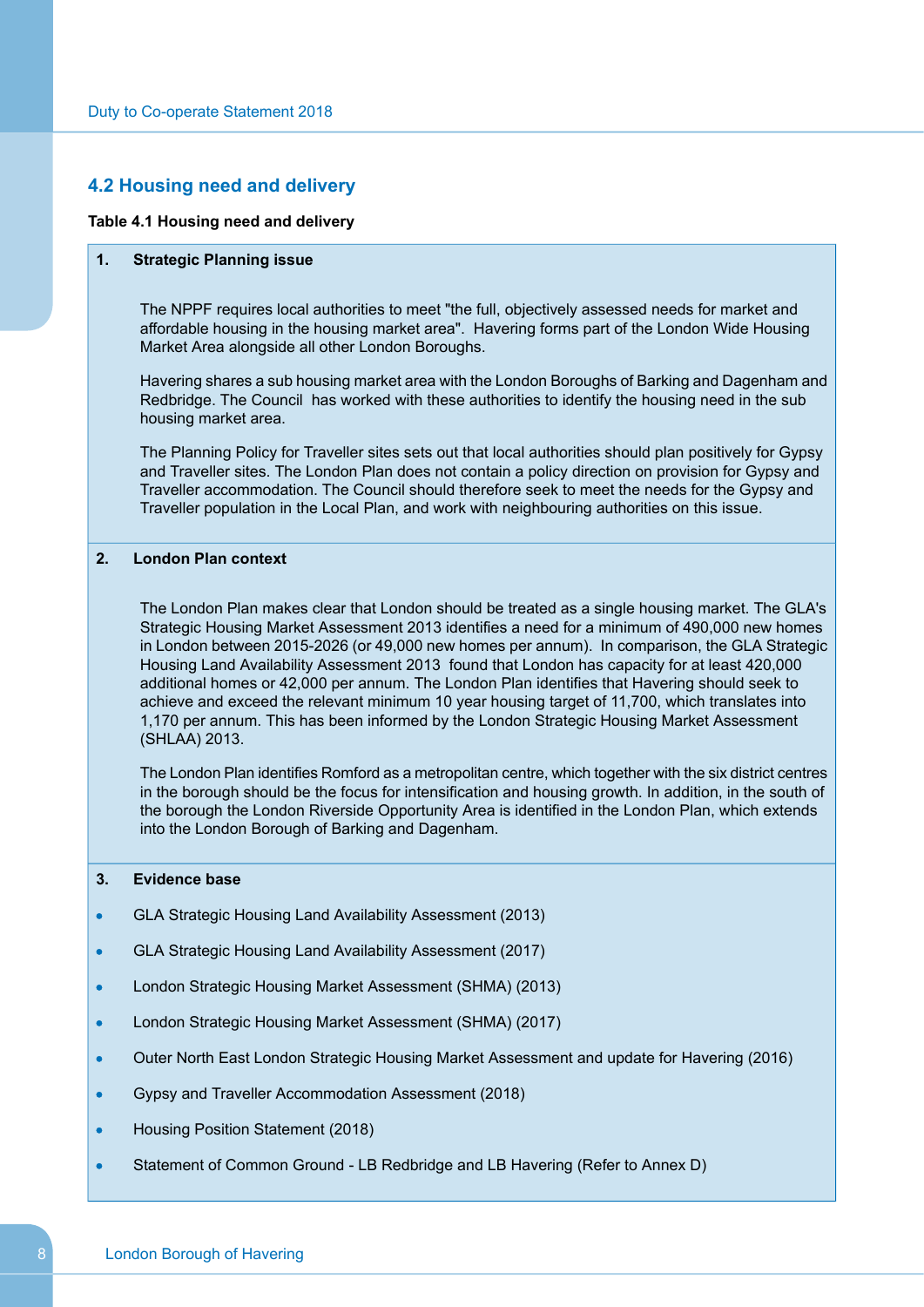## **4. Strategic Partners**

- Greater London Authority (GLA) / Mayor of London
- London Borough of Barking and Dagenham  $\bullet$
- $\bullet$ London Borough of Redbridge
- London Borough of Newham
- Local authorities outside of London Brentwood, Basildon, Epping Forest, Thurrock and Chelmsford  $\bullet$
- Essex County Council ٠
- London Gypsy and Traveller Unit (LGTU)  $\bullet$
- Showmen's Guild (London Section)  $\bullet$

## **5. Actions taken**

- $\bullet$ Jointly prepared the Outer North East London SHMA with the London Boroughs of Redbridge, Barking and Dagenham and Newham. Other neighbouring local authorities have participated in the preparation of the SHMA
- Engagement with the GLA on development in Rainham and Beam Park Strategic Development Area  $\bullet$
- Engagement with the GLA on development in Romford Strategic Development Area  $\bullet$
- $\bullet$ Engagement with neighbouring authorities, LGTU and the Showmen's Guild during the preparation of the Gypsy and Traveller Accommodation Assessment

#### **6. Outcomes from strategic working**

The London Boroughs of Barking and Dagenham, Havering, Newham and Redbridge jointly commissioned a Strategic Housing Market Assessment (SHMA) to establish the Objectively Assessed Need (OAN) for housing across the sub housing market area. This included Waltham Forest, which was not a commissioning borough but shared a housing market area with Newham. Neighbouring local authorities have been consulted throughout the preparation of the SHMA. The SHMA concluded that Havering falls within the Outer North East London housing market area, consisting of Barking and Dagenham, Havering and Redbridge. The SHMAupdate found that the OAN for Havering is above the London Plan housing target at 1,366 homes per annum.

The Council has agreed a Statement of Common Ground with Redbridge. While both boroughs are unable to meet in full their locally derived objectively assessed need (OAN) for housing, it has been agreed that both boroughs will be seeking to meet the minimum housing targets set out in the current London Plan while closing the gap on their OAN. A similar approach has been agreed by the GLA and boroughs in the sub-region. The Council recognises that this issue is dealt with at a London-wide regional level through the London Plan. The Housing Position Statement sets out in more detail the Council's approach to housing needs and delivery in the Local Plan.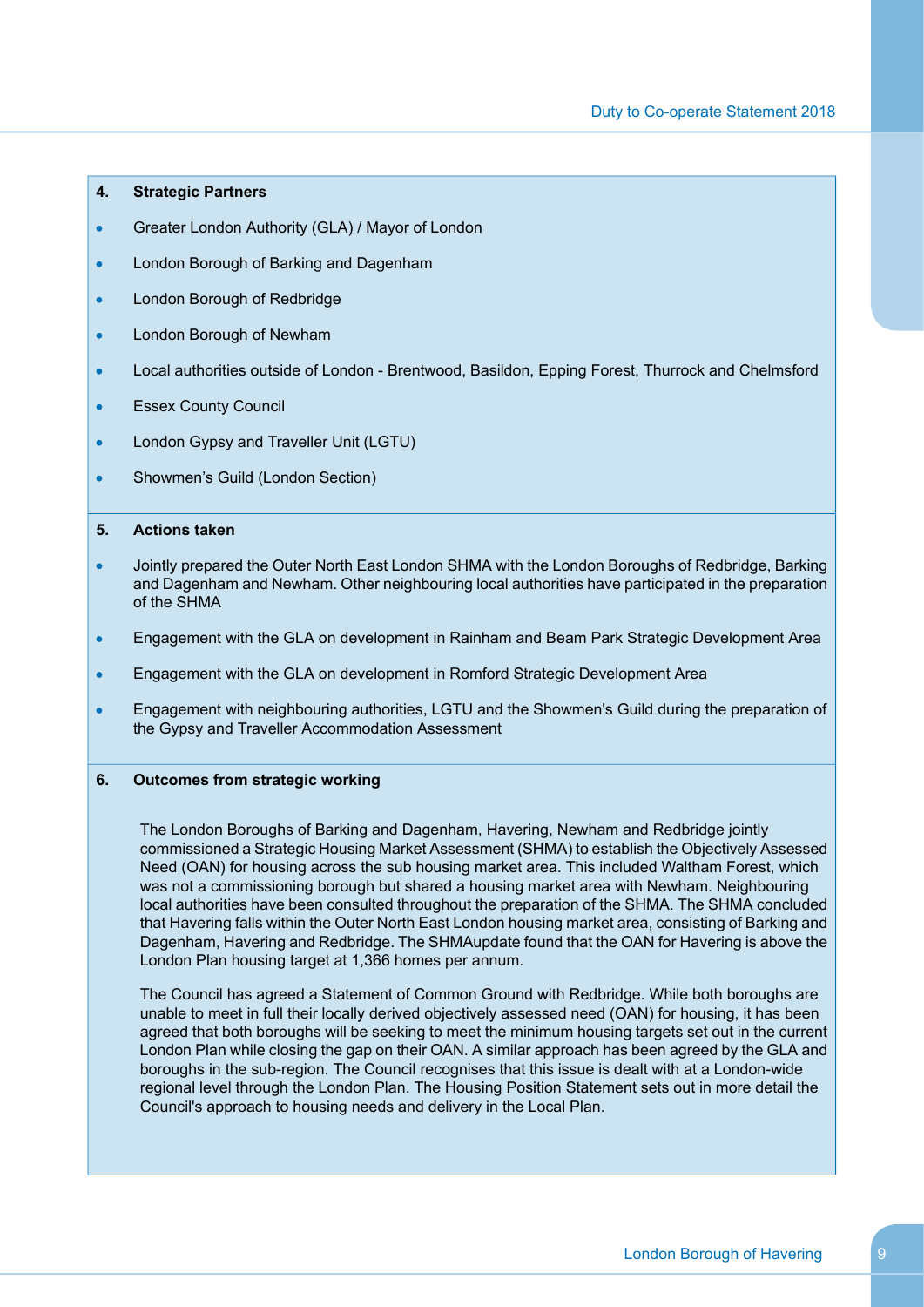The Council has engaged extensively with the GLA and other stakeholders to speed up the delivery of homes in the Rainham and Beam Park Strategic Development Area and Romford Strategic Development Area. The Council has placed succesful bids with the GLA for Housing Zones in both areas. This helps unlock development in these areas. Planning frameworks for these areas have been developed in consultation with residents and relevant stakeholders.

## **Gypsy and Traveller needs**

Consultants ORS were was commissioned to undertake the Gypsy and Traveller Accommodation Assessment (GTAA) for Havering. Through regular meetings with neighbouring authorities it was found that several other authorities are performing or updating their needs assessments, and were mainly looking to meet their own need within their local authority boundary. ORS also engaged with neighbouring authorities, LGTU and the Showmen's Guild to identify cross boundary issues. The GTAA concludes that there are no cross boundary issues affecting the provision for Gypsy and Travellers. The GTAA provides in more detail how engagement on this issue has taken place. The Council is looking to meet its own needs with regards to Gypsy and Traveller accommodation in the Local Plan and has communicated this with neighbouring authorities.

## **7. Ongoing cooperation**

The Council will continue to engage with the GLA, and other stakeholders to ensure the delivery of homes in the Rainham and Beam Park and Romford Strategic Development Areas.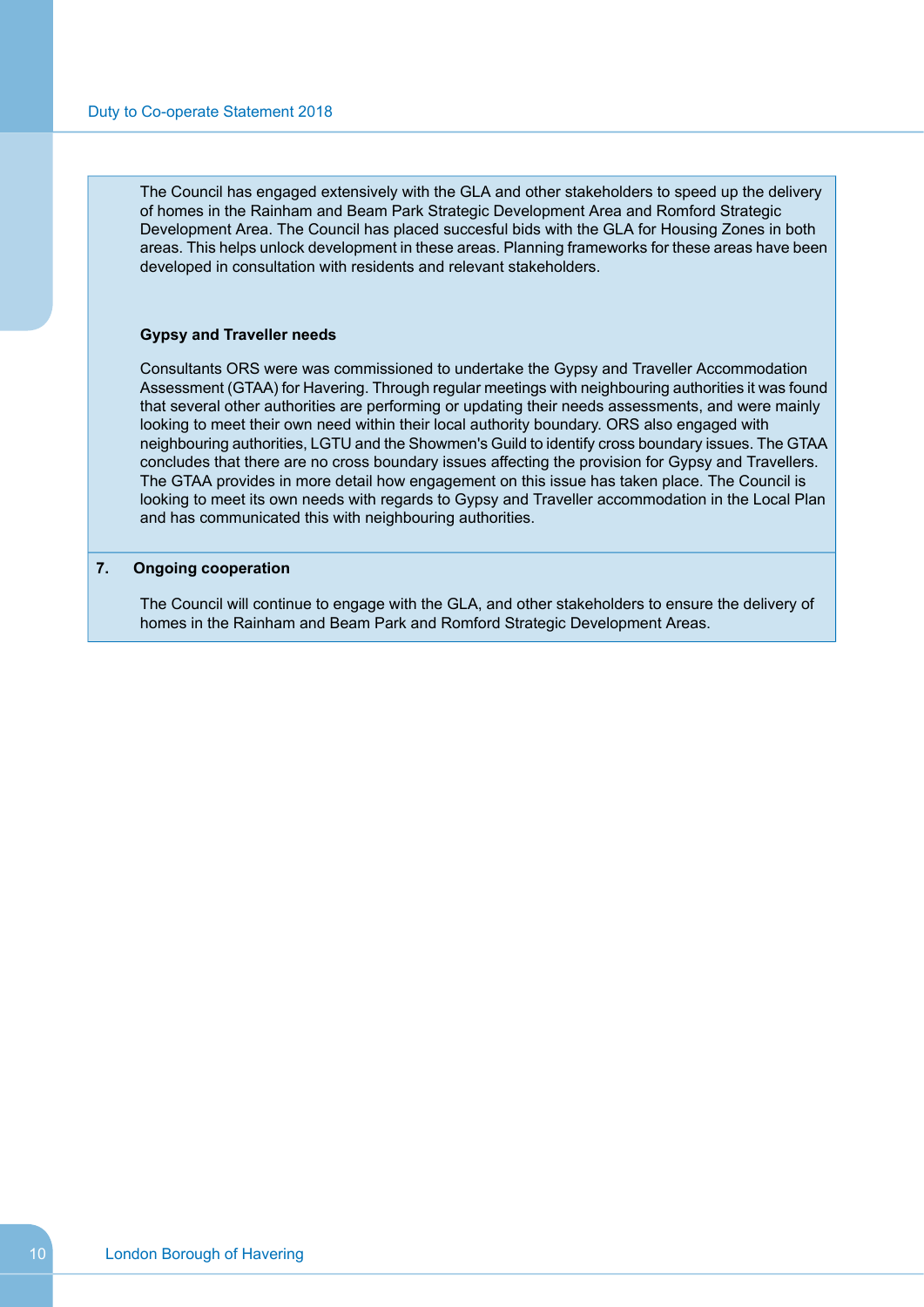## <span id="page-12-0"></span>**4.3 Employment and retail**

#### **Table 4.2 Employment and retail**

#### **1. Strategic Planning issue**

The London Plan identifies several Strategic Industrial Locations in the borough. The London Plan also identified strategic outer London development centres in the borough. The Council needs to work with partners to ensure sufficient employment land is allocated to meet local and sub-regional employment needs. Provision also needs to be made of the right type of workspace, and the creation of jobs and improvement of skills to strengthen local employment opportunities. Ensuring the growth of Havering's economy including its town centres whilst recognising the wider regional context and the economic role of central London is therefore a key strategic issue for the Local Plan.

Romford is identified in the London Plan as a metropolitan centre, playing an important function for the sub-region. The Council has to work with partners to make sure that Romford continues to provide this sub-regional shopping function. There are also six district centres in the borough. The London Plan notes that the designation of two of these district centres are at risk. It is therefore important to work with partners and in the wider sub-region including the GLA to make sure that the primary shopping functions of these town centres are maintained.

## **2. Evidence base**

- Havering Employment Land Review (2015) and Addendum (2018)  $\bullet$
- Retail and Commercial Leisure Study (2015) and Update (2018)  $\bullet$
- $\bullet$ London Riverside Opportunity Area Planning Framework (2015)

#### **3. Strategic Partners**

- Neighbouring local authorities including LB Barking and Dagenham, LB Redbridge, LB Bexley,  $\bullet$ Chelmsford City Council, Epping Forest District Council, Thurrock Council, Brentwood Borough Council and Basildon Council.
- $\bullet$ Greater London Authority
- Strategic Retail Group  $\bullet$
- North East London Partnership  $\bullet$

## **4. Actions taken**

- $\bullet$ Discussions with the GLA and individual boroughs
- Attendance of meetings with the Strategic Retail Group at the officer level including Thurrock Council,  $\bullet$ Dartford Borough Council, Gravesham Borough Council, Kent County Council, Medway Council, GLA, Sevenoaks District Council, London Borough of Bexley, and Swale Borough Council.

## **5. Outcomes from strategic working**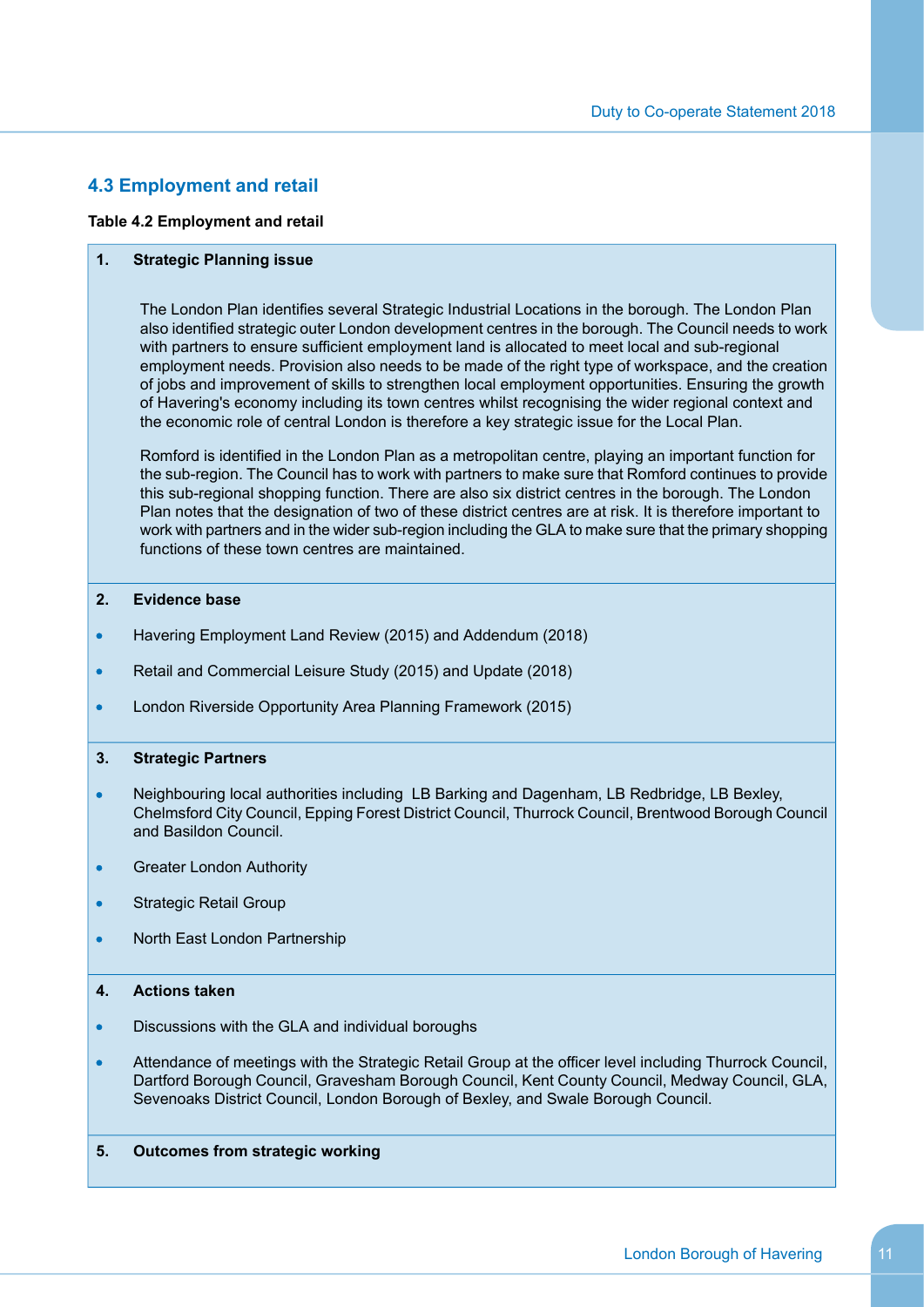Engagement with the GLA has resulted in support for the designation of the Freightmaster Estate as a Strategic Industrial Location, in line with the recommendations of the Havering Employment Land Review and the London Riverside Opportunity Area Planning Framework.

Discussions with the Strategic Retail Group and individual engagement with local authorities has lead to up-to-date knowledge of the plans ambitions of neighbouring authorities with regards to retail and employment and a general support for the approach in the Local Plan underpinned by the Havering Employment Land Review and Retail and Commercial Leisure Study.

#### **6. Ongoing cooperation**

The Council will continue to attend meetings of the Strategic Retail Group and engage with the GLA and neighbouring authorities on the preparation of their Local Plans and the review of the London Plan.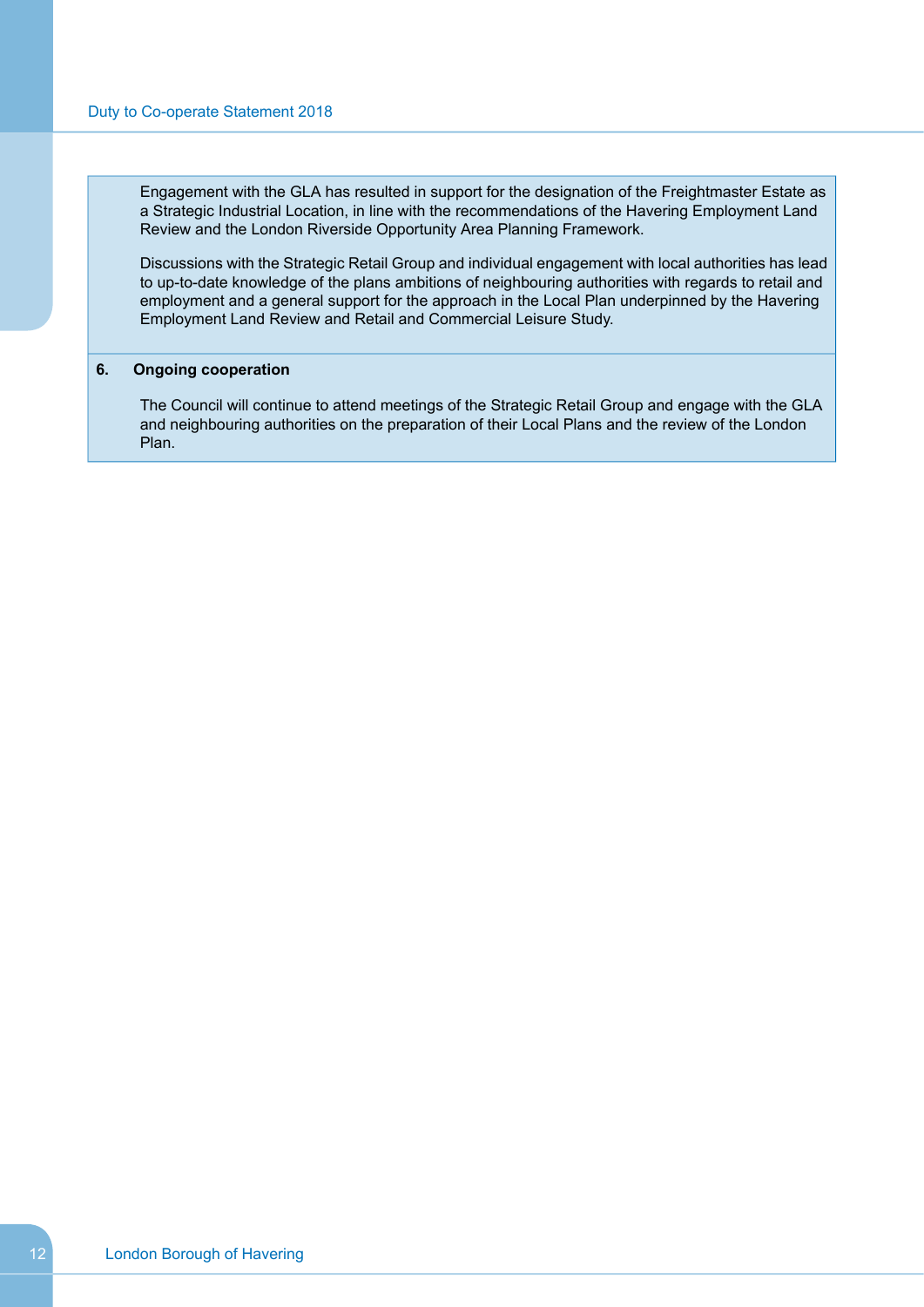## <span id="page-14-0"></span>**4.4 Green Belt**

## **Table 4.3 Green Belt**

## **1. Strategic Planning issue**

Over half of Havering is part of the Metropolitan Green Belt. The NPPF states that Local planning authorities with Green Belts in their area should establish Green Belt boundaries in their Local Plans. Preparation of a new Local Plan provides the opportunity to review the extent of the Green Belt. Once established, Green Belt boundaries can only be altered in exceptional circumstances, through the preparation or review of a Local Plan (NPPF paragraph 83).

Throughout the Local Plan process over80 sites have been submitted for potential release from the Green Belt. The Council has undertaken a review of the Green Belt to make sure the Green Belt land in the borough fulfils the purposes set out in the NPPF and in case any exceptional circumstances for Green Belt release will be identified throughout the Local Plan preparation. In 2018 a Site Green Belt Assessment and Sustainability Assessment was undertaken which looked at the specific sites that have been put forward to the Council through the preparation of the Havering Local Plan.

Several neighbouring boroughs are also reviewing the extent of their Green Belts in preparation of their Local Plans. Working across boundaries is an essential part of a Green Belt review as Green Belt parcels might overlap with neighbouring authorities, and for the role that the Green Belt plays in preventing the merging between towns.

The Mayor of London has expressed a clear support for the current extent of the Green Belt, as contained in Policy 7.16 in the London Plan. Engagement with the Mayor is therefore an important part of the Green Belt review process.

## **2. Evidence base**

- Green Belt Study (2016)  $\bullet$
- Site Green Belt Assessment and Sustainability Assessment (2018)  $\bullet$
- Housing Position Statement(2018)  $\bullet$
- $\bullet$ Outer North East London Strategic Housing Market Assessment and update for Havering (2016)

#### **3. Strategic Partners**

- $\bullet$ Greater London Authority
- $\bullet$ London Borough of Redbridge
- London Borough of Barking and Dagenham  $\bullet$
- $\bullet$ Brentwood Borough Council
- Epping Forest District Council  $\bullet$
- Thurrock Council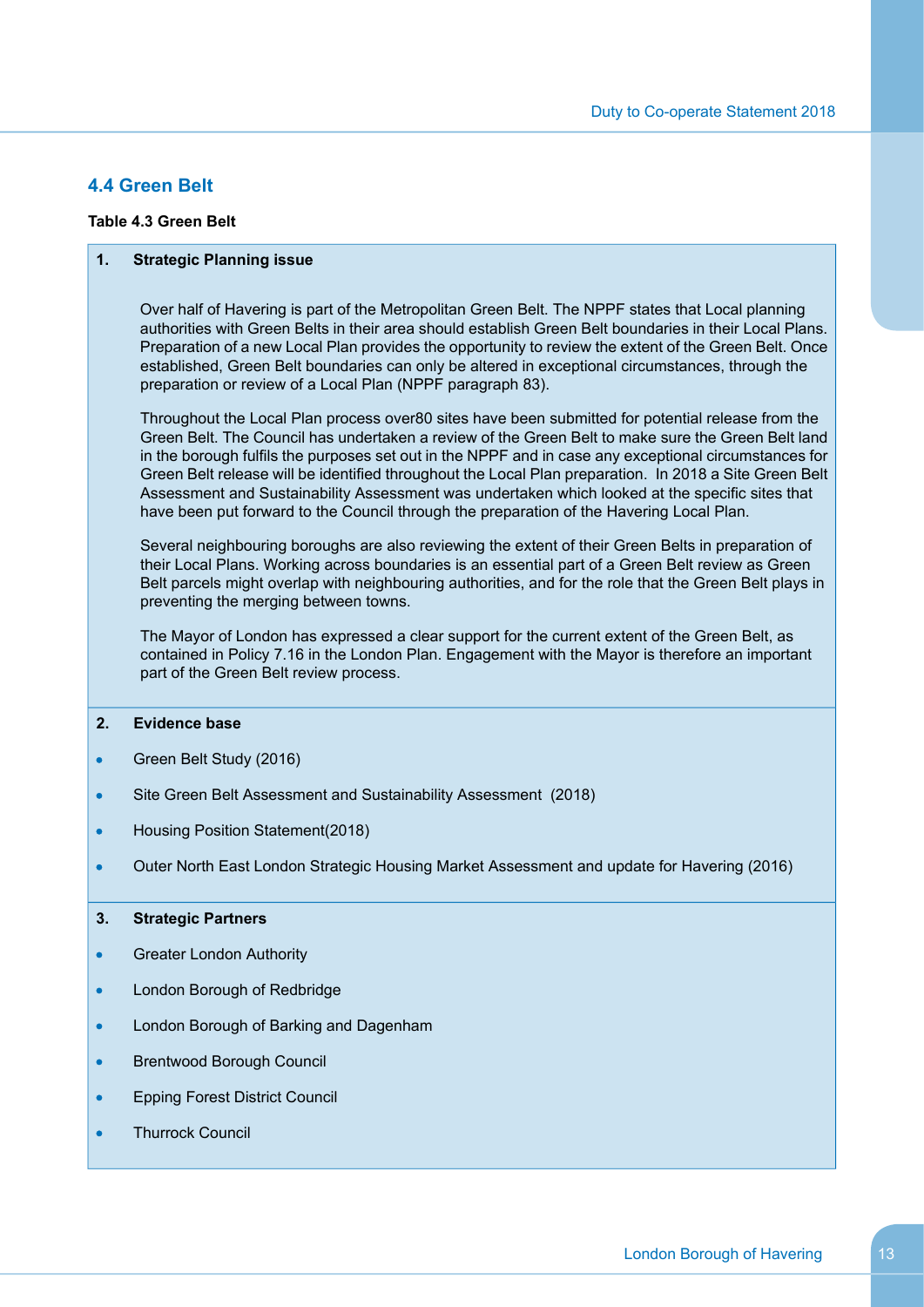- Basildon Council
- Essex County Council  $\bullet$

#### **4. Actions taken**

- Engagement with neighbouring local authorities in their Green Belt reviews.  $\bullet$
- Engagement with neighbouring local authorities during the preparation of the Green Belt Study including  $\bullet$ sharing the methodology to ensure consistency across authorities and sharing drafts of both the strategic green belt review (2016) and the Site Assessment work (2018).

## **5. Outcomes from strategic working**

Neighbouring authorities were informed of the intention to undertake a Green Belt Study in regular Duty to Co-operate meetings, where the Council was also kept up-to-date on progress of Green Belt reviews of neighbouring local authorities. Methods for Green Belt reviews of neighbouring authorities have been considered in the formulation of the method for Havering's Green Belt Study. The Council has engaged with neighbouring authorities during the various stages, for instance on the classification of settlements, to make sure there are no discrepancies with other authorities' methods. As many parcels overlap with Thurrock and they were preparing a Green Belt Study at the same time, it was decided to use similar assessment methods and have Green Belt parcels assessed by the same landscape architect. This assured that the boundaries of overlapping parcels matched and that they were generally awarded the same score across authority boundaries. The approach was presented at the 19 Duty to Co-operate workshop with Local Authorities following the publication of the Havering Local Plan Direction of Travel document. A final draft of both the Green Belt reports were shared with neighbouring local authorities including the GLA and Essex County Council for comments, to inform the final report.

During the preparation of the Havering Local Plan the GLA has continually advised that there should be no green belt release in Havering to meet objectively assessed housing needs. Any proposed green belt release would be out of conformity with the London Plan and would trigger a general conformity objection in response to the regulation 19 consultation.

Engagement with the GLA and neighbouring local authorities has confirmed that no exceptional circumstances could be identified to release Green Belt through the Local Plan.

#### **6. Ongoing cooperation**

The Council is continuing to be involved in the preparation of Green Belt studies of neighbouring authorities currently underway, and will continue to engage with neighbouring authorities on Green Belt matters.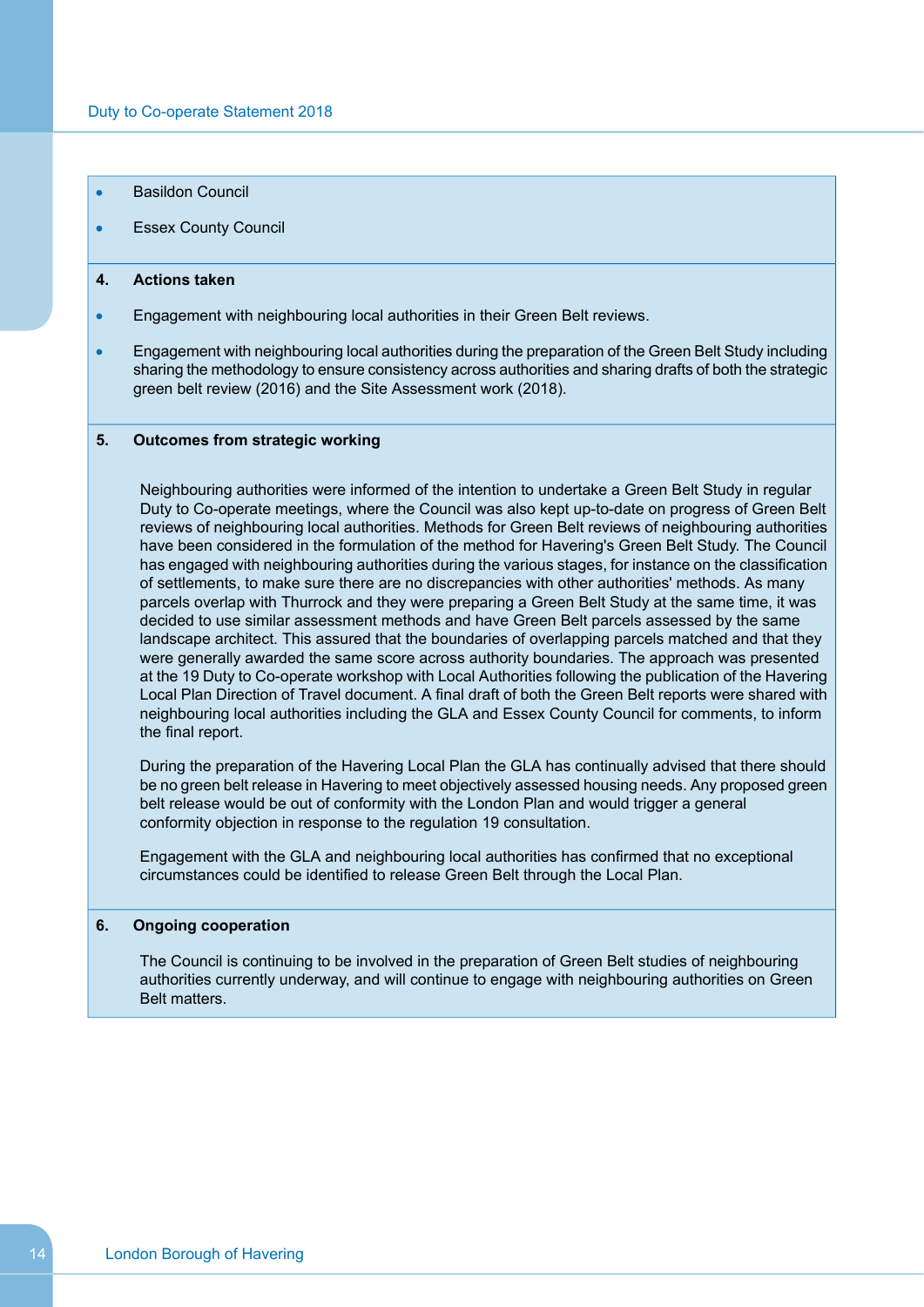## <span id="page-16-0"></span>**4.5 Transport**

## **Table 4.4 Transport**

## **1. Strategic Planning issue**

The level of development in Havering and adjoining boroughs has an impact on the capacity of the transport network. Different bodies have responsibilities for the transport network in Havering, specifically Transport for London, Highways England and the Council as the Local Highways Authority. Havering considers that co-operation with other bodies, including in the sub-region, is therefore crucial to make sure that any transport impact of new development is appropriately mitigated and that the opportunities that new development provides to enhance transport links are realised. Specific issues for Havering are the connectivity in and to the Strategic Development Areas and the impact of growth on sub-regional routes such as the A127.

## **2. Evidence base**

- Infrastructure Delivery Plan  $\bullet$
- $\bullet$ Transport Topic Paper
- $\bullet$ Havering Strategic Modelling Technical Note
- Statement of Common Ground with Essex County Council, several South Essex authorities, Thurrock  $\bullet$ Council, Southend-on-Sea Council and Highways England (Refer to Annex E)

## **3. Strategic Partners**

- $\bullet$ Transport for London
- Greater London Authority  $\bullet$
- Highways England  $\bullet$
- Neighbouring authorities  $\bullet$
- Essex County Council
- London City Airport
- Network Rail
- Public Transport Operators (bus and rail)  $\bullet$

## **4. Actions taken**

- Engagement with neighbouring local authorities, TfL and Highways England to discuss the transport  $\bullet$ implications of the Local Plan on the transport network, the preparation of the Transport Topic Paper, commissioned TfL to undertake high level strategic modelling to support the Local Plan and agree a Statement of Common Ground.
- Involvement in the A127 Growth Corridor working group led by Essex County Council to review and  $\bullet$ assess the potential impacts of cross borough growth on this important highway corridor.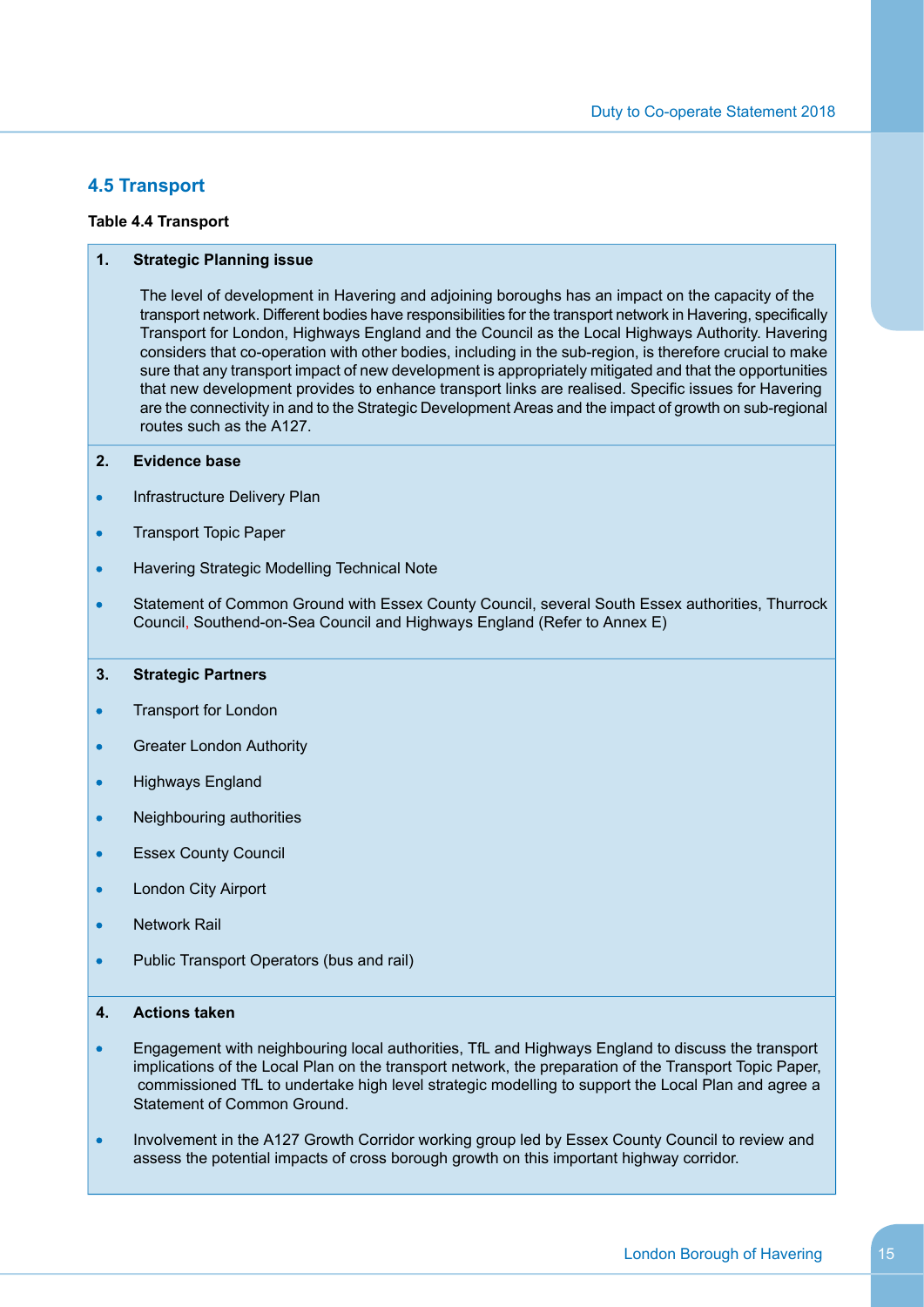- $\bullet$ Engagement with Highways England on the Lower Thames Crossing project and capacity improvement options for Junction 28 on the M25. These discussions have also included relevant local authorities.
- Frequent meetings with TfL and neighbouring authorities to discuss a variety of topics, including, strategic  $\bullet$ planning issues, School Travel Planning across London, and general road safety education. Extensive meetings have been held with TfL in respect of Havering's Local Implementation Plan programme including its submission and content.
- $\bullet$ Havering's strategic transport interventions ( as set out in the Local Plan) have been the subject of several meetings between Havering Officers and Members and senior Mayoral representatives (deputy Mayor's).
- Regular meetings with Transport for London and relevant local authorities through the forum of the sub  $\bullet$ regional transport panel which considers transport issues arising in east London and beyond.
- Quarterly Public Transport Operator Liaison meetings have given transport operators an opportunity  $\bullet$ to discuss any issues or concerns they have with transport in Havering
- Commissioning of feasibility study to investigate potential for improved north/south public transport link  $\bullet$ through the provision of a Tram.
- Approval to progress feasibility study through the TfL Liveable Neighbourhood programme to address  $\bullet$ Ring Road permeability issues in Romford.
- A feasibility study will soon be commissioned to examine the options for reconfiguration of Gallows  $\bullet$ Corner junction.
- $\bullet$ Engagement with the GLA, Network Rail and TfL on the new Beam Park Station.
- $\bullet$ Meetings have taken place between the Leader of the Council, GLA Deputy Mayors and Crossrail in regards to improvements works to Romford Station.
- Meetings have taken place between the Leader of the Council and London City Airport on a variety of  $\bullet$ topics includes their expansion plans and employment opportunities.
- Regular engagement with Schools through the School Travel Plan process to reduce congestion outside  $\bullet$ local schools and improve modal shift for school journeys.
- Cross Council working to secure the preparation and delivery of the Council's Air Quality Action Plan  $\bullet$
- Cross Council working to develop and inform specific strategies on public health (such as prevention  $\bullet$ of obesity
- Engagement with Local Businesses such as the London Riverside Business Improvement District (BID)  $\bullet$ to encourage sustainable travel to/from work and promote the benefits of active travel for staff and employers.

## **5. Outcomes from strategic working**

To accommodate growth in Havering a strategic transport modelling work package was commissioned. This has been prepared in co-operation with Transport for London (TfL), and the results have been shared with adjoining authorities.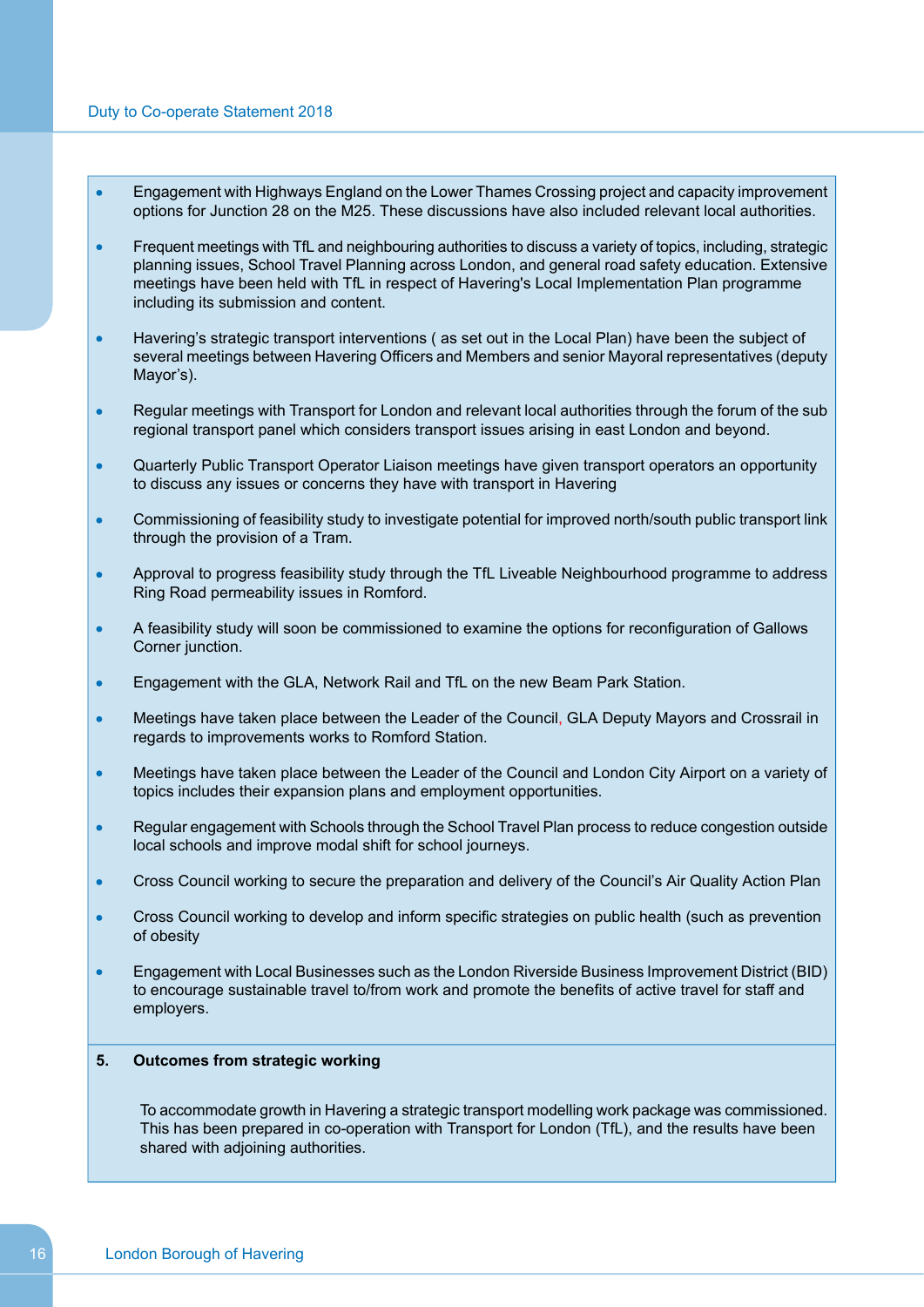Engagement with the GLA has also taken place to optimise the benefits from Crossrail for the borough and Romford specifically, including improvements to Romford station. Regular engagement with TfL on the delivery of Crossrail Complementary Measures at Harold Wood, Gidea Park and Romford stations.

To unlock development in the Rainham and Beam Park Strategic Development Area a new station has been proposed at Beam Park. Engagement with Network Rail and TfL has resulted in support for the station to be delivered by 2020.

In several meetings with Essex County Council and other south East authorities on the Local Plan wider sub-regional transport issues have been discussed. This includes the transport impact of respective Local Plans on neighbouring authorities as Havering has raised potential transport issues during the consultations of the Draft Local Plans of Brentwood and Basildon. Havering agreed to work with partners to produce a Transport Topic Paper which sets out Havering's transport context, challenges and strategic aspirations the Council believe are needed to support the growth and development expected over the next 15 years. A presentation and discussion on the progress of the topic paper took place at the Duty to Co-operate workshop for neighbouring authorities . Part of these discussions have included an agreement that Havering will continue to work with Essex County Council and other local authorities and stakeholders outside the Local Plan process on a number of strategic transport issues including looking at the A127 Growth Corridor. Severalmeetings have taken place between Havering, Essex, neighbouring district authorities and Transport for London specifically to discuss the A127 Corridor. It is anticipated that further such discussion will be held on an intermittent basis.

A meeting has been held with Highways England to discuss their response to the Local Plan consultation. The comments raised by Highways England in relation to the impact growth would have on the strategic transport network were discussed, and it was also agreed that greater collaboration needed to take place with Highways England on strategic transport matters. It was agreed that Highways England should be invited to future cross borough liaison meetings such as the A127 Growth Corridor. The Statement of Common Ground was also discussed with Highways England at which Highways England indicated they would be prepared to sign up to this once a Memorandum of Understanding between Highways England and LB Havering had also been agreed. At the time of Local Plan submission, the Statement of Common Ground (which can be found in Annex E) is yet to be signed by Highways England. LB Havering also agreed to provide Highways England with a copy of the Council's formal response to the Mayor's Transport Strategy.

A Statement of Common Ground (SoCG) has been prepared jointly between the London Borough of Havering, Essex County Council, Brentwood Borough Council, Basildon Borough Council, Rochford District Council, Castle Point District, Southend-on-Sea Borough Council, Thurrock Council and Highways England. The purpose of this SoCG is to evidence the commitment between the respective authorities to maintaining dialogue between themselves on transport issues in advance of respective Local Plans being submitted ( including Havering).

This includes agreed joint working on a number of strategic transport issues:

- A127 Corridor between Gallows Corner and Southend  $\bullet$
- Lower Thames Crossing (including scope for remodelling new junction with M25 and close liaison with  $\bullet$ local residents on the former layout of the junction)
- Communication of Works  $\bullet$
- $\bullet$ Improvements to Junction 28 of M25
- $\bullet$ Improvements to Junction 29 of M25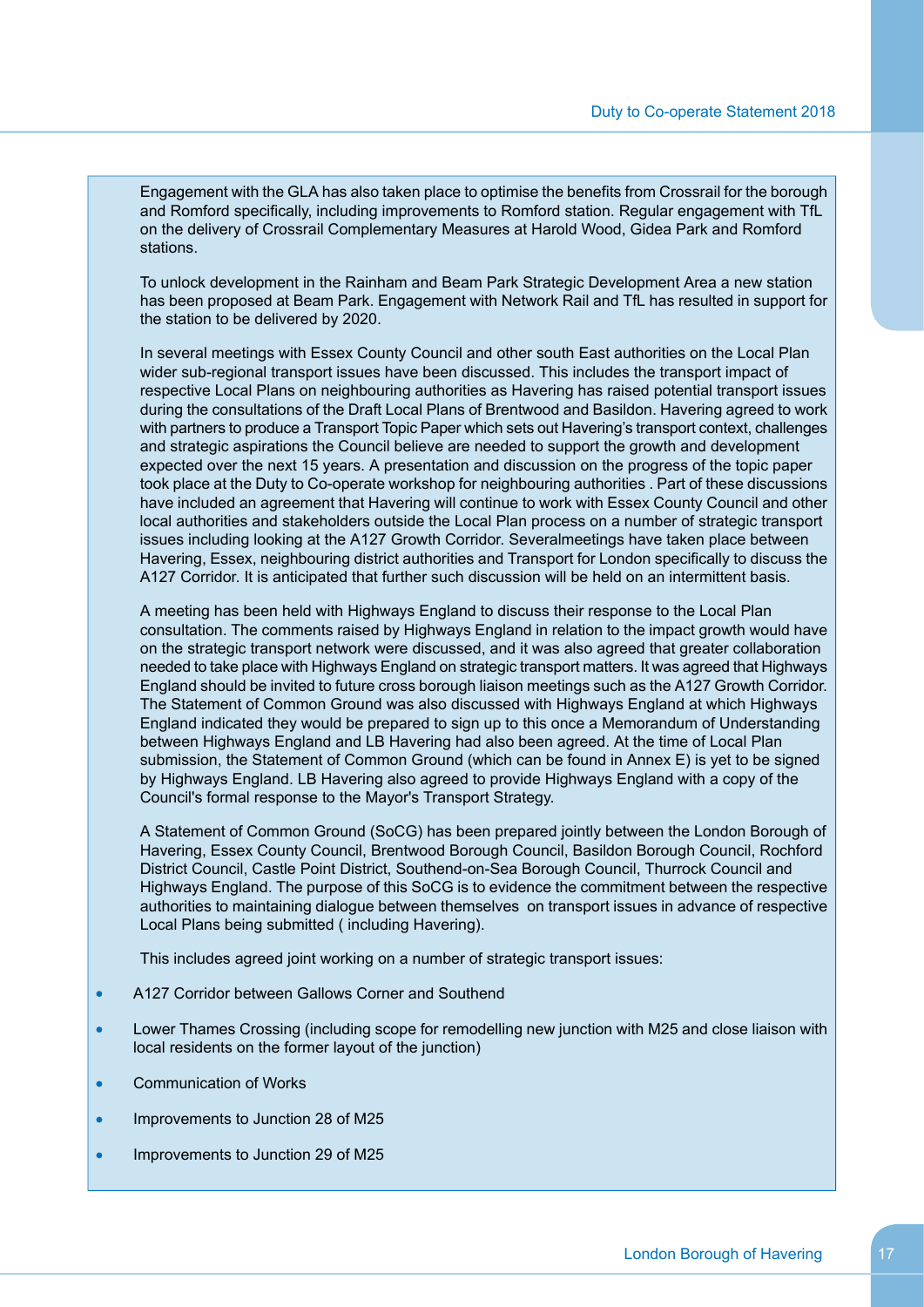$\bullet$ Transport evidence supporting Local Plans

#### Public transport links and capacity improvements  $\bullet$

As a result of a successful funding application, feasibility of the Romford Liveable Neighbourhoods scheme is being progressed in 2018/19.

A Report setting out high level route options for a north/south tram link expected in late April/early May in the new financial year (2018/19).Further discussions to be held with TfL following completion of initial tram feasibility study.

The Council also engages on a regular basis with TfL and Highways England and other London Boroughs on particular transport projects and issues. Specific issues include river crossings, operational transport matters, junction improvements, road safety and school travel planning. In addition, the Council has started a dialogue with TfL on the Strategic Transport interventions that support the new corporate Vision. The engagement with stakeholders on transport schemes is reflected in the transport priorities in the Local Plan.

## **6. Ongoing cooperation**

The Council will continue to be engaged with stakeholders to address transport issues. Specifically, Havering and Essex Council Council have an agreement that Havering will continue to be involved in the A127 Growth Corridor discussions along with South Essex authorities and will also meet to discuss general transport matters on a quarterly basis with Essex County Council. Seeking engagement in ongoing scoping work for the preparation of non statutory planning guidance currently being evaluated for south Essex. Highways England will continueto have a continued dialogue with Havering regarding proposals which are developed for Junction 28 of the M25 and the Lower Thames Crossing. In order to minimise adverse impacts on congestion and the environment, Havering continues to meet with TfL concerning the delivery of the bridge replacement project at Ardleigh Green on the A127.Through sub-regional meetings the Council will continue to meet with TfL on a quarterly basis. Regular engagement on the delivery of the Crossrail scheme through Crossrail High Level Forum, Crossrail Planning Forum, and Crossrail Inter boroughs. The Council will continue to meet with public transport providers on a quarterly basis to discuss operational transport matters in the borough. Regular engagement with the Mayor's deputies on Havering's strategic transport priorities.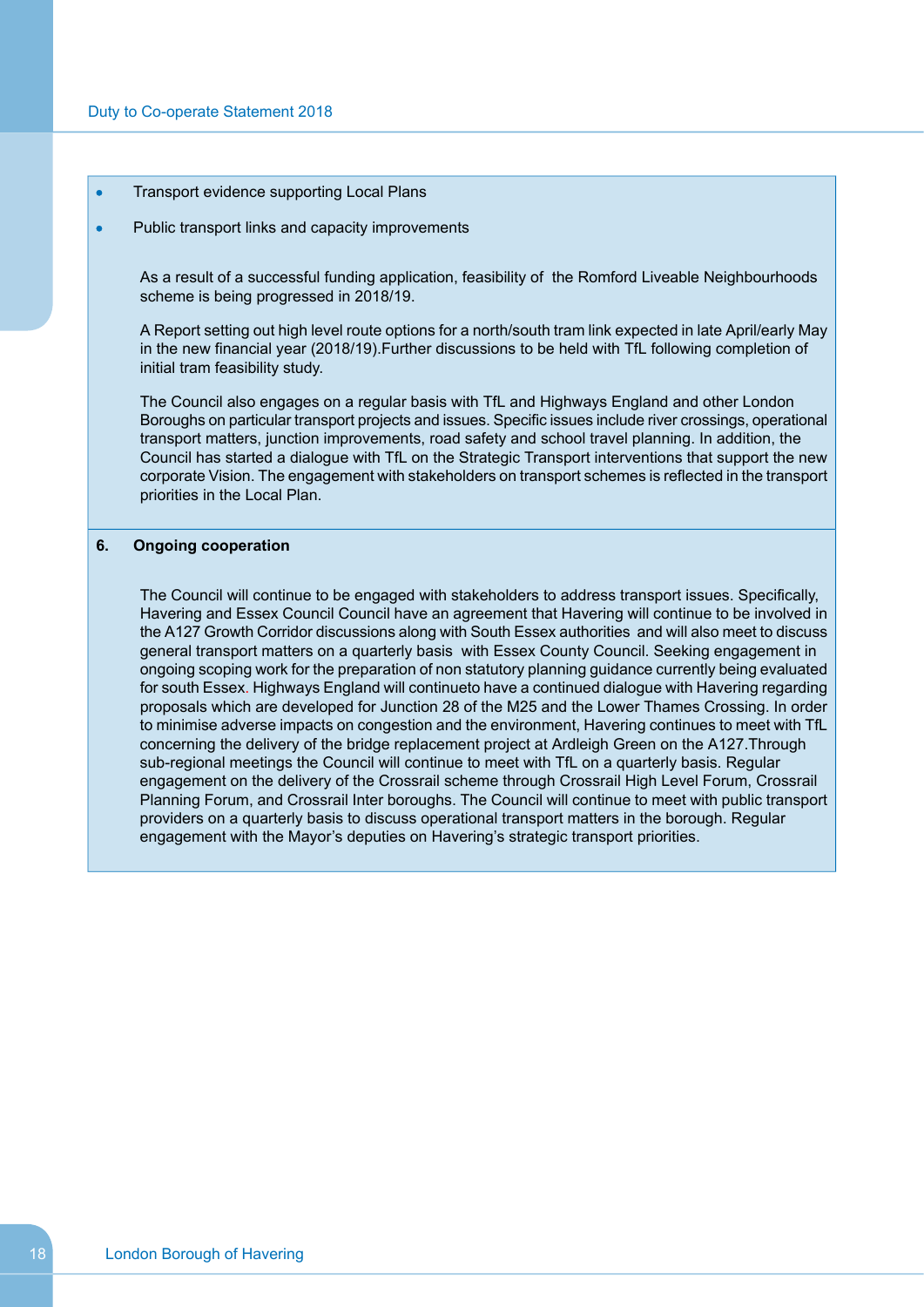## <span id="page-20-0"></span>**4.6 Infrastructure**

#### **Table 4.5 Infrastructure**

## **1. Strategic Planning issue**

Appropriate facilities and services will be needed to support the level of growth over the plan period and the needs of the changing population. The Council will have to work with providers across a range of infrastructure types to assure adequate provision within Havering and in the sub-region. This includes delivering of transport infrastructure to support growth and improve connectivity and further details of this can be found in table 4.4.

- **2. Evidence base**
- $\bullet$ Infrastructure Delivery Plan (IDP)
- $\bullet$ Education Commissioning Plan (2016)

## **3. Strategic Partners**

- London Borough of Havering  $\bullet$
- Havering Clinical Commissioning Group (CCG)  $\bullet$
- London Healthy Urban Development Unit (HUDU)  $\bullet$
- $\bullet$ NHS commissioning group
- $\bullet$ Essex County Council
- Neighbouring local authorities  $\bullet$
- $\bullet$ Mayor of London (Greater London Authority and Transport for London)
- Infrastructure providers  $\bullet$

## **4. Actions taken**

- Engagement with a range of infrastructure providers through the preparation of the Infrastructure Delivery  $\bullet$ Plan (IDP)
- Engagement with Havering CCG, HUDU and the Council's Public Health department on health provision  $\bullet$ in the borough
- Engagement with neighbouring authorities to discuss how cross boundary growth can be accomodated  $\bullet$ on the transport network (see table 4.4).
- Engagement with TfL on Strategic Transport Aspirations and other transport infrastructure requirements  $\bullet$ (table 4.4)
- Discussions with neighbouring boroughs on education provision  $\bullet$

## **5. Outcomes from strategic working**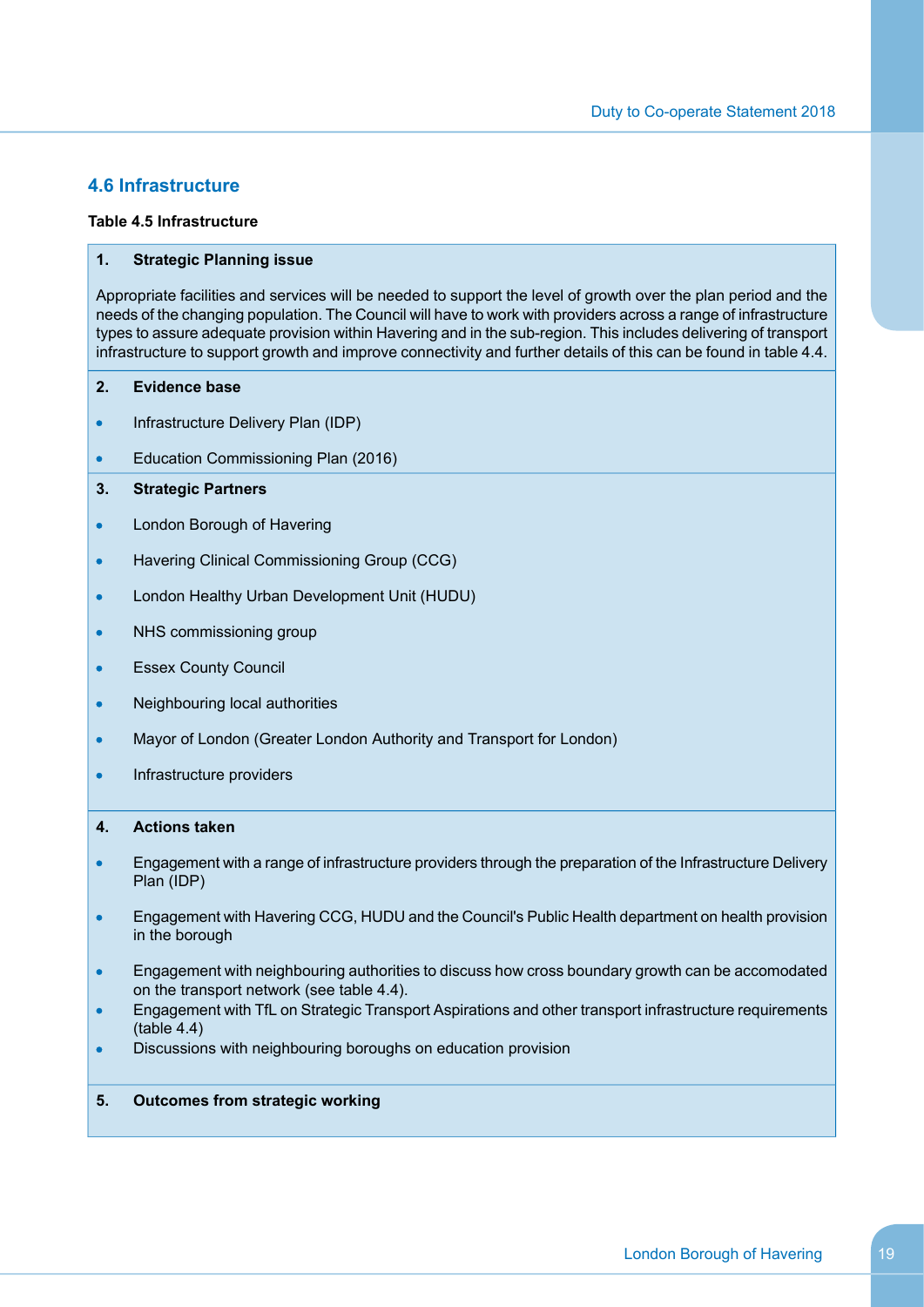The IDP has been prepared with the co-operation of service providers across a range of sectors. This has resulted in an up-to-date overview of infrastructure needed to support the growing and changing population over the plan period. The Council has worked with Barking and Dagenham and the GLA regarding the provision of infrastructure for the Rainham and Beam Park Strategic Development Area, which have been reflected in the IDP.

The Council has worked closely with the Health Department at the Council, Havering CCG and the NHS Commissioning Board to provide a clear view of the needs for health facilities over the plan period. With the use of the HUDU model, the requirements for health facilities in the borough have been identified, on a strategic scale. The identified needs have been identified in the IDP and reflect the policy position in the Local Plan.

The issue of overflow between boroughs regarding education was brought up on regular meetings with neighbouring boroughs. The Development Planning team consequently engaged with colleagues in the Education Department of the Council to address this issue. As the Education Departments of Havering are in regular contact with colleagues at Essex County Council and neighbouring boroughs, they were aware of this issue and have addressed this in the school place projections.

#### **6. Ongoing cooperation**

The Council will continue to regularly engage with education colleagues at Essex County Council regarding school place projections. In addition, the Council will continue to engage with the CCG and NHS to review the need for health facilities and set up a mechanism for delivery. Possible sites for health and school facilities will be identified in the Site Specific Allocations Local Plan. The IDP will be under regular review, for which engagement with providers and stakeholders will take place on a regular basis.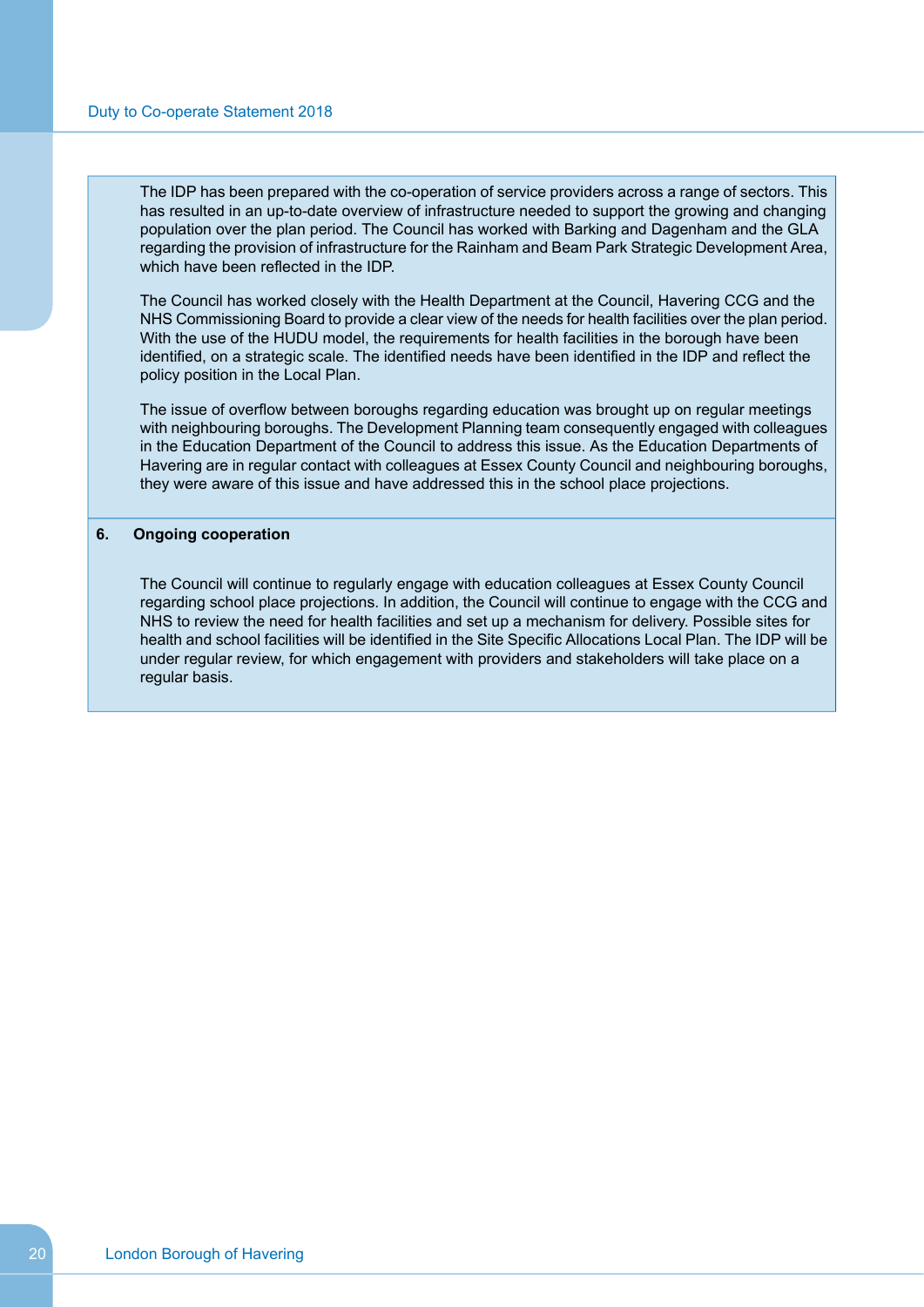## <span id="page-22-0"></span>**4.7 Flood risk and rivers**

#### **Table 4.6 Flood risk and rivers**

#### 1. **Strategic Planning issue**

There are four watercourses in Havering and the borough has a large proportion of London's floodplains. Fluvial flood risk is a particular issue in the borough. Strategic working with the Environment Agency and the Local Flood Authority is required to assure the risks of flooding are appropriately assessed and addressed in the Local Plan through the location of development and the formulation of policies.

As the borough is located on the River Thames it should establish a Thames Policy Area (London Plan Policy 7.29). This should be done in co-operation with neighbouring boroughs to make sure development with a direct relation to the River Thames is aligned.

## 2. **Evidence base**

- $\bullet$ Strategic Flood Risk Assessment - Level 1 (2016)
- Flood Risk Management Strategy 2015  $\bullet$
- Thames Estuary 2100 Plan  $\bullet$

#### 3. **Strategic Partners**

- Environment Agency (EA)  $\bullet$
- Lead Local Flood Authority (LLFA) London Borough Of Havering  $\bullet$
- London Borough of Barking and Dagenham  $\bullet$
- London Borough of Bexley  $\bullet$
- Greater London Authority (GLA)  $\bullet$
- Marine Management Organisation (MMO)  $\bullet$

#### 4. **Actions taken**

- Engagement with the LLFA and EA on the updating of the Strategic Flood Risk Assessment Level 1.  $\bullet$
- Engagement with the LLFA and EA on the preparation of Local Plan policies.  $\bullet$
- Engagement with Barking and Dagenham and Bexley on the establishment of the Thames Policy Area  $\bullet$ boundary.
- Engagement with the MMO  $\bullet$

#### 5. **Outcomes from strategic working**

In the early stages of the Local Plan preparation Havering has worked with the Environment Agency (EA) and the Lead Local Flood Authority to update the Strategic Flood Risk Assessment (SFRA), which was completed in 2014. Recent shifts in the EA's climate change allowances require an update of this evidence. As the Local Plan does not contain site allocations a SFRA Level 2 would not normally be required at this stage. However, as the Local Plan proposes two key growth areas which comprise parts of flood zone 2 and 3, it has been agreed with the EA to provide more detail for these areas in an Annex of the SFRA Level 1, to bridge the gap to a Level 2 which will be prepared for the Site Specific Allocations Local Plan. This informed policies flood management policies in the Local Plan. The EA and Lead Local Flood Authority have been engaged with throughout the various stages of preparing the updated SFRA Level 1, which was formerly signed off by the EA in late 2016. Neighbouring local authorities were kept informed of the process of updating the SFRA in regular meetings and were notified upon publication of the report. The Council has shared part of the modelling work for the SFRA with the London Borough of Barking and Dagenham, as some river catchments overlap and because of the co-operation between the boroughs on London Riverside.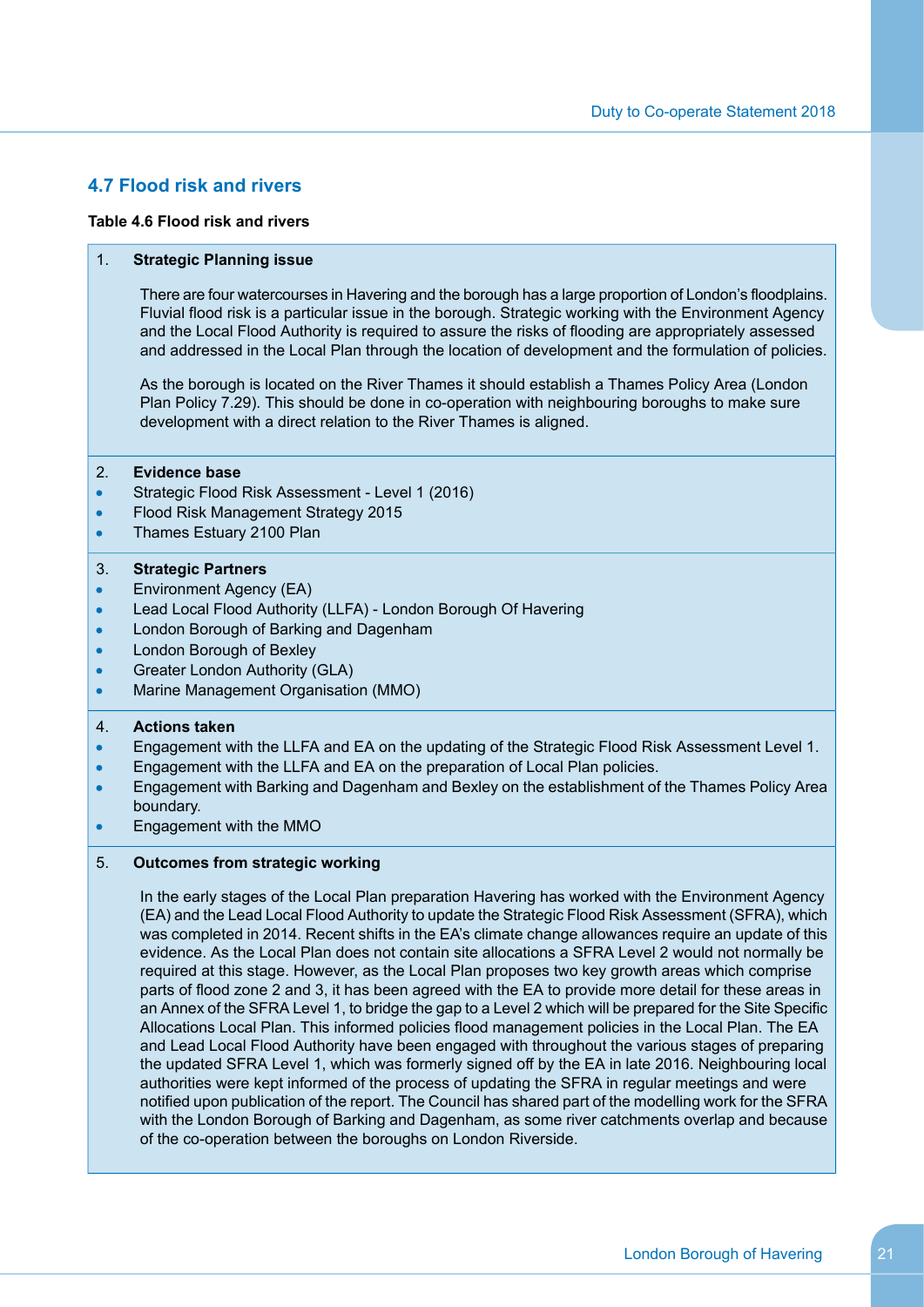The Council has heavily engaged outside of the statutory consultation stages with the EA and colleagues representing the LLFA in the formulation of Local Plan policies. This has made sure that issues as drainage, flood risk management, water quality and river enhancement are sufficiently addressed in the Local Plan.

The Council has aproached the London Boroughs of Bexley and Barking and Dagenham with regards to the establishment of the Thames Policy Area (TPA) boundary. Both boroughs had not yet identified the TPA for their borough. Havering proposed to continue to use the boundary as established in 'The Town and Country Planning (Mayor of London) Order 2008'. Both Bexley and Barking and Dagenham support this approach.

The Marine Management Organisation (MMO) is in the process of preparing the South East Marine Plan. This affects Havering as the River Thames is a tidal river. The Council has engaged with the MMO to make sure the appropriate links are made between terrestrial planning and marine planning in the Local Plan.

## 6. **Ongoing cooperation**

The Council will continue to engage with the EA and the LLFA through the preparation of the SFRA Level 2 for the Detailed Sites Local Plan, and for any potential review of the SFRA Level 1 in line with the review criteria contained in the report. The Council will continue to engage with the MMO on the preparation of the South East Marine Plan.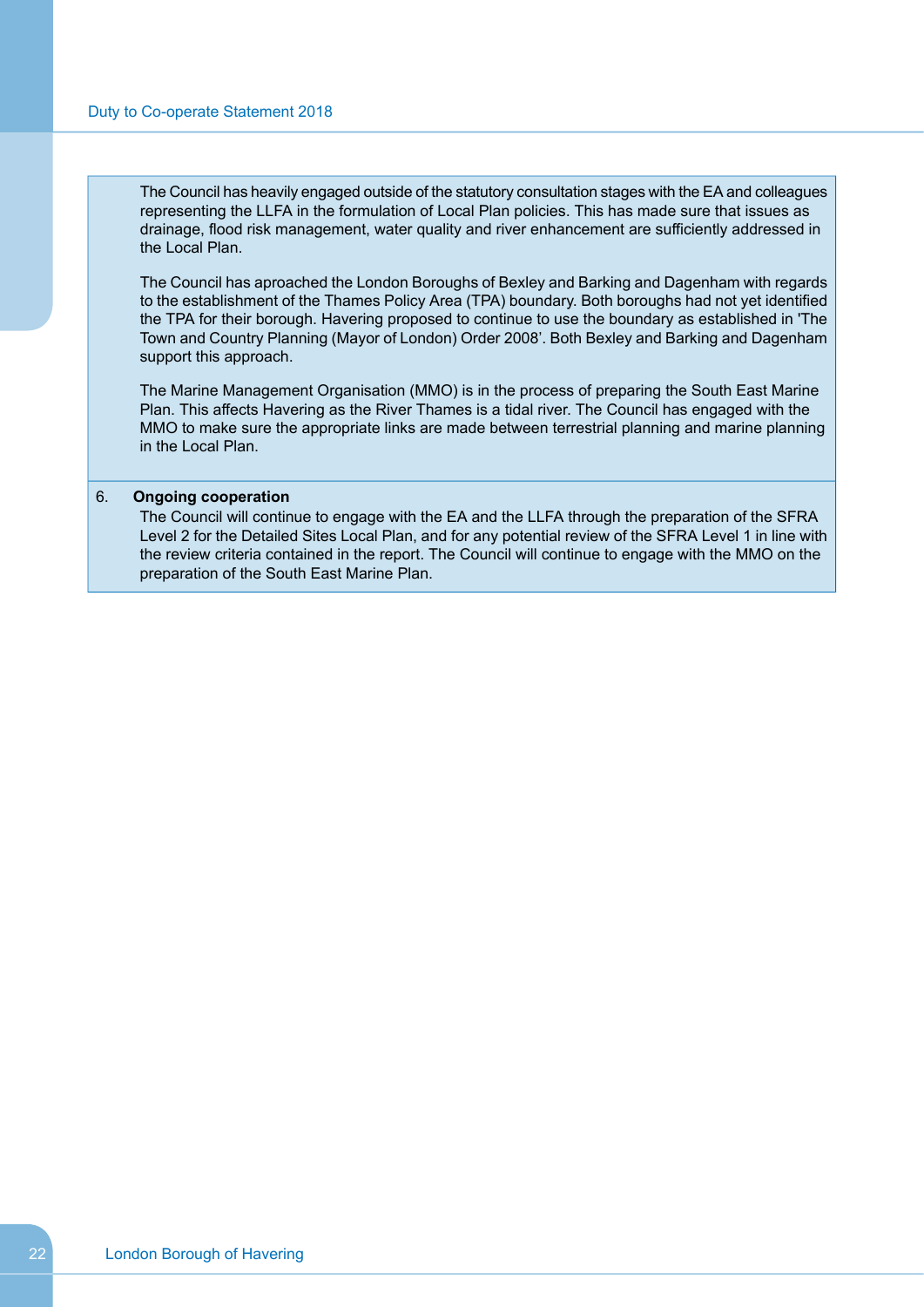## <span id="page-24-0"></span>**4.8 Natural environment**

#### **Table 4.7 Natural environment**

#### 1. **Strategic Planning issue** Havering is one of the greenest boroughs in London with a large number of designated nature conservation sites. The borough has four Sites of Specific Scientific Interest (SSSIs), of which one is geological. The Council has to make sure that the local designations are up-to-date and development does not adversely impact upon these sites and protected species and habitats. It therefore has to work closely together with local partners and statutory organisations to make sure the Local Plan policies and designations are robust. 2. **Evidence base** All London Green Grid Supplementary Planning Guidance (GLA)  $\bullet$  $\bullet$ Mayor's Biodiversity Strategy (GLA) Havering Nature Conservation and Biodiversity Strategy  $\bullet$ Open Space Assessments Report and Strategy  $\bullet$ Site of Importance for Nature Conservation (SINC) Review Paper 2017  $\bullet$ Habitat Regulations Assessment (HRA) Screening Report  $\bullet$ 3. **Strategic Partners** Natural England  $\bullet$  $\bullet$ Environment Agency Thames Gateway Local Nature Partnership  $\bullet$ Greater London Authority – London Local Nature Partnership  $\bullet$ London Borough of Havering  $\bullet$

- Havering Wildlife Project  $\bullet$
- London Wildlife Sites Board  $\bullet$

## 4. **Actions taken**

- Engagement with the relevant Local Nature Partnerships (LNPs)  $\bullet$
- Engagement with Natural England on the preparation of policies  $\bullet$
- Engagement with the Environment Agency on the preparation of policies  $\bullet$
- Engagement with neighbouring local authorities and relevant stakeholders on the production of the  $\bullet$ Green Infrastructure Strategy
- Engagement with Havering Wildlife Project and London Wildlife Sites Board on the SINC review  $\bullet$
- Draft HRA Screening Report shared with neighbouring authorities and Natural England  $\bullet$

## 5. **Outcomes from strategic working**

Both the London LNP and Thames Gateway LNP are not active Local Nature Partnerships as they do not benefit from funding to fulfil their roles. In London the role of the LNP is covered by a policy framework provided by the London Plan, Supplementary Guidance Documents and strategies. The Council has made sure that the policies in the Local Plan are in line with this policy framework, and the concept of the All London Green Grid specifically as mentioned in the Green Infrastructure Policy. Following early engagement with Thames Gateway LNP it was agreed that the Fanns Landscape Partnership is being referred to in the Green Infrastructure policy of the Local Plan.

Natural England has made the Council aware of the particular issues and opportunities regarding nature conservation in the borough and particularly around SSSI's. The Council has shared draft policies with Natural England prior to the Reg 19 consultation which resulted in broad support for the policies and themes covered in the Local Plan.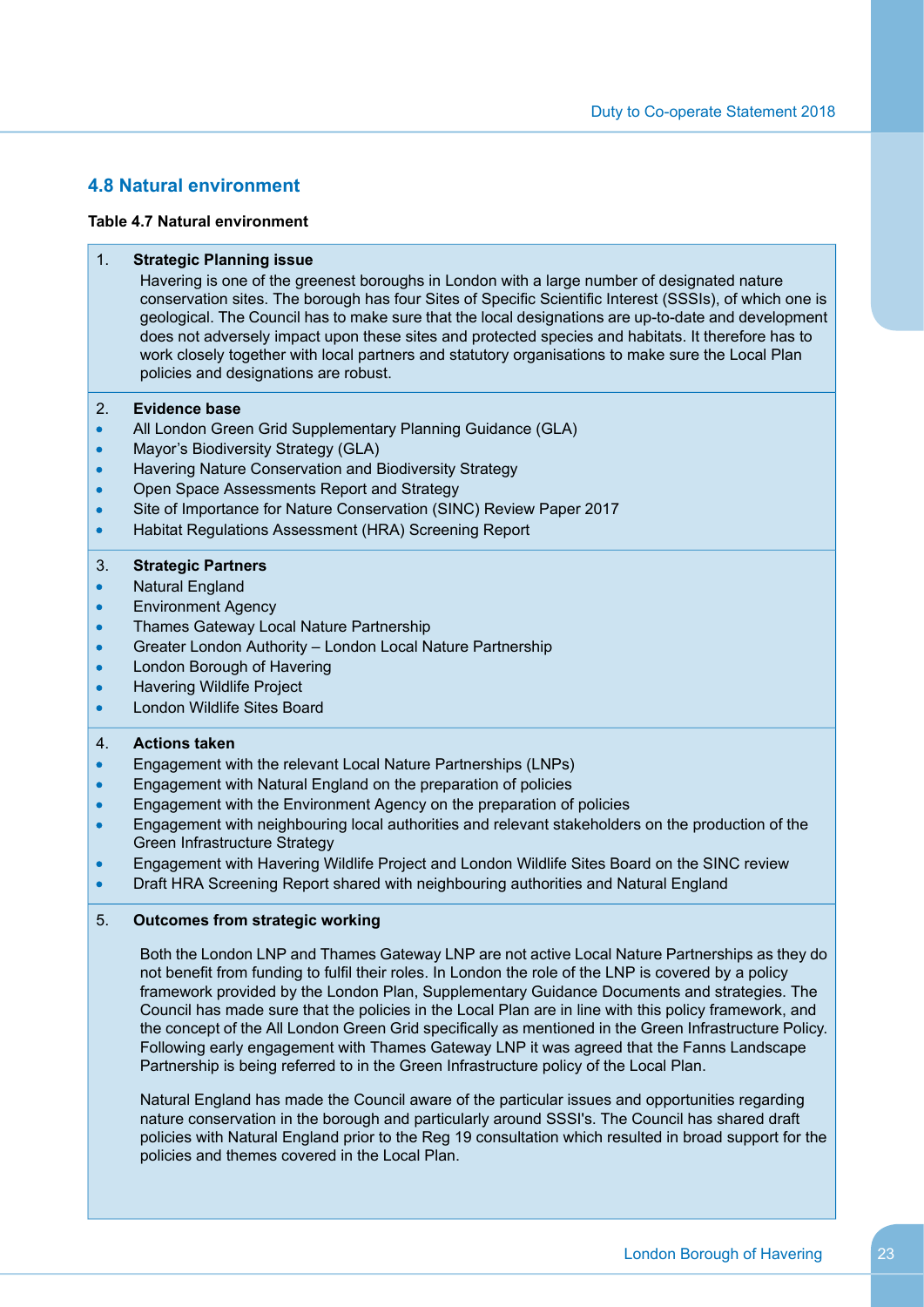Through various meetings and email contact the Environment Agency has provided comments to various draft policies prior to the Reg 19 consultation. This has strengthened policies in the 'Green Places' theme such as the inclusion of a river enhancement policy, mention of the Roding and Beam Catchment Partnership in the 'Green Infrastructure' policy and a clear emphasis on water and land pollution in the 'Managing Pollution' policy.

The Council has engaged with Havering Wildlife Project (HWP) which represents local organisations and specialists with an interest in nature conservation in the borough. Specifically, the Council worked with HWP to review the list of Sites Of Nature Conservation Importance (SINC). Proposed changes to sites at the Metropolitan level designations were discussed with the London Wildlife Sites Board (part of the GLA). Support from the London Wildlife Sites Board was given for the promotion of the North Ockendon Pit to Metropolitan level. The Council has also engaged with the London Borough of Barking and Dagenham with regards to the promotion of the Beam Valley SINC to Metropolitan level.

Engagement with Natural England and neighbouring authorities during the preparation of the Habitat Regulations Assessment Screening Report has resulted in general support for the approach.

## 6. **Ongoing cooperation**

The Council will continue to work in partnership with statutory organisations, neighbouring authorities and locally active partnerships to identify opportunities to enhance the natural environment in the borough.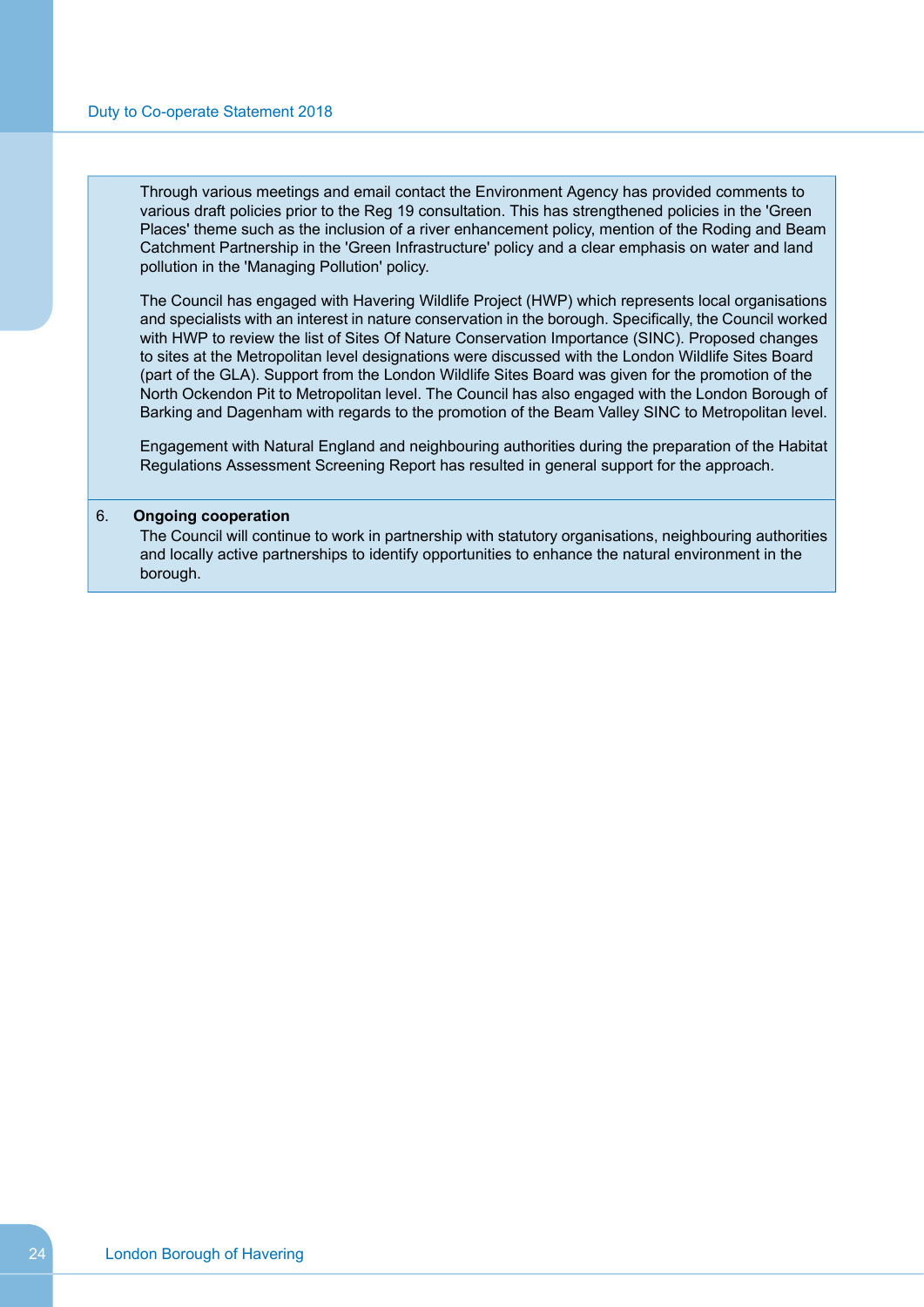## <span id="page-26-0"></span>**4.9 Minerals**

## **Table 4.8 Minerals**

| 1.                                                     | <b>Strategic Planning issue</b><br>Havering is one of only four London Boroughs to have a land won aggregate landbank apportionment<br>as set out in the London Plan. The London Plan provides the strategic context for aggregates to support<br>continued growth for London and sets a landbank for the Borough of at least 1.75 million tonnes,<br>throughout the plan period (or until 2031). The Council has a designated Minerals Safeguarding Area<br>within which such development would, in general, be supported subject to no significant environmental<br>or amenity impacts. The Safeguarding Area also seeks to prevent undue sterilisation of reserve.                                                                                                                                                                                                                                                                                                                                          |
|--------------------------------------------------------|----------------------------------------------------------------------------------------------------------------------------------------------------------------------------------------------------------------------------------------------------------------------------------------------------------------------------------------------------------------------------------------------------------------------------------------------------------------------------------------------------------------------------------------------------------------------------------------------------------------------------------------------------------------------------------------------------------------------------------------------------------------------------------------------------------------------------------------------------------------------------------------------------------------------------------------------------------------------------------------------------------------|
| 2.<br>$\bullet$<br>$\bullet$<br>$\bullet$<br>$\bullet$ | <b>Evidence base</b><br>London Aggregates Monitoring Report 2014 & 2015 (September 2016)<br>Havering Authority Monitoring Report (AMR) 2015-16<br>Havering Local Aggregate Assessment (LAA) (October 2014)<br>London Plan (March 2016)                                                                                                                                                                                                                                                                                                                                                                                                                                                                                                                                                                                                                                                                                                                                                                         |
| 3.<br>$\bullet$<br>$\bullet$<br>$\bullet$<br>$\bullet$ | <b>Strategic Partners</b><br>Essex County Council (as the minerals authority for Essex)<br><b>Greater London Authority</b><br>London Aggregate Working Party<br><b>Thurrock Council</b>                                                                                                                                                                                                                                                                                                                                                                                                                                                                                                                                                                                                                                                                                                                                                                                                                        |
| 4.<br>$\bullet$                                        | <b>Actions taken</b><br>Regular meetings with the London Aggregate Working Party                                                                                                                                                                                                                                                                                                                                                                                                                                                                                                                                                                                                                                                                                                                                                                                                                                                                                                                               |
|                                                        |                                                                                                                                                                                                                                                                                                                                                                                                                                                                                                                                                                                                                                                                                                                                                                                                                                                                                                                                                                                                                |
| 5.                                                     | <b>Outcomes from strategic working</b><br>The Council regularly attends meetings organised by the London Aggregate Working Party, proving<br>feedback on applications received and trends identified from the Authority Monitoring Report. The<br>Council has recently provided information for incorporation to a London-wide LAA, follow a decision<br>that such a LAA would provide a more useful picture to the London situation rather than separate LAAs<br>from the four Boroughs with an apportionment.<br>Through regular attendance of meetings held by the London Aggregate Working Party the Council<br>has been able to provide updates on the current position within the borough and discuss why the<br>borough has not been able to meet its landbank in recent years. The Council feels, through meetings<br>attended and information shared, that a good understand of both borough and London-wide issues<br>and the general needs and desires of the industry/market has been established. |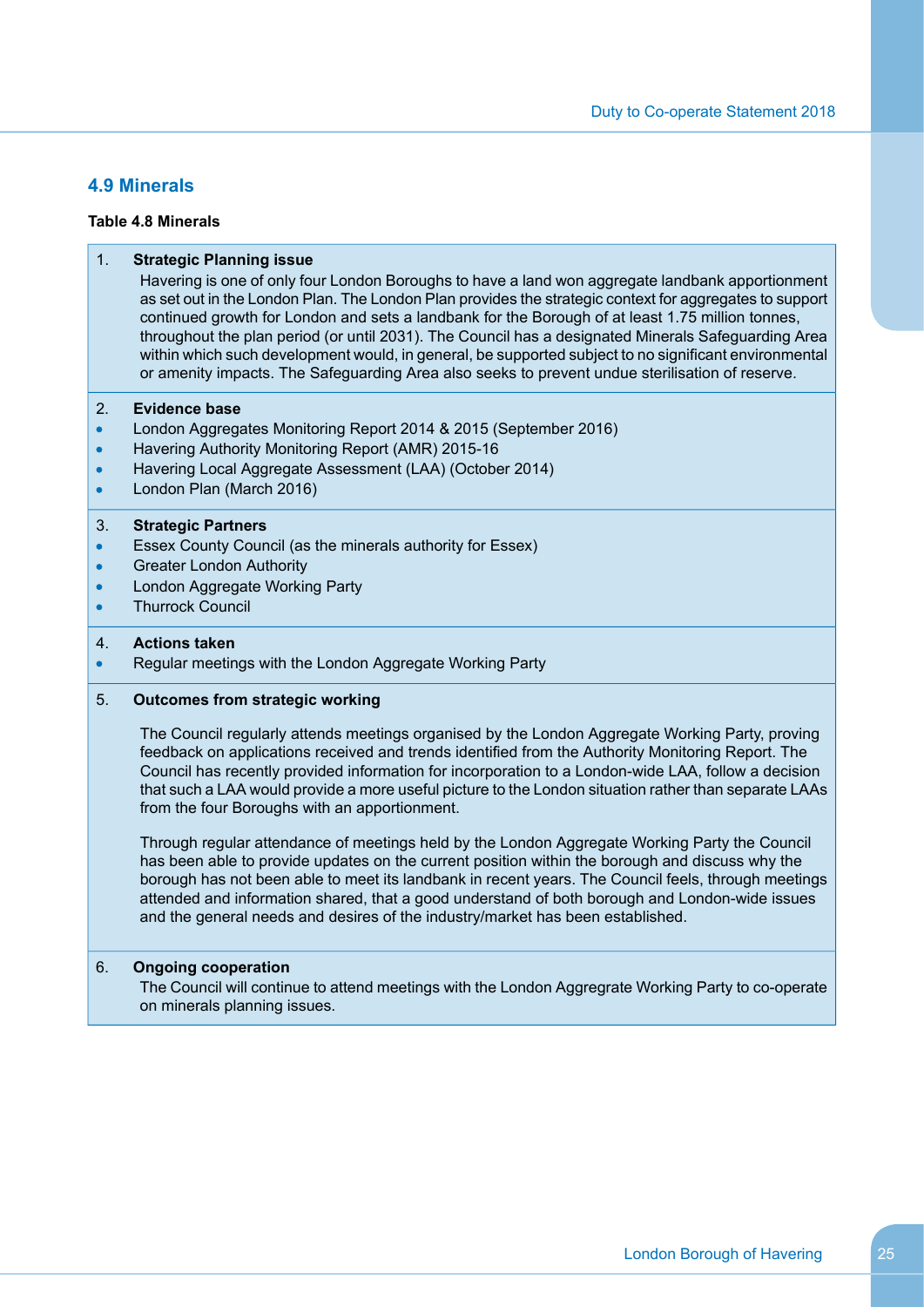# <span id="page-27-0"></span>**Annex A: Key relationships and bodies**

## <span id="page-27-1"></span>**A.1 Statutory organisations**

**A.1** Engagement with the bodies prescribed in Regulation 4 of The Town and Country Planning (Local Planning) (England) Regulations 2012 is set out in this section of the report.

**Table A.1 Summary of engagement with statutory organisations**

| <b>Prescribed</b><br>body  | <b>Summary of engagement</b>                                                                                                                                                                                                                                                                                                                                                                                                                                                                                                                                                                                                                                                                                                                                                                                                                                                                                                                                                                                                                                                      | <b>Outstanding</b><br><b>issues</b> |
|----------------------------|-----------------------------------------------------------------------------------------------------------------------------------------------------------------------------------------------------------------------------------------------------------------------------------------------------------------------------------------------------------------------------------------------------------------------------------------------------------------------------------------------------------------------------------------------------------------------------------------------------------------------------------------------------------------------------------------------------------------------------------------------------------------------------------------------------------------------------------------------------------------------------------------------------------------------------------------------------------------------------------------------------------------------------------------------------------------------------------|-------------------------------------|
| Environment<br>agency      | The Council has extensively engaged with the Environment Agency<br>(EA) on the development of evidence and policies for the Local Plan.<br>Several meetings with the EA were set up to discuss the progress on<br>flood risk evidence and the development of policies. This has led to the<br>agreement of the updated SFRA and the amendment of draft polices<br>to include comments and suggestions by the EA, which have been<br>informally agreed. Specific comments on individual policies raised by<br>the Environment Agency in response to the Local Plan Regulation 19<br>consultation are addressed through the Council's responses and<br>proposed modifications.                                                                                                                                                                                                                                                                                                                                                                                                      | There are no<br>outstanding issues. |
| <b>Historic</b><br>England | The Council has engaged with Historic England throughout the various<br>stages of the Local Plan. Comments provided during the Regulation<br>18 consultation have been taken on board to inform the draft policies<br>of the Local Plan. Historic England have also provided comments to<br>the Havering Local Plan Direction of Travel document. The Heritage<br>Assets policy was also shared with Historic England prior to the<br>Regulation 19 consultation, with the opportunity to provide comments.<br>A meeting was held with officers from Historic England on the 6th March<br>to discuss their consultation response, their programme for updating<br>Archaeological Priority Zones, the Council's programme for keeping<br>the Conservation Area Appraisals and Management Plans up to date<br>and the introduction of Local List Criteria.<br>Specific comments on individual policies raised by the Environment<br>Agency in response to the Local Plan Regulation 19 consultation are<br>addressed through the Council's responses and proposed<br>modifications. | There are no<br>outstanding issues. |
| <b>Natural</b><br>England  | The Council has engaged with Natural England beyond the statutory<br>consultation stages. Within these engagement opportunities Natural<br>England have expressed a general support for the approach to nature<br>conservation in the Local Plan. Draft policies were shared with informal<br>agreement on the content being reached prior to Regulation 19<br>consultation. Natural England raised no issues in their response to<br>Regulation 19 consultation.                                                                                                                                                                                                                                                                                                                                                                                                                                                                                                                                                                                                                 | There are no<br>outstanding issues. |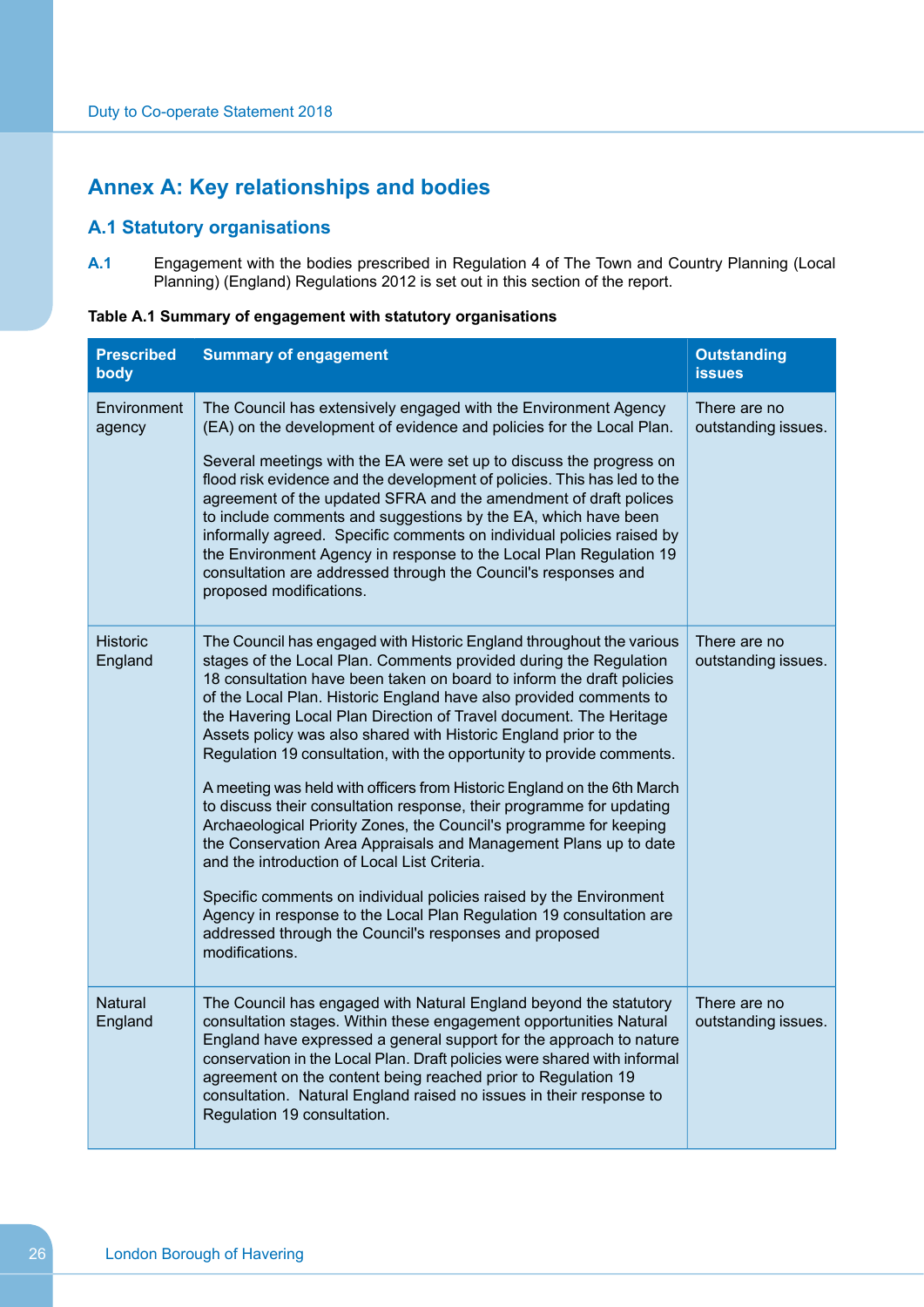| <b>Prescribed</b><br>body           | <b>Summary of engagement</b>                                                                                                                                                                                                                                                                                                                                                                                                                                                                                                                                                                                                       | <b>Outstanding</b><br><b>issues</b>                                                                                               |
|-------------------------------------|------------------------------------------------------------------------------------------------------------------------------------------------------------------------------------------------------------------------------------------------------------------------------------------------------------------------------------------------------------------------------------------------------------------------------------------------------------------------------------------------------------------------------------------------------------------------------------------------------------------------------------|-----------------------------------------------------------------------------------------------------------------------------------|
| Mayor of<br>London<br>(GLA)         | The Council has engaged with the GLA beyond the statutory<br>consultation stages. A number of specific meetings have been held<br>with GLA officers on the Havering Local Plan. Discussions have covered<br>all aspects of the Havering Local Plan but in particular have focused<br>on housing delivery, infrastructure provision and the protection of the<br>Green Belt. The Council are also actively engaged with the GLA in<br>relation to the delivery of the Romford and Rainham and Beam Park<br>Housing Zones.                                                                                                           | The GLA/TfL has<br>objected to the<br>proposed parking<br>standards in the<br>Local Plan. This<br>issue has not<br>been resolved. |
|                                     | The GLA provided a broadly positive response to the Regulation 19<br>consultation. They have raised an objection on the grounds of<br>general conformity with the London Plan in relation to the proposed<br>parking standards (refer to the Integrated Transport Authorities section<br>of this table). Specific comments on individual policies raised by the<br>GLA in their consultation response are addressed through the Council's<br>responses and proposed modifications.                                                                                                                                                 |                                                                                                                                   |
|                                     | The Council approached the GLA to establish whether the Mayor would<br>be willing to sign up to the Statement of Common Ground (SoCG) that<br>has been jointly prepared between Havering, Essex County Council,<br>South Essex authorities and Highways England. The Mayor is unable<br>to be party to this Statement, given his formal role in assessing general<br>conformity of the Havering Local Plan with the London Plan. However,<br>the Mayor supports the principle of boroughs agreeing, as far as<br>possible key issues with neighbouring authorities and relevent<br>stakeholders, and endorses Havering's approach. |                                                                                                                                   |
| <b>Civil Aviation</b><br>Authority  | The Council has sought contact with the CAA on multiple occasions,<br>but has not received any responses on requests to engage. It is<br>therefore assumed that there are no strategic issues between the<br>Council and the CAA and the Council therefore believes it has fulfilled<br>the Duty with the CAA.                                                                                                                                                                                                                                                                                                                     | There are no<br>outstanding issues.                                                                                               |
| Homes and<br>Communities<br>Agency  | The functions of the Homes an Communities Agency (HCA) have in<br>the London Region been taken over by the Greater London Authority<br>(GLA) (as of 1 April 2012). The Council is therefore liasing with the GLA<br>on housing matters rather than the HCA. The section above on the<br>Mayor of London covers the engagement with the GLA.                                                                                                                                                                                                                                                                                        | There are no<br>outstanding issues.                                                                                               |
| <b>Primary Care</b><br><b>Trust</b> | The Council has engaged with the Havering CCG, NHS Commissioning<br>Board and Public Health to identify health needs over the Local Plan<br>period. Several meetings have taken place to discuss future health<br>provision, and the role the Local Plan can play with this.<br>The Council has worked collaboratively with the CCG in the preparation<br>of their Havering Primary Care Infrastructure Capacity Plan 2017.                                                                                                                                                                                                        | There are no<br>outstanding issues.                                                                                               |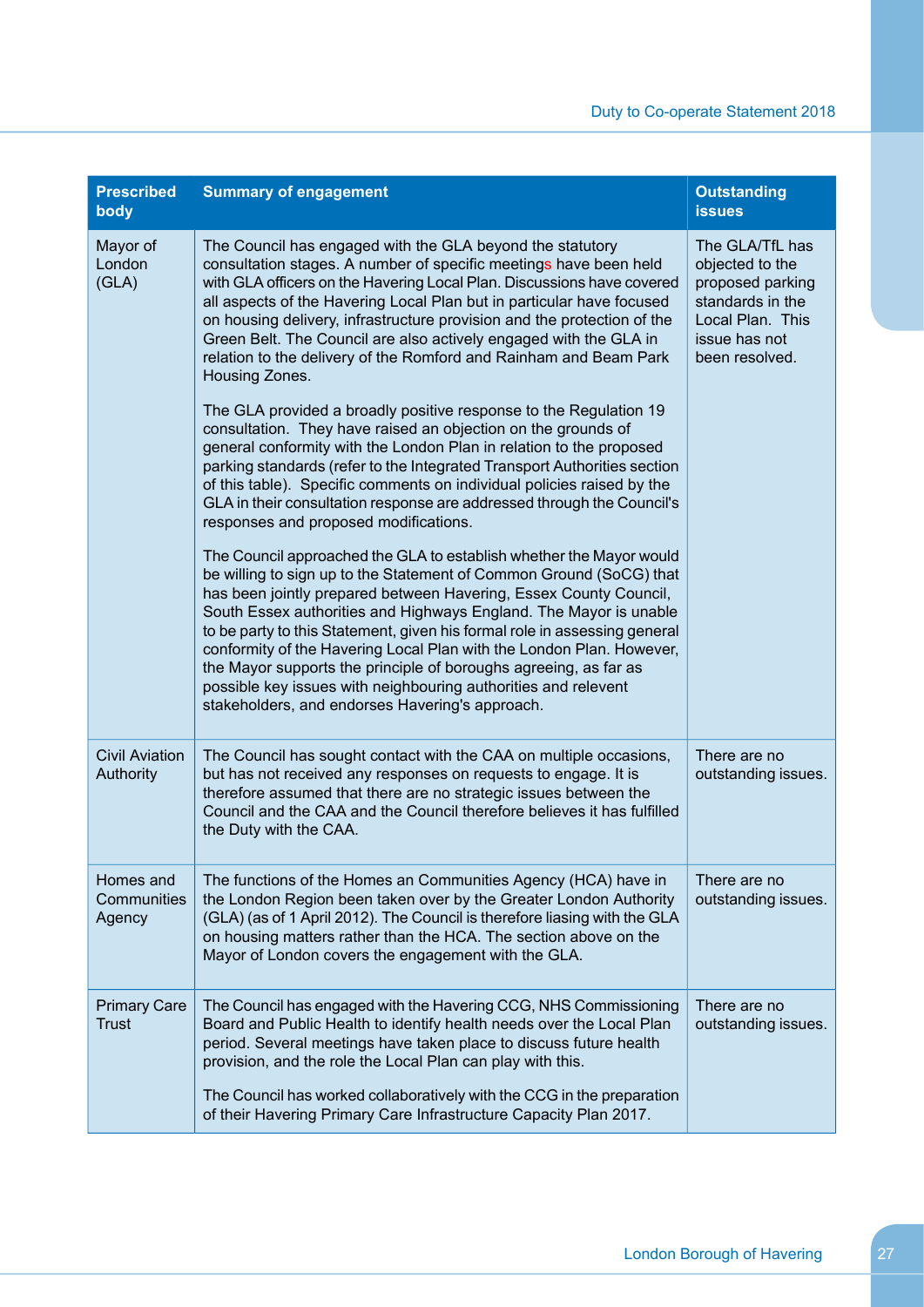| <b>Prescribed</b><br>body                     | <b>Summary of engagement</b>                                                                                                                                                                                                                                                                                                                                                                                                                                                                                                                                                                                                                                                                                                                                                                                                                                                                                                                         | <b>Outstanding</b><br><b>issues</b>                                                                                                                                                                                                                                                                         |
|-----------------------------------------------|------------------------------------------------------------------------------------------------------------------------------------------------------------------------------------------------------------------------------------------------------------------------------------------------------------------------------------------------------------------------------------------------------------------------------------------------------------------------------------------------------------------------------------------------------------------------------------------------------------------------------------------------------------------------------------------------------------------------------------------------------------------------------------------------------------------------------------------------------------------------------------------------------------------------------------------------------|-------------------------------------------------------------------------------------------------------------------------------------------------------------------------------------------------------------------------------------------------------------------------------------------------------------|
|                                               | The health needs in the borough (as identified in the Capacity Plan)<br>are reflected in the Havering Infrastructure Delivery Plan. It has been<br>agreed to keep the needs for health facilities and the mechanisms to<br>deliver these under review.                                                                                                                                                                                                                                                                                                                                                                                                                                                                                                                                                                                                                                                                                               |                                                                                                                                                                                                                                                                                                             |
|                                               | The CCG provided a positive response to the Regulation 19<br>Consultation.                                                                                                                                                                                                                                                                                                                                                                                                                                                                                                                                                                                                                                                                                                                                                                                                                                                                           |                                                                                                                                                                                                                                                                                                             |
| Office of Rail<br>Regulation                  | The Council has sought contact with the ORR throughout various stages<br>of the preparation of the Local Plan but has not received any responses.<br>The Council has worked extensively with Transport for London and<br>Network Rail regarding Crossrail and the new Beam Park Station. The<br>Council therefore believes that it has fulfilled the Duty with the ORR.                                                                                                                                                                                                                                                                                                                                                                                                                                                                                                                                                                              | There are no<br>outstanding issues.                                                                                                                                                                                                                                                                         |
| Integrated<br>Transport<br><b>Authorities</b> | Transport for London (TfL) is the Integrated Transport Authority in<br>London.<br>The Council has regular meetings with TfL where transport and planning<br>issues are discussed.<br>Part of the evidence base to support the Local Plan has involved the<br>Council commissioning TfL to undertake some high level strategic<br>modelling work looking at the impact sub-regional growth will have on<br>the Highway network.<br>TfL have been involved in Duty to Co-operate meetings with<br>neighbouring boroughs and with Highways Authorities to discuss the<br>Evidence Base and the delivery of strategic transport priorities identified<br>in the Local Plan.<br>The GLA/TfL have objected to the Local Plan on the grounds of<br>general conformity with the London Plan in relation to the proposed<br>parking standards. A number of meetings have been held with TfL to<br>discuss this objection, but no resolution has been reached. | The GLA/TfL has<br>objected to the<br>proposed parking<br>standards in the<br>Local Plan. This<br>issue has not<br>been resolved.                                                                                                                                                                           |
| <b>Highways</b><br>authorities                | The highways authorities in Havering are Highways England, Transport<br>for London (see above) and the Council.<br>Regular meetings have taken place with Highways England to discuss<br>particular transport issues and projects, such as the Lower Thames<br>Crossing and Junction 28 of the M25, and to discuss the approach in<br>the Local Plan towards transport. Highways England has also been<br>kept up to date on progress with the Transport Evidence Base for the<br>Local Plan.<br>The Highways Department at the Council has been involved in the<br>preparation of the Transport Topic Paper supporting the Local Plan<br>and involved in discussions with the other highways authorities.<br>Evidence was jointly developed with the Highways Department regarding                                                                                                                                                                  | The Council has<br>been liaising with<br><b>Highways England</b><br>regarding<br>the Statement of<br>Common<br>Ground covering<br>strategic transport<br>issues (refer to<br>Annex E). At the<br>time of submission<br><b>Highways England</b><br>have not yet signed<br>the Statement of<br>Common Ground. |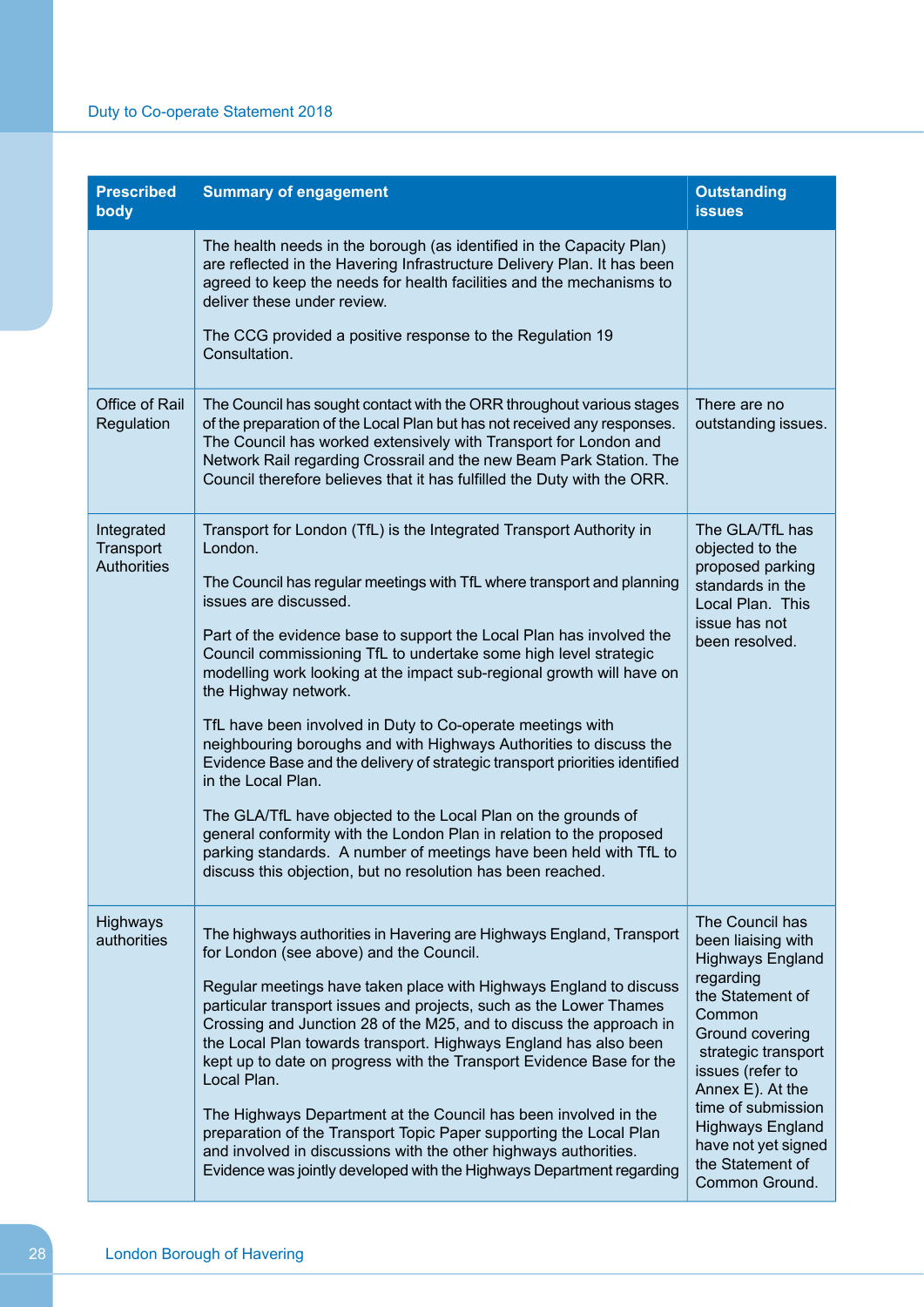| <b>Prescribed</b><br>body                   | <b>Summary of engagement</b>                                                                                                                                                                                                                                                                                                                                                                                                                                                                                                                                                                                                                                                                                                                                                                                                                                                                                                                                                                                                                                                                                                                                       | <b>Outstanding</b><br><b>issues</b> |
|---------------------------------------------|--------------------------------------------------------------------------------------------------------------------------------------------------------------------------------------------------------------------------------------------------------------------------------------------------------------------------------------------------------------------------------------------------------------------------------------------------------------------------------------------------------------------------------------------------------------------------------------------------------------------------------------------------------------------------------------------------------------------------------------------------------------------------------------------------------------------------------------------------------------------------------------------------------------------------------------------------------------------------------------------------------------------------------------------------------------------------------------------------------------------------------------------------------------------|-------------------------------------|
|                                             | parking provision. The Local Highways Authority is therefore supportive<br>of the Local Plan policies and has made sure the underpinning evidence<br>base is robust.                                                                                                                                                                                                                                                                                                                                                                                                                                                                                                                                                                                                                                                                                                                                                                                                                                                                                                                                                                                               |                                     |
| <b>Marine</b><br>Management<br>Organisation | The Council has worked constructively with the MMO to make sure<br>links with marine planning documents were appropriately made in the<br>Local Plan. A representative of the MMO has provided a presentation<br>at Havering offices to Development Planning and Economic<br>Development officers on the links between marine and terrestrial<br>planning. Background information and example policies were exchanged<br>which has resulted in the inclusion of a reference to the relevant Marine<br>Planning documents in the River Enhancement policy. The Council will<br>continue to engage with the MMO with regards to the preparation of<br>the South East Marine Plan. The MMO were consulted on the Proposed<br>Submission Local Plan under Regulation 19, but did not respond.                                                                                                                                                                                                                                                                                                                                                                          | There are no<br>outstanding issues. |
| Local<br>Enterprise<br>Partnership          | The London LEP is chaired by the Mayor of London. Engagement with<br>the LEP is therefore part of the constructive and ongoing contact with<br>the GLA, which is summarised in the 'Mayor of London' section above.                                                                                                                                                                                                                                                                                                                                                                                                                                                                                                                                                                                                                                                                                                                                                                                                                                                                                                                                                | There are no<br>outstanding issues. |
| <b>Local Nature</b><br>Partnerships         | The whole of the borough is covered by the London LNP and the<br>southern part of the borough is part of the Thames Gateway LNP. Both<br>LNPs do not receive any funding from the Department for Environment<br>Food & Rural Affairs and no longer fully fulfil their functions.<br>In London LNP issues and objectives are covered by the policy<br>framework by the London Plan policies, the All London Green Grid and<br>the Mayor's biodiversity strategy. As the Council is not able to consult<br>the LNP as aprt of the Local Plan preperation, the Council has fulfilled<br>its duty to co-operate with the London LNP by assuring the Local Plan<br>is consistent with this policy framework and other key statutory bodies<br>are consulted.<br>Contact with the Thames Gateway LNP has made clear that they are<br>currently exploring how to fund their role and has no resources to<br>comment on specific plans or projects. The Council is in regular contact<br>with the Thames Gateway LNP on a project basis and has on its request<br>included reference to the Land of the Fanns Landscape Partnership in<br>the Green Infrastructure Policy. | There are no<br>outstanding issues. |

## <span id="page-30-0"></span>**A.2 Local authorities**

- **A.2** This sections sets out how the Council has engaged with neighbouring councils and other relevant local authorities. Engagement has taken place via:
	- Specific Duty to Co-operate events for the Local Plan organised by the Council, as specified in  $\bullet$ Table [A.2'Havering](#page-31-0) Local Plan Duty to Co-operate events';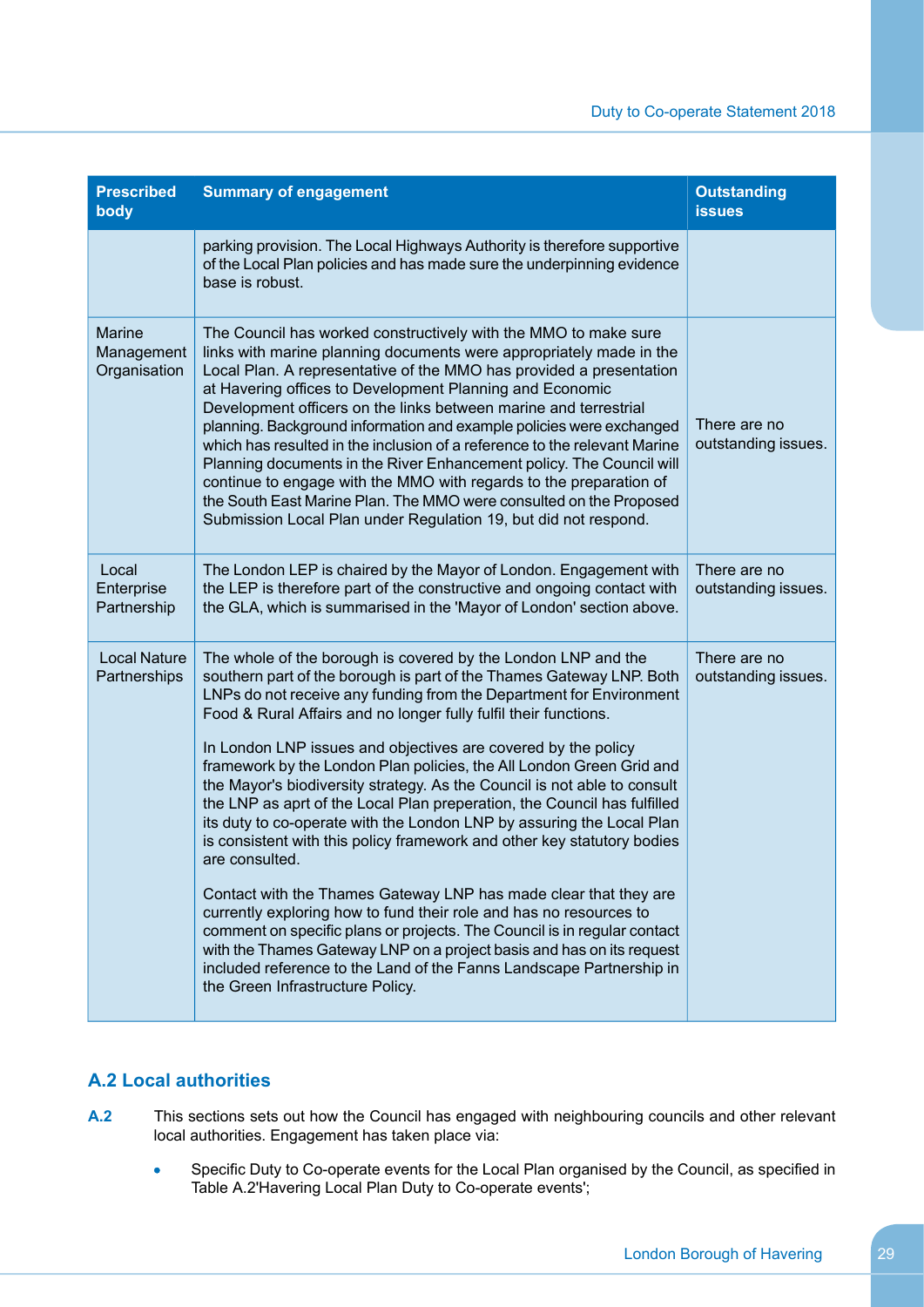- Regular liaison meetings in the (sub-)region, as specified in Table [A.3'Regular](#page-32-0) liaison meetings  $\bullet$ relevant to the [Havering](#page-32-0) Local Plan'; and
- Individual engagement with local authorities and through working structures for the development ä of (joint) evidence base, as specified in Table [A.4'Summary](#page-32-1) of engagement with relevant local [authorities'](#page-32-1).
- **A.3** This section does not tend to repeat detail to topic specific issues that are already covered in [4'Strategic](#page-8-0) planning issues for [Havering'](#page-8-0).

|  | Table A.2 Havering Local Plan Duty to Co-operate events |  |
|--|---------------------------------------------------------|--|
|  | And the second control of the second                    |  |

<span id="page-31-0"></span>

| <b>Event</b>                                                                      | <b>Date</b>                         | <b>Attendees</b>                                                                                                                                                                                                                   | <b>Purpose</b>                                                                                                                                                                                                                                                                                                                      |
|-----------------------------------------------------------------------------------|-------------------------------------|------------------------------------------------------------------------------------------------------------------------------------------------------------------------------------------------------------------------------------|-------------------------------------------------------------------------------------------------------------------------------------------------------------------------------------------------------------------------------------------------------------------------------------------------------------------------------------|
| Duty to Co-operate<br>workshop - Issues<br>and options (Reg<br>18)                | 25<br>February<br>2015              | LB Bexley, Chelmsford City<br>Council, Epping Forest District<br>Council, Thurrock Council, LB<br>Barking and Dagenham, LB<br>Redbridge, Brentwood Council,<br>Basildon Council.                                                   | To kick-start the Local Plan process<br>by presenting the approach and<br>identifying the strategic issues<br>relevant to the preparation of the<br>Local Plan.                                                                                                                                                                     |
| Duty to Co-operate<br>workshop -<br>Direction of Travel<br>$(\text{pre-Reg } 19)$ | 28<br>November<br>2016              | GLA, LB Barking and Dagenham,<br>LB Redbridge, Brentwood<br>Borough Council. Thurrock<br>Council, Basildon Council, Essex<br>County Council, LB Waltham<br>Forest, LB Bexley, Transport for<br>London.                             | To discuss the proposed approach<br>in the Havering Local Plan Direction<br>of Travel document, provide more<br>detail on on-going evidence base<br>work, discuss strategic issues, and<br>discuss Local Plan progress from<br>other local authorities.                                                                             |
| Programme of<br>individual dedicated<br>DtC meetings                              | Throughout<br>2016-2018             | GLA, Brentwood Borough<br>Council, Basildon Council,<br>Thurrock Council, LB Redbridge,<br>LB Barking and Dagenham,<br><b>Essex County Council, Rochford</b><br>District Council, LB Newham (via<br>phone), LB Bexley (via phone). | To discuss and address particular<br>strategic issues between Havering<br>and individual local authorities.                                                                                                                                                                                                                         |
| <b>Havering Local Plan</b><br>- Strategic<br><b>Transport Issues</b>              | 19 <sup>th</sup><br>January<br>2017 | Essex County Council, London<br>Borough of Havering, Highways<br>England, Transport for London                                                                                                                                     | To provide an update on Havering<br>Local Plan, Havering Transport<br>evidence base and to discuss Essex<br>County Councils highway comments                                                                                                                                                                                        |
| Duty to Cooperate<br>Local Plan Issues -<br><b>Way Forward</b>                    | 22 <sup>nd</sup> March<br>2017      | Essex County Council, London<br>Borough of Havering, Basildon<br>Borough, Council, Brentwood<br>Borough Council, Thurrock<br>Council, Greater London<br>Authority.                                                                 | For stakeholders to provide an<br>update on respective Local Plan<br>progress, a discussion around<br>collaborative working to address<br>outstanding strategic transport<br>matters and drafting Statement of<br>Common Ground. The GLA provided<br>an update on Mayoral matters<br>including the London Plan and<br>Housing need. |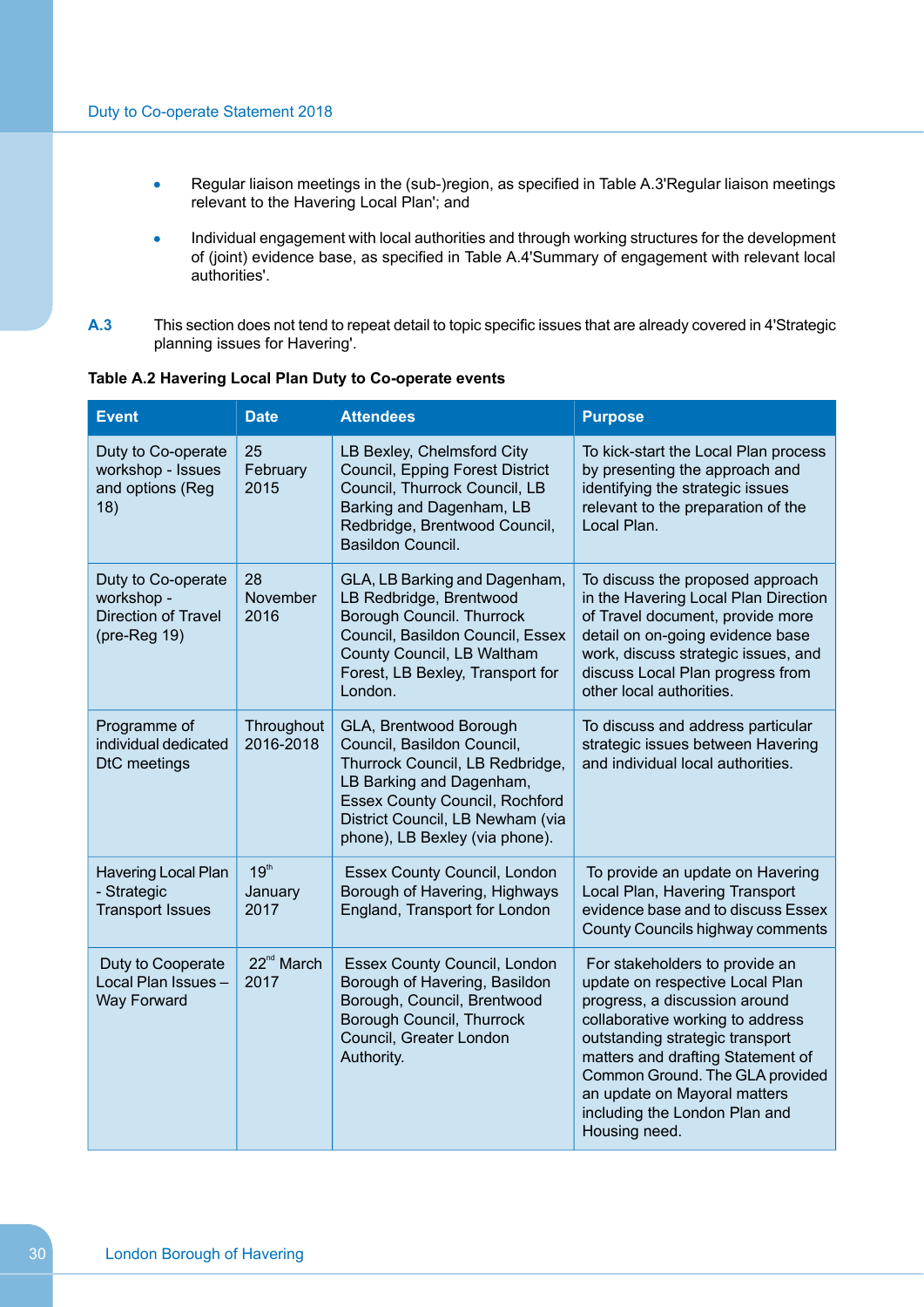| <b>Event</b>                                                     | <b>Date</b>                     | <b>Attendees</b>                                | <b>Purpose</b>                                                                                        |
|------------------------------------------------------------------|---------------------------------|-------------------------------------------------|-------------------------------------------------------------------------------------------------------|
| Duty to Cooperate<br>$-$ Meeting with<br><b>Highways England</b> | 8 <sup>th</sup> January<br>2018 | Highways England, London<br>Borough of Havering | To provide an update on Havering<br>Local Plan, and to discuss Highways<br>England's Reg 19 comments. |

## **Table A.3 Regular liaison meetings relevant to the Havering Local Plan**

<span id="page-32-0"></span>

| <b>Meeting Name</b>                                                                                                | <b>Frequency</b> | <b>Representatives</b>                                                                                                           | <b>Purpose</b>                                                                                                                                                   |
|--------------------------------------------------------------------------------------------------------------------|------------------|----------------------------------------------------------------------------------------------------------------------------------|------------------------------------------------------------------------------------------------------------------------------------------------------------------|
| Association of London<br>Borough Planning<br><b>Officers Development</b><br>Plans and Policy<br>Officers sub-group | Quarterly        | London Boroughs, GLA, London<br>Councils and various other<br>stakeholders depending on the<br>agenda                            | Meetings to discuss latest planning<br>issues, share experience, best<br>practice and keeps boroughs<br>up-to-date on the progress of Local<br>Plan preparation. |
| Co-operation for<br>Sustainable<br>Development (Officers')<br>Group                                                | Quarterly        | Local authorities in northwest<br>Essex and local authorities in<br>the proximity, as well as other<br>relevant stakeholders     | To promote cross boundary<br>working and discuss other Duty to<br>Co-operate issues.                                                                             |
| London Aggregate<br><b>Working Party meeting</b>                                                                   | Quarterly        | Local authorities and<br>representatives from the<br>aggregates industry and other<br>stakeholders including the GLA<br>and DCLG | To monitor the supply and demand<br>for aggregates, rocks or building<br>material to be used in construction.                                                    |
| <b>Strategic Retail Group</b>                                                                                      | Bi-annually      | Local authorities in the Thames<br>Gateway and the GLA                                                                           | To discuss cross boundary issues<br>in the Thames Gateway, Local<br>Plan progress and retail issues<br>specifically.                                             |
| <b>Thames Gateway</b><br><b>Strategic Group</b>                                                                    | Quarterly        | Members of local authorities and<br>other stakeholders within the<br><b>Thames Gateway</b>                                       | Discussions on Member level to<br>discuss strategic issues in the area<br>with a focus on transport.                                                             |

## <span id="page-32-1"></span>**Table A.4 Summary of engagement with relevant local authorities**

| authority                                       | Neighbouring Summary of engagement                                                                                                                                                                                                                                                                                                                                                                                                                                                                                                                                                         | <b>Outstanding issues</b>           |
|-------------------------------------------------|--------------------------------------------------------------------------------------------------------------------------------------------------------------------------------------------------------------------------------------------------------------------------------------------------------------------------------------------------------------------------------------------------------------------------------------------------------------------------------------------------------------------------------------------------------------------------------------------|-------------------------------------|
| London<br>Borough of<br>Barking and<br>Dagenham | The London Borough of Barking and Dagenham (LBBD) is in<br>its early stages of Local Plan preparation. The Council has<br>engaged with LBBD on a regular and ongoing basis.<br>LBBD was one of the joint commissioning boroughs for the<br>SHMA and shares the Housing Market Area with Havering and<br>Redbridge boroughs. The Council has actively engaged with<br>LBBD on this matter.<br>The Council is working in partnership with LBBD in relation to<br>the London Riverside Opportunity Area, which includes parts of<br>both boroughs. The Council has heavily engaged with LBBD, | There are no outstanding<br>issues. |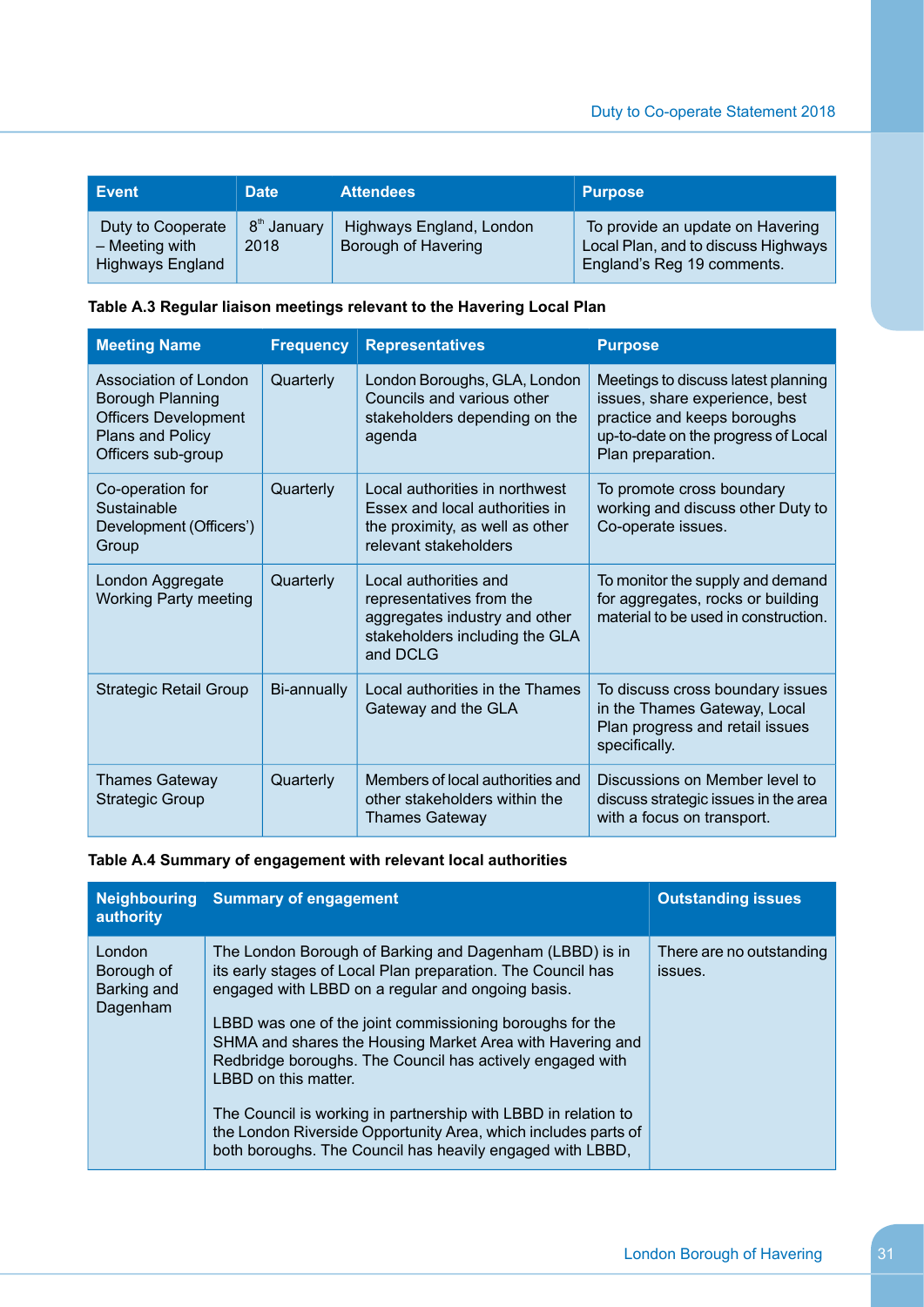| authority                             | <b>Neighbouring Summary of engagement</b>                                                                                                                                                                                                                                                                                                                                                                                                                             | <b>Outstanding issues</b>           |
|---------------------------------------|-----------------------------------------------------------------------------------------------------------------------------------------------------------------------------------------------------------------------------------------------------------------------------------------------------------------------------------------------------------------------------------------------------------------------------------------------------------------------|-------------------------------------|
|                                       | the GLA and TfL in the preparation of the London Riverside<br>Opportunity Area Planning Framework, and the London Riverside<br>Development Infrastructure Funding Study.                                                                                                                                                                                                                                                                                              |                                     |
|                                       | The Council has co-operated with LBBD on the establishment<br>of the Thames Policy Area in the borough and on other detailed<br>issues.                                                                                                                                                                                                                                                                                                                               |                                     |
|                                       | The Council has also engaged with LBBD on the preparation of<br>the Green BeltStudy and Site Assessment Work                                                                                                                                                                                                                                                                                                                                                          |                                     |
|                                       | LBBD were invited to comment on the Proposed Submission<br>Havering Local Plan under Regulation 19. The Council advised<br>that they had no comments to make on the Havering Local Plan.                                                                                                                                                                                                                                                                              |                                     |
| London<br>Borough of<br><b>Bexley</b> | The London Borough of Bexley (LBB) is preparing its Growth<br>Strategy which will form the basis for a new Local Plan. The<br>Council has engaged with LBB on a regular and ongoing basis.                                                                                                                                                                                                                                                                            | There are no outstanding<br>issues. |
|                                       | Although the boroughs are adjoining, it was agreed that there<br>were few strategic issues that affect both boroughs due to the<br>Thames operating as a barrier between the boroughs. It was<br>agreed that the key strategic issue is the proposed River<br>Crossing between Belvedere and Rainham, which would link<br>the two boroughs. As a decision regarding this is beyond the<br>scope and control of the Local Plan this discussion will remain<br>ongoing. |                                     |
|                                       | The Council has co-operated with LBB on the establishment of<br>the Thames Policy Area in the borough.                                                                                                                                                                                                                                                                                                                                                                |                                     |
|                                       | The London Borough of Bexley were invited to comment on the<br>Havering Proposed Submission Local Plan under Regulation<br>19 but did not submit a response.                                                                                                                                                                                                                                                                                                          |                                     |
| London<br>Borough of<br>Newham        | The London Borough of Newham (LBN) has adopted its Detailed<br>Sites and Policies DPD in 2016 and is working on a review of<br>the Core Strategy (2012).                                                                                                                                                                                                                                                                                                              | There are no outstanding<br>issues. |
|                                       | LBN was one of the commissioning boroughs for the SHMA, but<br>falls within a separate Housing Market Area (together with<br>Waltham Forrest). The Council has therefore engaged with LBN<br>on the preparation of the SHMA.                                                                                                                                                                                                                                          |                                     |
|                                       | The Council has engaged with LBN on a regular basis. However,<br>no other strategic issues have been raised by LBN and the<br>Council therefore believes it has met the Duty with LBN.                                                                                                                                                                                                                                                                                |                                     |
|                                       | The London Borough of Newham were invited to comment on<br>the Havering Proposed Submission Local Plan under Regulation<br>19 but did not submit a response.                                                                                                                                                                                                                                                                                                          |                                     |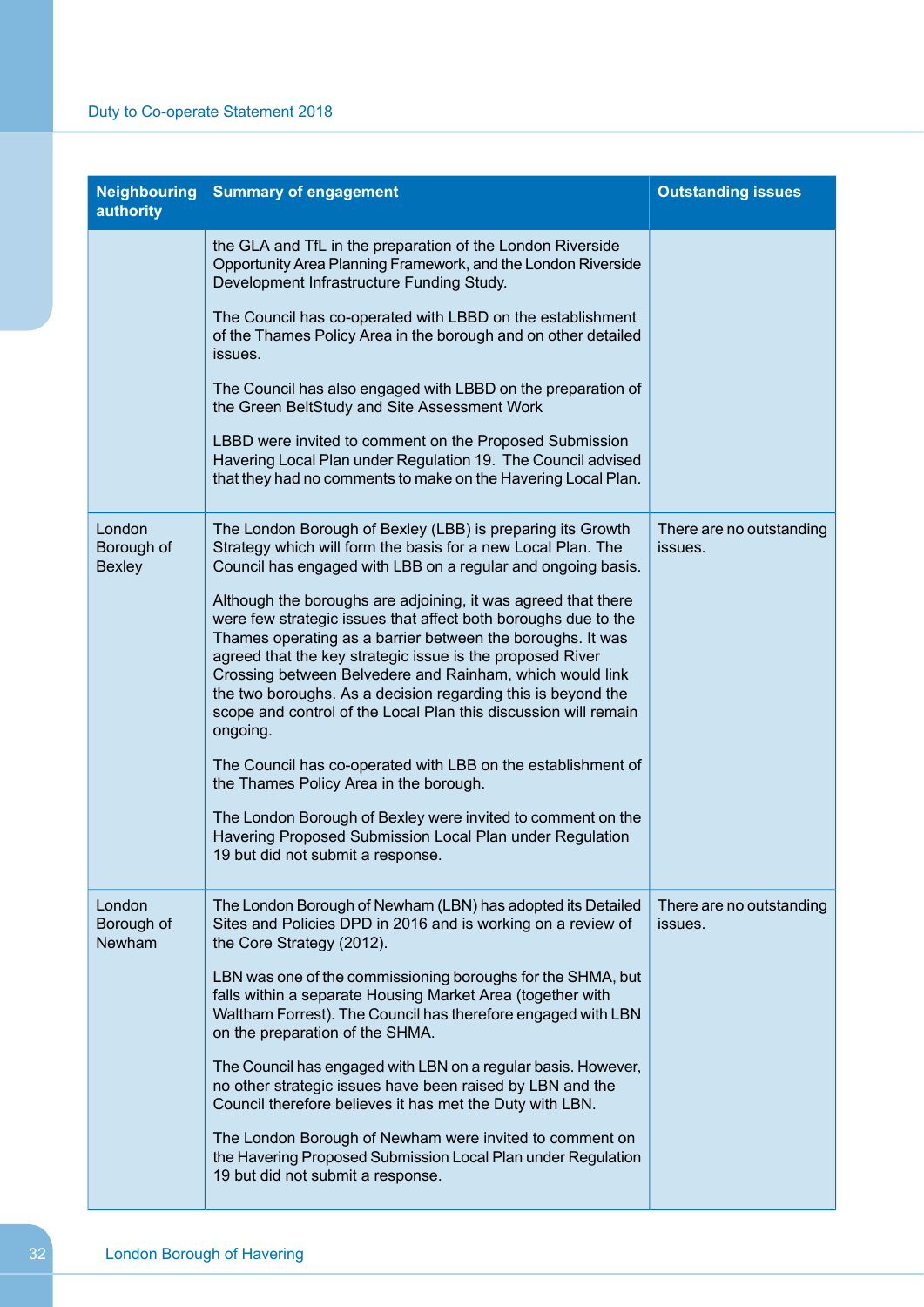| <b>Neighbouring</b><br>authority                | <b>Summary of engagement</b>                                                                                                                                                                                                                                                                                                                                            | <b>Outstanding issues</b>           |
|-------------------------------------------------|-------------------------------------------------------------------------------------------------------------------------------------------------------------------------------------------------------------------------------------------------------------------------------------------------------------------------------------------------------------------------|-------------------------------------|
| London<br>Borough of<br>Redbridge               | The London Borough of Redbridge (LBR) is due to adopt their<br>Local Plan in March 2018 following receipt of the Inspector's<br>report in January 2018.                                                                                                                                                                                                                 | There are no outstanding<br>issues. |
|                                                 | LBR was one of the joint commissioning boroughs for the SHMA<br>and shares the Housing Market Area with Havering and Barking<br>and Dagenham boroughs. The Council has actively engaged<br>with LBR on this matter and agreed a Statement of Common<br>Ground regarding housing need (Refer to Appendix D).                                                             |                                     |
|                                                 | The Council hasalso engaged with LBR on the preparation of<br>the Green Belt Study and Site Assessment Work                                                                                                                                                                                                                                                             |                                     |
|                                                 | The London Borough of Redbridge submitted a positive<br>consultation response to the Regulation 19 consultation.                                                                                                                                                                                                                                                        |                                     |
| London<br>Borough of<br>Waltham                 | The London Borough of Waltham Forest (LBWF) is in the early<br>stages of preparing its Local Plan.                                                                                                                                                                                                                                                                      | There are no outstanding<br>issues. |
| Forest                                          | LBWF was not one of the commissioning boroughs of the SHMA.<br>However, as LBWF shares the Housing Market Area with<br>Newham borough, the SHMA also covers LBWF.                                                                                                                                                                                                       |                                     |
|                                                 | The Council has engaged with LBWF on a regular and ongoing<br>basis. However, no particular strategic issues have been<br>identified.                                                                                                                                                                                                                                   |                                     |
|                                                 | The London Borough of Waltham Forest were invited to comment<br>on the Havering Proposed Submission Local Plan under<br>Regulation 19 but did not submit a response.                                                                                                                                                                                                    |                                     |
| <b>Epping Forest</b><br><b>District Council</b> | Epping Forest District Council (EFDC) has published a Draft<br>Local Plan (Reg 18) in October 2016. The Council has mainly<br>engaged with EFDC via the Co-operation for Sustainable<br>Development (Officers') Group, where planning issues were<br>discussed on a regular basis. No particular strategic issues have<br>been identified between the Council and EFDC. | There are no outstanding<br>issues. |
|                                                 | The Council has engaged with EFDC on the preparation of the<br>Green Belt Study and Site Assessment Work                                                                                                                                                                                                                                                                |                                     |
|                                                 | Epping Forest District Council were invited to comment on the<br>Havering Proposed Submission Local Plan under Regulation<br>19 but did not submit a response.                                                                                                                                                                                                          |                                     |
| <b>Brentwood</b><br>Borough<br>Council          | Brentwood Borough Council (BBC) has recently consulted on<br>its Draft Local Plan Preferred Site Allocations under Regulation<br>18. The Council has engaged with BBC on a regular and ongoing<br>basis, and has provided comments to BCC's Local Plan<br>consultations.                                                                                                | There are no outstanding<br>issues. |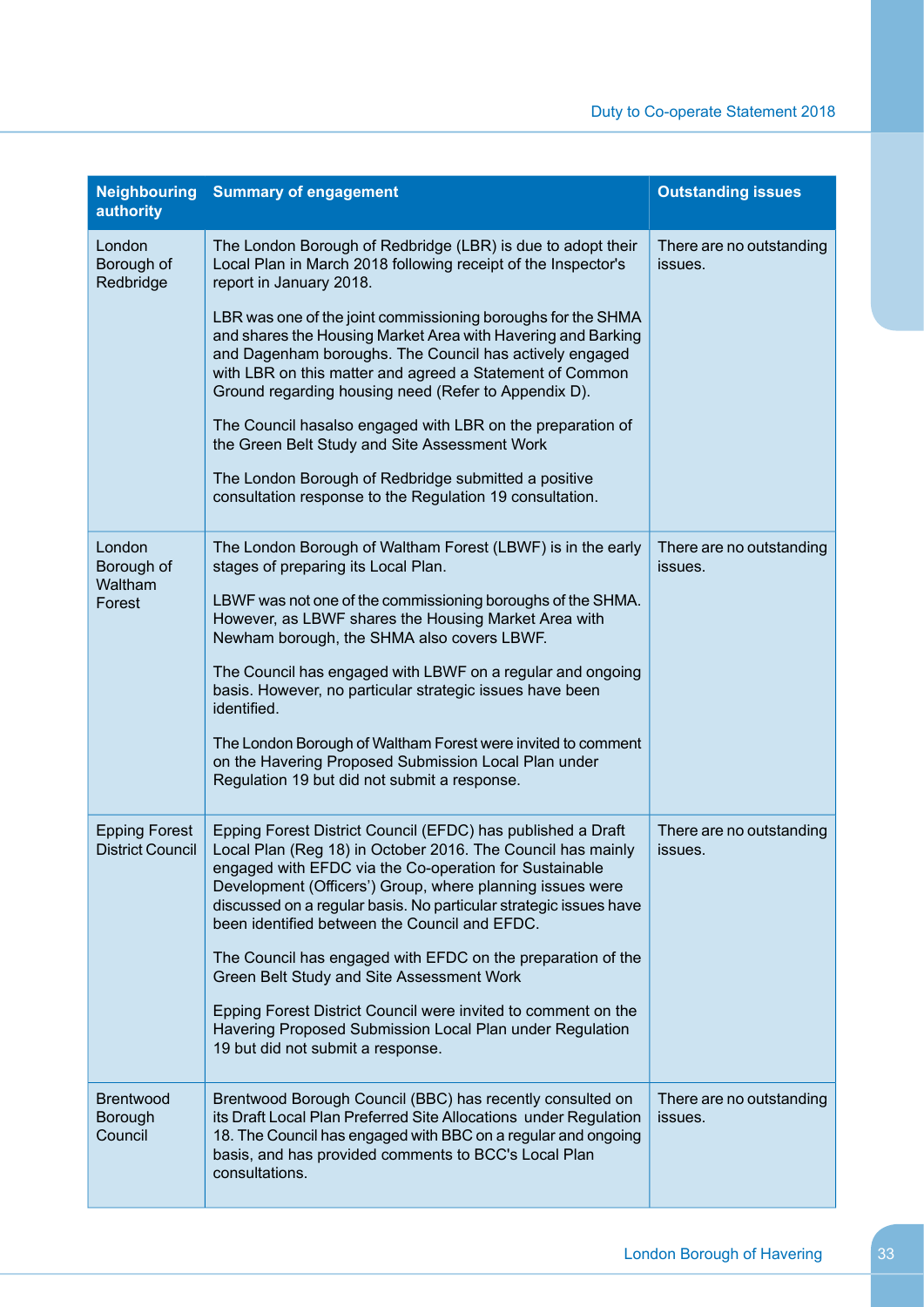| <b>Neighbouring</b><br>authority  | <b>Summary of engagement</b>                                                                                                                                                                                                                                                                                                                                                                                                                                                                                                                                                                                                                                                                                                                                                                                                     | <b>Outstanding issues</b>                                                                                                                            |
|-----------------------------------|----------------------------------------------------------------------------------------------------------------------------------------------------------------------------------------------------------------------------------------------------------------------------------------------------------------------------------------------------------------------------------------------------------------------------------------------------------------------------------------------------------------------------------------------------------------------------------------------------------------------------------------------------------------------------------------------------------------------------------------------------------------------------------------------------------------------------------|------------------------------------------------------------------------------------------------------------------------------------------------------|
|                                   | The Council has initiated meetings with Brentwood to discuss<br>progress on both Local Plans and cross boundary issues. Issues<br>as Green Belt, Gypsy and Traveller provision, education and<br>housing supply were discussed in individual meetings.                                                                                                                                                                                                                                                                                                                                                                                                                                                                                                                                                                           |                                                                                                                                                      |
|                                   | The Council has engaged with BBC on the preparation of the<br>Green Belt Studyand Site Assessment Work.                                                                                                                                                                                                                                                                                                                                                                                                                                                                                                                                                                                                                                                                                                                          |                                                                                                                                                      |
|                                   | Brentwood Borough Council together with LB Havering<br>are involved in the A127 transport corridor working group. BBC<br>have signed the Statement of Common Ground on<br>strategic transport issues as set out in Annex E. The Transport<br>Evidence Base prepared has been shared with Brentwood<br>Borough Council.                                                                                                                                                                                                                                                                                                                                                                                                                                                                                                           |                                                                                                                                                      |
|                                   | BBC have signed the Statement of Common Ground on<br>strategic transport issues as set out in Annex E.                                                                                                                                                                                                                                                                                                                                                                                                                                                                                                                                                                                                                                                                                                                           |                                                                                                                                                      |
|                                   | Brentwood Borough Council submitted a positive consultation<br>response to the Regulation 19 consultation.                                                                                                                                                                                                                                                                                                                                                                                                                                                                                                                                                                                                                                                                                                                       |                                                                                                                                                      |
| Chelmsford<br><b>City Council</b> | Chelmsford City Council (CCC) is in the early stages of Local<br>Plan preparation. CCC has participated in the two Duty<br>workshops and responded to the Reg 18 consultation. The<br>Council and CCC share the position that there are no particular<br>strategic issues between the local authorities. CCC is together<br>with Havering involved in the A127 transport corridor working<br>group.<br>Chelmsford City Council submitted a positive consultation<br>response to the Regulation 19 consultation.                                                                                                                                                                                                                                                                                                                  | There are no outstanding<br>issues.                                                                                                                  |
|                                   |                                                                                                                                                                                                                                                                                                                                                                                                                                                                                                                                                                                                                                                                                                                                                                                                                                  |                                                                                                                                                      |
| <b>Basildon</b><br>Council        | Basildon Council (BC) is working towards Regulation 19 version<br>of its Local Plan. The Council has engaged with BC on a regular<br>and ongoing basis, and has provided comments to BC's Draft<br>Local Plan consultation in early 2016.<br>The main strategic issues discussed as part of the Duty to<br>Co-operate were transport, Green Belt housing supply, gypsy<br>and traveller provision and employment.<br>Basildon Council together with LB Havering are involved in the<br>A127 transport corridor working group. BC have signed the<br>Statement of Common Ground on strategic transport issues as<br>set out in Annex E. The Transport Evidence Base prepared has<br>been shared with Basildon Council.<br>The Council has engaged with BBC on the preparation of the<br>Green Belt Studyand Site Assessment Work. | There are no outstanding<br>duty-to-cooperate issues<br>but Basildon Council's<br>objection regarding<br>unmet housing need has<br>not been resolved |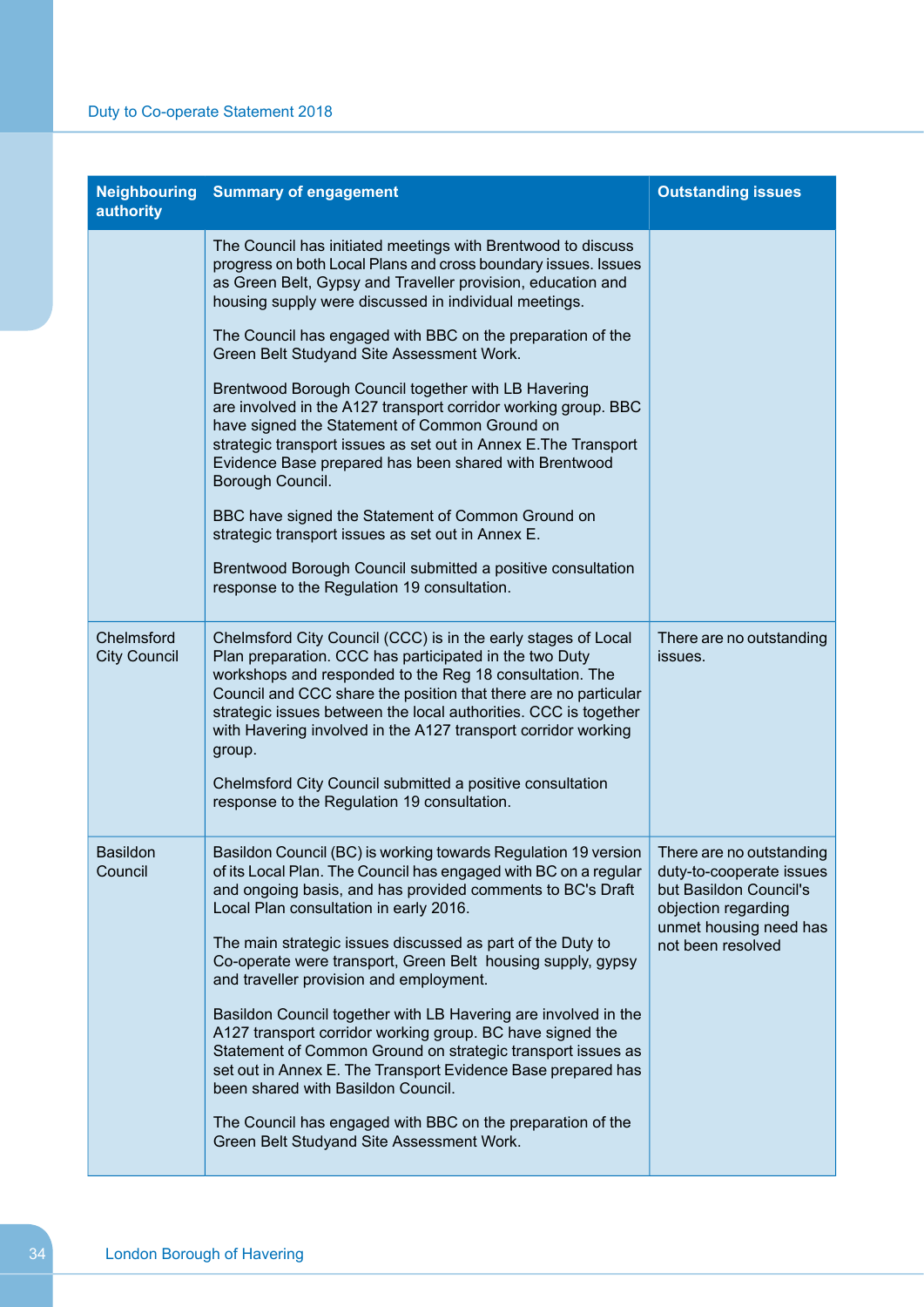| authority                  | <b>Neighbouring Summary of engagement</b>                                                                                                                                                                                                                                                                                                                                                                                                                                                                                                                                                                                                                                                                                                                                                                                                                                                                                                                                                                                                                                                                                                                                                                                                                                                                                                                                                                                                                                                                                                                                                                                                                                                                                                                           | <b>Outstanding issues</b>                                                                                                                                                                                                                    |
|----------------------------|---------------------------------------------------------------------------------------------------------------------------------------------------------------------------------------------------------------------------------------------------------------------------------------------------------------------------------------------------------------------------------------------------------------------------------------------------------------------------------------------------------------------------------------------------------------------------------------------------------------------------------------------------------------------------------------------------------------------------------------------------------------------------------------------------------------------------------------------------------------------------------------------------------------------------------------------------------------------------------------------------------------------------------------------------------------------------------------------------------------------------------------------------------------------------------------------------------------------------------------------------------------------------------------------------------------------------------------------------------------------------------------------------------------------------------------------------------------------------------------------------------------------------------------------------------------------------------------------------------------------------------------------------------------------------------------------------------------------------------------------------------------------|----------------------------------------------------------------------------------------------------------------------------------------------------------------------------------------------------------------------------------------------|
|                            | In their consultation response to Regulation 19 consultation<br>Basildon Council objected to the Havering Local Plan due<br>to concerns about unmet housing need. Further to this<br>representation officers from Havering and the GLA attended the<br>South Essex Authorities DtC meeting on 23 <sup>rd</sup> October 2017 which<br>was attended by officers from Basildon Council. This was<br>followed by a meeting between officers from Basildon Council<br>and Havering Council on 12 <sup>th</sup> December 2017.<br>At the South Essex Authorities DtC meeting the GLA reconfirmed<br>the London Plan policy position. The London Plan makes clear<br>that London should be treated as a single housing market. The<br>London Plan states that the Annual average housing supply<br>monitoring targets set out in Table 3.1 are a minimum target for<br>each borough. In order to meet local need and contribute to<br>meeting strategic need each London borough is to seek to<br>identify additional capacity to close the gap between the<br>identified housing need and supply. The GLA have confirmed<br>that individual London boroughs are not expected to identify<br>where any unmet need is going to be met either inside of London<br>or outside.<br>With regards to the final 5 years of the Plan period, the Council<br>is in agreement that it will need to review the Local Plan to<br>ensure that a suitable housing supply is identified. An explicit<br>commitment to an early review of the Plan is therefore proposed.<br>Whilst Basildon Council object to the Havering Local Plan on<br>soundness grounds due to unmet housing need it was agree at<br>the meeting on the 12th December that there were no<br>outstanding DtC issues. |                                                                                                                                                                                                                                              |
| <b>Thurrock</b><br>Council | Thurrock Council (TC) is in the early stages of preparing a new<br>Local Plan. The Council has engaged with TC on a regular and<br>ongoing basis.<br>The main strategic issues discussed as part of the Duty to<br>Co-operate were transport, Green Belt housing supply and gypsy<br>and traveller provision.<br>The Council has engaged with TC on the preparation of the<br>Green Belt Study and Site Assessment Work, by ensuring used<br>methods were aligned in both authorities.<br>Thurrock Council is together with Havering involved in the A127<br>growth corridor working group. The Transport Evidence Base<br>prepared has been shared with Thurrock Council. TC have<br>signed the Statement of Common Ground on strategic transport<br>issues as set out in Annex E.                                                                                                                                                                                                                                                                                                                                                                                                                                                                                                                                                                                                                                                                                                                                                                                                                                                                                                                                                                                 | <b>Thurrock Council's</b><br>objection<br>regarding unmet housing<br>need has not been<br>resolved. A further<br>discussion with Thurrock<br>Council to discuss the<br>issues raised in their<br>consultation response<br>would be welcomed. |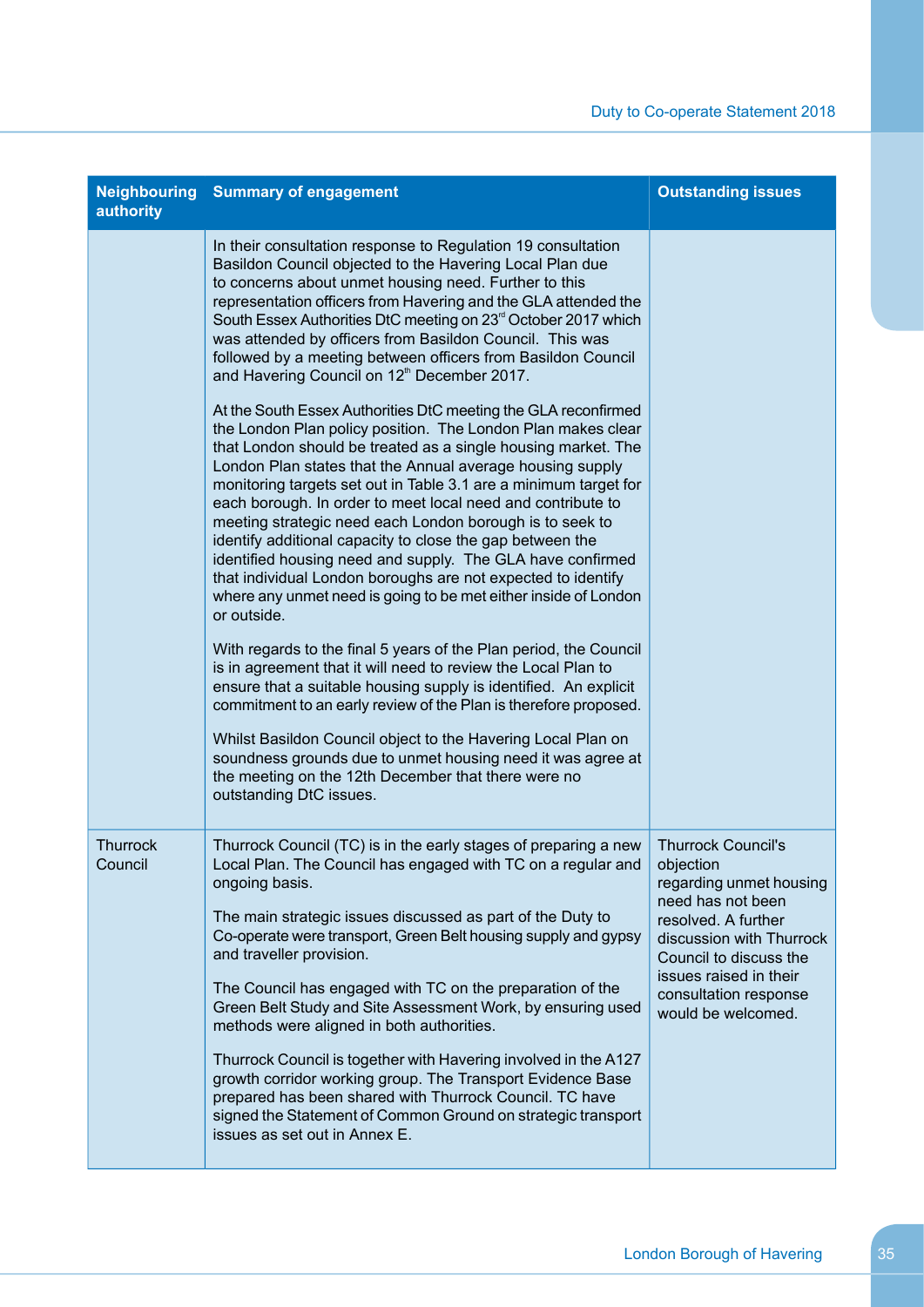| authority                      | <b>Neighbouring Summary of engagement</b>                                                                                                                                                                                                                                                                                                                                                                                                                                                                                                                                                                                                                                                                                                                                                                                                                                                                                                                                                                                                                                                                                                                                                                                                                                                                                                                                                                                                                                                                                                                                                                                                               | <b>Outstanding issues</b>                                                                                                                                                                                                            |
|--------------------------------|---------------------------------------------------------------------------------------------------------------------------------------------------------------------------------------------------------------------------------------------------------------------------------------------------------------------------------------------------------------------------------------------------------------------------------------------------------------------------------------------------------------------------------------------------------------------------------------------------------------------------------------------------------------------------------------------------------------------------------------------------------------------------------------------------------------------------------------------------------------------------------------------------------------------------------------------------------------------------------------------------------------------------------------------------------------------------------------------------------------------------------------------------------------------------------------------------------------------------------------------------------------------------------------------------------------------------------------------------------------------------------------------------------------------------------------------------------------------------------------------------------------------------------------------------------------------------------------------------------------------------------------------------------|--------------------------------------------------------------------------------------------------------------------------------------------------------------------------------------------------------------------------------------|
|                                | In their consultation response to Regulation 19 consultation<br>Thurrock Council objected to the Havering Local Plan due<br>to concerns about unmet housing need. Further to this<br>representation officers from Havering and the GLA attended the<br>South Essex Authorities DtC meeting on 23 <sup>rd</sup> October 2017 which<br>was attended by officers from Thurrock Council.<br>At the South Essex Authorities DtC meeting the GLA reconfirmed<br>the London Plan policy position. The London Plan makes clear<br>that London should be treated as a single housing market. The<br>London Plan states that the annual average housing supply<br>monitoring targets set out in Table 3.1 are a minimum target for<br>each borough. In order to meet local need and contribute to<br>meeting strategic need each London borough is to seek to<br>identify additional capacity to close the gap between the<br>identified housing need and supply. The GLA have confirmed<br>that individual London boroughs are not expected to identify<br>where any unmet need is going to be met either inside of London<br>or outside.<br>The Council has sought to engage further with Thurrock Council<br>and offered an individual meeting to discuss the issues raised<br>in their response in further detail. LB Havering is awaiting a<br>response from Thurrock Council.<br>With regards to the final 5 years of the Plan period, the Council<br>is in agreement that it will need to review the Local Plan to<br>ensure that a suitable housing supply is identified. An explicit<br>commitment to an early review of the Plan is therefore proposed. |                                                                                                                                                                                                                                      |
| <b>Essex County</b><br>Council | Essex County Council (ECC) has a responsibility for strategic<br>planning as well as transport, minerals and waste.<br>The main strategic issues discussed as part of the Duty to<br>Co-operate were transport, green belt, housing supply, education<br>provision, flooding and minerals and waste.<br>As part of Duty to Co-operate the transport evidence for the<br>Local Plan has been discussed and shared with ECC. These<br>discussions also covered how Havering and ECC can continue<br>to work together alongside the Local Plan to address the impact<br>cross-boundary growth will have on the transport network.<br>ECC has signed the Statement of Common Ground on<br>strategic transport issues as set out in Annex E.<br>The Council is engaged in the A127 growth corridor partnership<br>initiated by ECC to align development and transport in this<br>corridor and has attended several cross-borough liaison<br>meetings concerning this topic. These discussions have also<br>looked at how utility works close to borough boundaries can be<br>better coordinated.                                                                                                                                                                                                                                                                                                                                                                                                                                                                                                                                                             | Essex CC's objection<br>regarding housing need<br>has not been resolved.<br>However it is anticipated<br>that an early review will<br>help to deal with the<br>objections received with<br>regards to the 10-15 year<br>plan period. |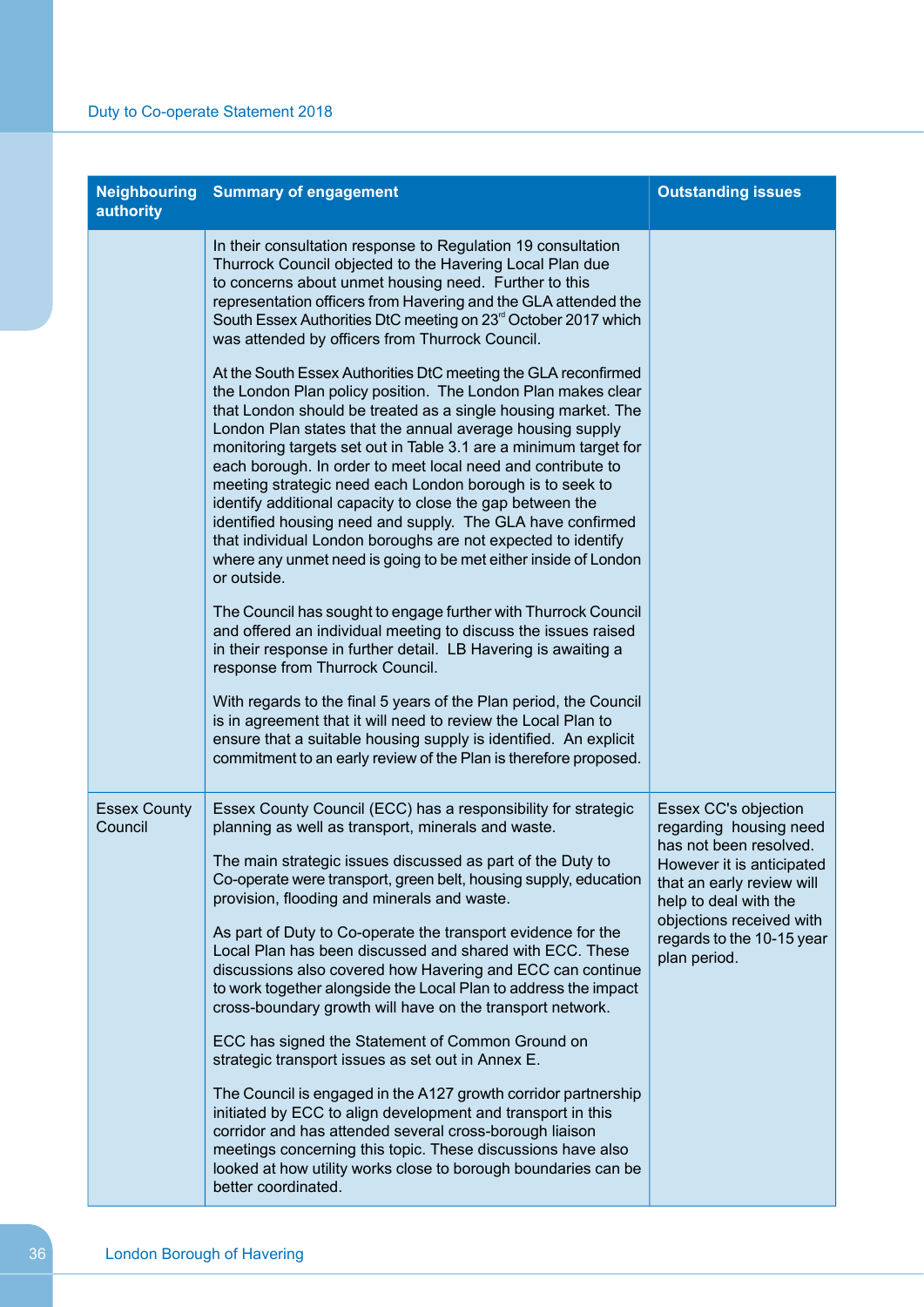| authority                           | <b>Neighbouring Summary of engagement</b>                                                                                                                                                                                                                                                                                                                                                                                                                                                                                                                                                                                                                                                                                                | <b>Outstanding issues</b>                                                                            |
|-------------------------------------|------------------------------------------------------------------------------------------------------------------------------------------------------------------------------------------------------------------------------------------------------------------------------------------------------------------------------------------------------------------------------------------------------------------------------------------------------------------------------------------------------------------------------------------------------------------------------------------------------------------------------------------------------------------------------------------------------------------------------------------|------------------------------------------------------------------------------------------------------|
|                                     | The Council has engaged with ECC on planning for school<br>places. The Havering school organisation and Essex school<br>organisation teams maintain a close relationship, attending<br>meetings where issues concerning place planning are regularly<br>discussed, particularly if they have a potential cross border<br>implication.                                                                                                                                                                                                                                                                                                                                                                                                    |                                                                                                      |
|                                     | In their response to Regulation 19 consultation Essex Country<br>Council objected to the Havering Local Plan due to concerns<br>about unmet housing need and the lack of detail on<br>housing supply in the final 5 years of the plan in light of the<br>lack of review mechanism. Further to this representation officers<br>from Havering and the GLA attended the South Essex Authorities<br>DtC meeting on 23 <sup>rd</sup> October 2017 which was attended by<br>officers from Essex County Council.                                                                                                                                                                                                                                |                                                                                                      |
|                                     | At the South Essex Authorities DtC meeting the GLA reconfirmed<br>the London Plan policy position. The London Plan makes clear<br>that London should be treated as a single housing market. The<br>London Plan states that the annual average housing supply<br>monitoring targets set out in Table 3.1 are a minimum target for<br>each borough. In order to meet local need and contribute to<br>meeting strategic need each London borough is to seek to<br>identify additional capacity to close the gap between the<br>identified housing need and supply. The GLA have confirmed<br>that individual London boroughs are not expected to identify<br>where any unmet need is going to be met either inside of London<br>or outside. |                                                                                                      |
|                                     | With regards to the final 5 years of the Plan period, the Council<br>is in agreement that it will need to review the Local Plan to<br>ensure that a suitable housing supply is identified. An explicit<br>commitment to an early review of the Plan is therefore proposed.<br>It is anticipated that this will also address ECC's concerns with<br>regards to the impact of development in the 10-15 year period<br>on planning for school places, highways and transportation and<br>flood and water management.<br>The Council has sought to engage further with Essex County                                                                                                                                                          |                                                                                                      |
|                                     | Council and offered an individual meeting to discuss the issues<br>raised in their response in further detail. LB Havering is awaiting<br>a response.                                                                                                                                                                                                                                                                                                                                                                                                                                                                                                                                                                                    |                                                                                                      |
| Rochford<br><b>District Council</b> | Rochford District Council (RDC) together with LB Havering<br>are involved in the A127 transport corridor working group.<br>RDC have signed the Statement of Common Ground on<br>strategic transport issues as set out in Annex E. The Transport<br>Topic Paper which forms part of the Transport Evidence Base<br>for the Local Plan has been shared with Rochford.                                                                                                                                                                                                                                                                                                                                                                      | There are no outstanding<br>duty-to-cooperate issues<br>but Rochford District<br>Council's objection |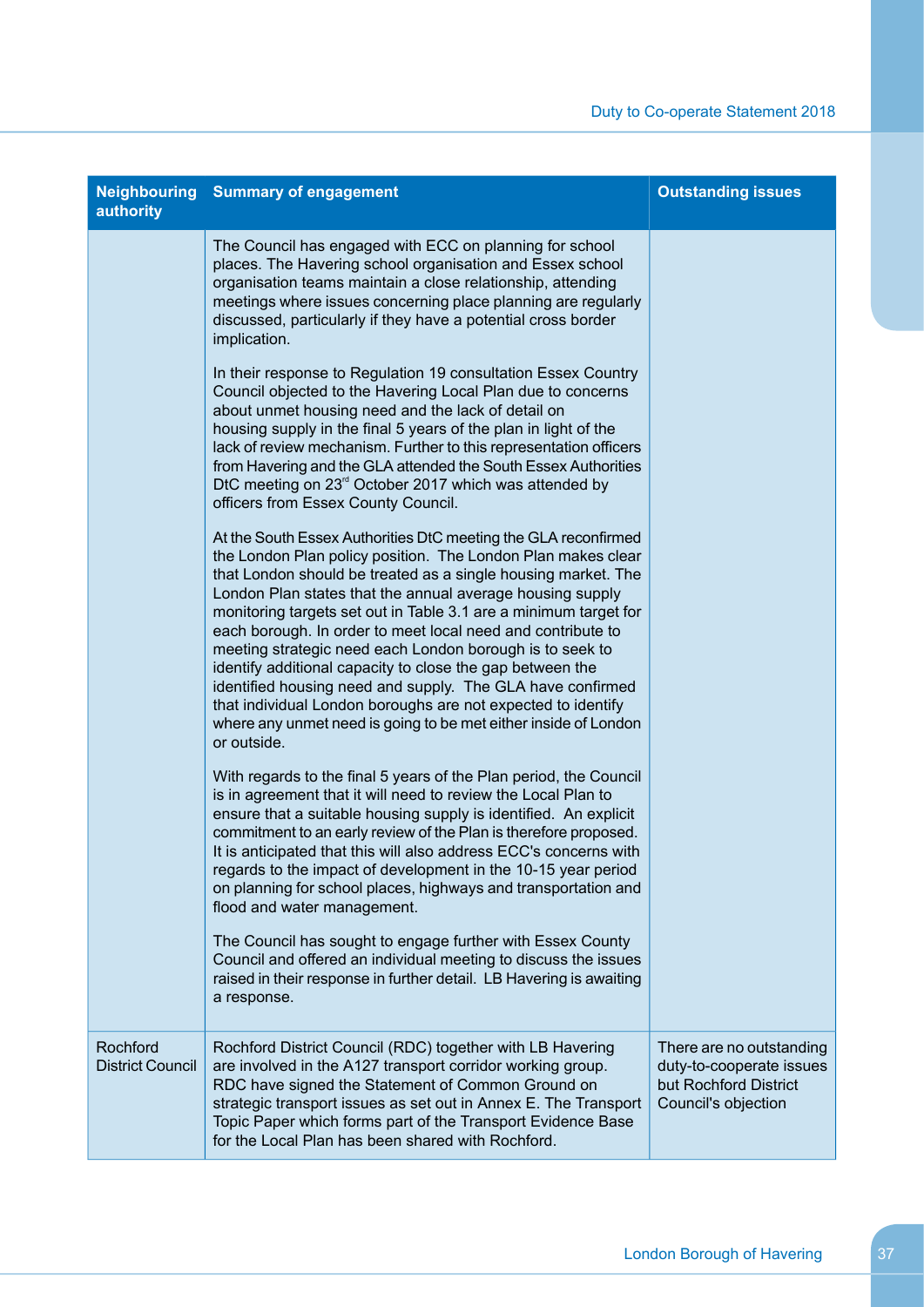| authority | <b>Neighbouring Summary of engagement</b>                                                                                                                                                                                                                                                                                                                                                                                                                                                                                                                                                                                                                                                                                                | <b>Outstanding issues</b>                                 |
|-----------|------------------------------------------------------------------------------------------------------------------------------------------------------------------------------------------------------------------------------------------------------------------------------------------------------------------------------------------------------------------------------------------------------------------------------------------------------------------------------------------------------------------------------------------------------------------------------------------------------------------------------------------------------------------------------------------------------------------------------------------|-----------------------------------------------------------|
|           | Rochford District Council submitted a consultation response to<br>Regulation 19 consultation objecting to the Havering Local Plan<br>due to concerns about unmet housing need. Further to this<br>representation officers from Havering and the GLA attended the<br>South Essex Authorities DtC meeting on 23 <sup>rd</sup> October 2017 which<br>was attended by officers from Rochford District Council. A<br>subsequent meeting was held with Rochford Council on 20th<br>February 2018.                                                                                                                                                                                                                                              | regarding unmet housing<br>need has not been<br>resolved. |
|           | At the South Essex Authorities DtC meeting the GLA reconfirmed<br>the London Plan policy position. The London Plan makes clear<br>that London should be treated as a single housing market. The<br>London Plan states that the Annual average housing supply<br>monitoring targets set out in Table 3.1 are a minimum target for<br>each borough. In order to meet local need and contribute to<br>meeting strategic need each London borough is to seek to<br>identify additional capacity to close the gap between the<br>identified housing need and supply. The GLA have confirmed<br>that individual London boroughs are not expected to identify<br>where any unmet need is going to be met either inside of London<br>or outside. |                                                           |
|           | With regards to the final 5 years of the Plan period, the Council<br>is in agreement that it will need to review the Local Plan to<br>ensure that a suitable housing supply is identified. An explicit<br>commitment to an early review of the Plan is therefore proposed.                                                                                                                                                                                                                                                                                                                                                                                                                                                               |                                                           |
|           | Whilst Rochford District Council object to the Havering Local<br>Plan due to unmet housing need it was agreed at the meeting<br>on the 20th February that this is a London-wide issue dealt with<br>by the GLA through the London Plan and that there were no<br>outstanding DtC issues in this regard.                                                                                                                                                                                                                                                                                                                                                                                                                                  |                                                           |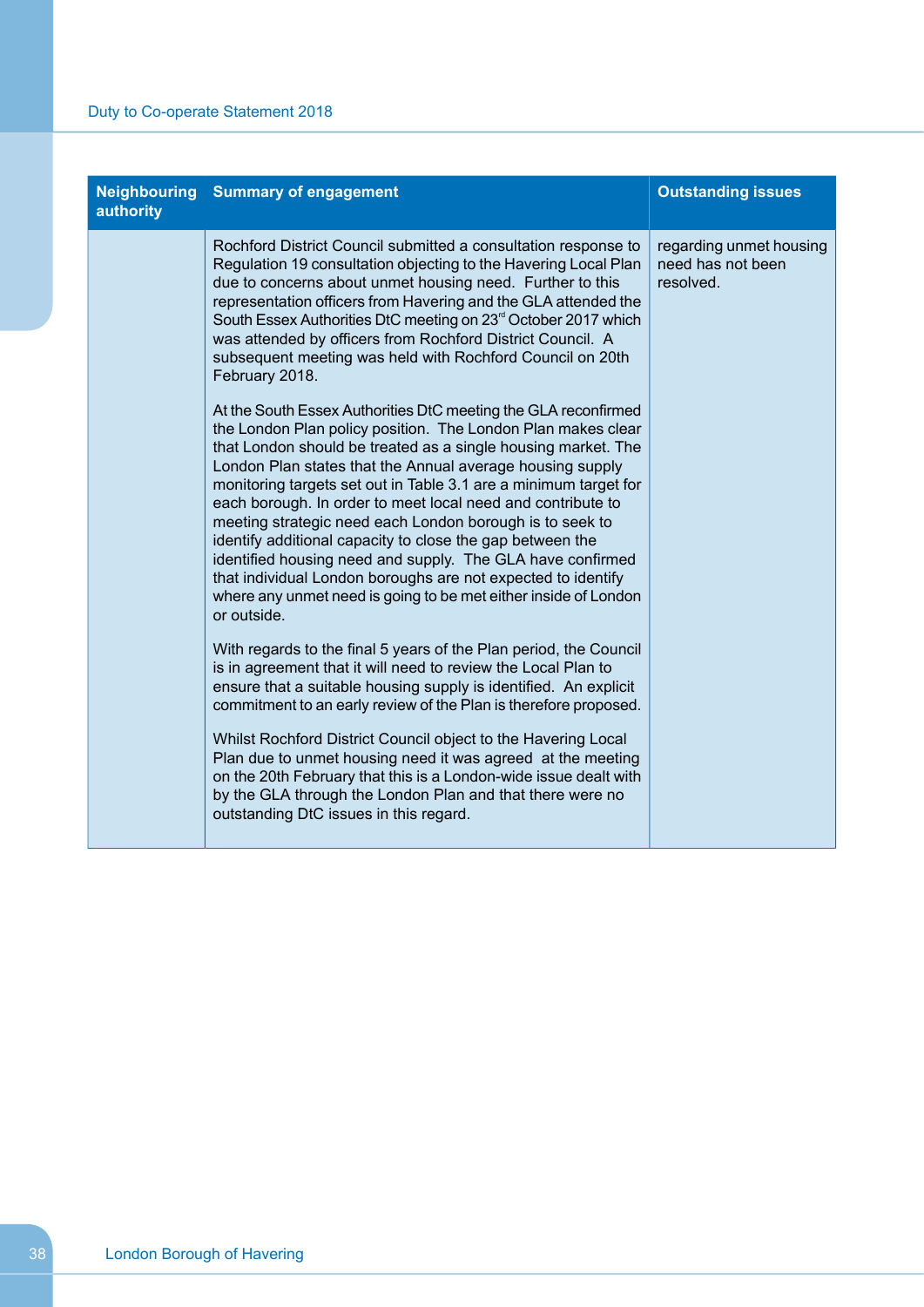# <span id="page-40-0"></span>**Annex B: Audit trail**

**B.1** The tables below provide an overview of key milestones for each strategic issue.

## **Table B.1 Issue 1: Housing need and delivery**

| #              | <b>Action</b>                                                                                                                            | <b>Date</b>           |
|----------------|------------------------------------------------------------------------------------------------------------------------------------------|-----------------------|
| 1              | Initiation of the potential joint preparation of a Strategic Housing Market<br>Assessment (SHMA) with East London Boroughs.              | 7 August 2014         |
| $\overline{2}$ | Follow-up meeting to discuss the SHMA brief and approach with relevant the<br>boroughs.                                                  | 9 December 2014       |
| 3              | First engagement with Basildon, Brentwood, Chelmsford and Thurrock Councils<br>on the SHMA process.                                      | <b>Early 2015</b>     |
| 4              | ORS commissioned to undertake SHMA.                                                                                                      | April 2015            |
| 5              | SHMA stakeholder event including neighbouring local authorities.                                                                         | 24 June 2015          |
| 6              | Interviews with neighbouring authorities and other stakeholders as part of the<br>preparation of the SHMA.                               | Spring/summer<br>2015 |
| $\overline{7}$ | Meeting with commissioning boroughs and the GLA to discuss draft SHMA.                                                                   | 25 August 2015        |
| 8              | Rainham and Beam Park Planning Framework stakeholder event.                                                                              | 6 October 2015        |
| 9              | Draft SHMA Report of Findings issued.                                                                                                    | 16 October 2015       |
| 10             | Meeting to discuss SHMA approach with London Boroughs of Barking and<br>Dagenham, Redbridge and Newham.                                  | 7 November 2015       |
| 11             | Meeting with the GLA to discuss approach to and strategy of the Local Plan in<br>general and several strategic issues including housing. | 2 February 2016       |
| 12             | Meeting with the LB Redbridge to discuss Redbridge's unmet housing need and<br>other Local Plan issues.                                  | 7 March 2016          |
| 13             | Email conformation from the GLA on the approach to housing targets and meeting<br>local need.                                            | 21 July 2016          |
| 14             | Meeting with the GLA to discuss strategic issues concerning the Local Plan.                                                              | 21 September 2016     |
| 15             | Engagement with neighbouring authorities by ORS for the preparation of the<br>GTAA.                                                      | Autumn 2016           |
| 16             | Presentation and discussion on housing including SHMA and GTAA at Duty<br>workshop with neighbouring authorities.                        | 28 November 2016      |
| 17             | Meeting with the GLA on the Local Plan with an emphasis on housing issues.                                                               | 6 February 2016       |
| 18             | Meeting with the GLA on the Local Plan with an emphasis on housing issues.                                                               | 13 March 2016         |
| 19             | Meeting with Thurrock Council to update progress on the Local Plans and discuss<br>growth in Thurrock.                                   | 24 May 2017           |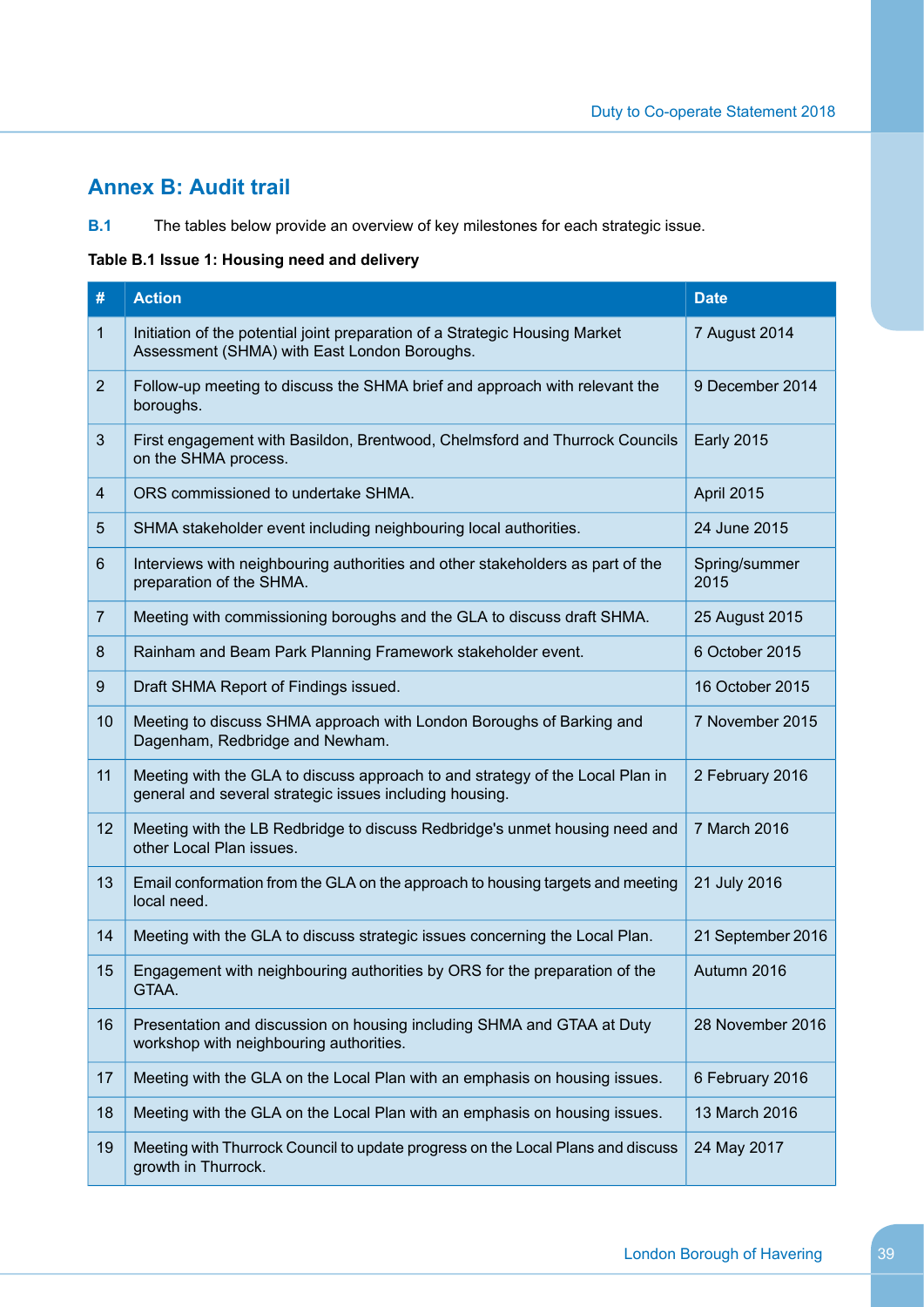|    | <b>Action</b>                                                                                  | <b>Date</b>      |
|----|------------------------------------------------------------------------------------------------|------------------|
| 20 | Attendance (with the GLA) at the South Essex Authorities DTC meeting                           | 23 Oct 2017      |
| 21 | Meeting with Basildon Council to discuss their Regulation 19 Consultation<br>Response          | 12 Dec 2017      |
| 22 | Meeting with Rochford District Council to discuss their Regulation 19 Consultation<br>Response | 20 February 2017 |

## **Table B.2 Issue 2: Employment and retail**

| #              | <b>Action</b>                                                                                                                          | <b>Date</b>       |
|----------------|----------------------------------------------------------------------------------------------------------------------------------------|-------------------|
| $\mathbf{1}$   | Attended the North East London Partnership meeting to discuss the Troubled<br>Families funding criteria and provision.                 | 19th May 2016     |
| $\overline{2}$ | Attended the North east London Partnership workshop to discuss delivery of<br>provision in boroughs.                                   | 31st May 2016     |
| 3              | Attendance of Strategic Retail Group meeting at Thurrock Council with<br>neighbouring local authorities and other retail stakeholders. | 21 September 2016 |
| $\overline{4}$ | Meeting with the GLA to discuss strategic issues concerning the Local Plan.                                                            | 21 September 2016 |
| 5              | Attended the North East London Partnership launch of the Troubled Families<br>Programme and the providers.                             | 6th December 2016 |
| 6              | Meeting with the GLA to discuss approach to employment and retail and other<br>strategic issues.                                       | 2 February 2017   |
| $\overline{7}$ | Meeting with Basildon Council to discuss their Regulation 19 Consultation<br>Response                                                  | 12 December 2017  |

## **Table B.3 Issue 3: Green Belt**

| #              | <b>Action</b>                                                                                                                          | <b>Date</b>       |
|----------------|----------------------------------------------------------------------------------------------------------------------------------------|-------------------|
| 1              | Attendance of Green Belt workshop at Epping Forest District Council.                                                                   | 8 February 2016   |
| 2              | Commissioning of Peter Brett Associates to operate as 'Critical Friends' for the<br>Green Belt Study.                                  | June 2016         |
| 3              | Discussed approach to Green Belt study with Basildon Council in Duty meeting.                                                          | 28 June 2016      |
| $\overline{4}$ | Commissioning of Peter Brett Associates and Enderby Associates to assist with<br>the parcel assessments stage of the Green Belt Study. | <b>July 2016</b>  |
| 5              | Discussed approach to Green Belt study with Thurrock Council in Duty meeting.                                                          | 15 July 2016      |
| 6              | Discussed approach to Green Belt study with Brentwood Borough Council in Duty<br>meeting.                                              | 2 August 2016     |
| $\overline{7}$ | Discussed approach to Green Belt with GLA in Duty meeting.                                                                             | 21 September 2016 |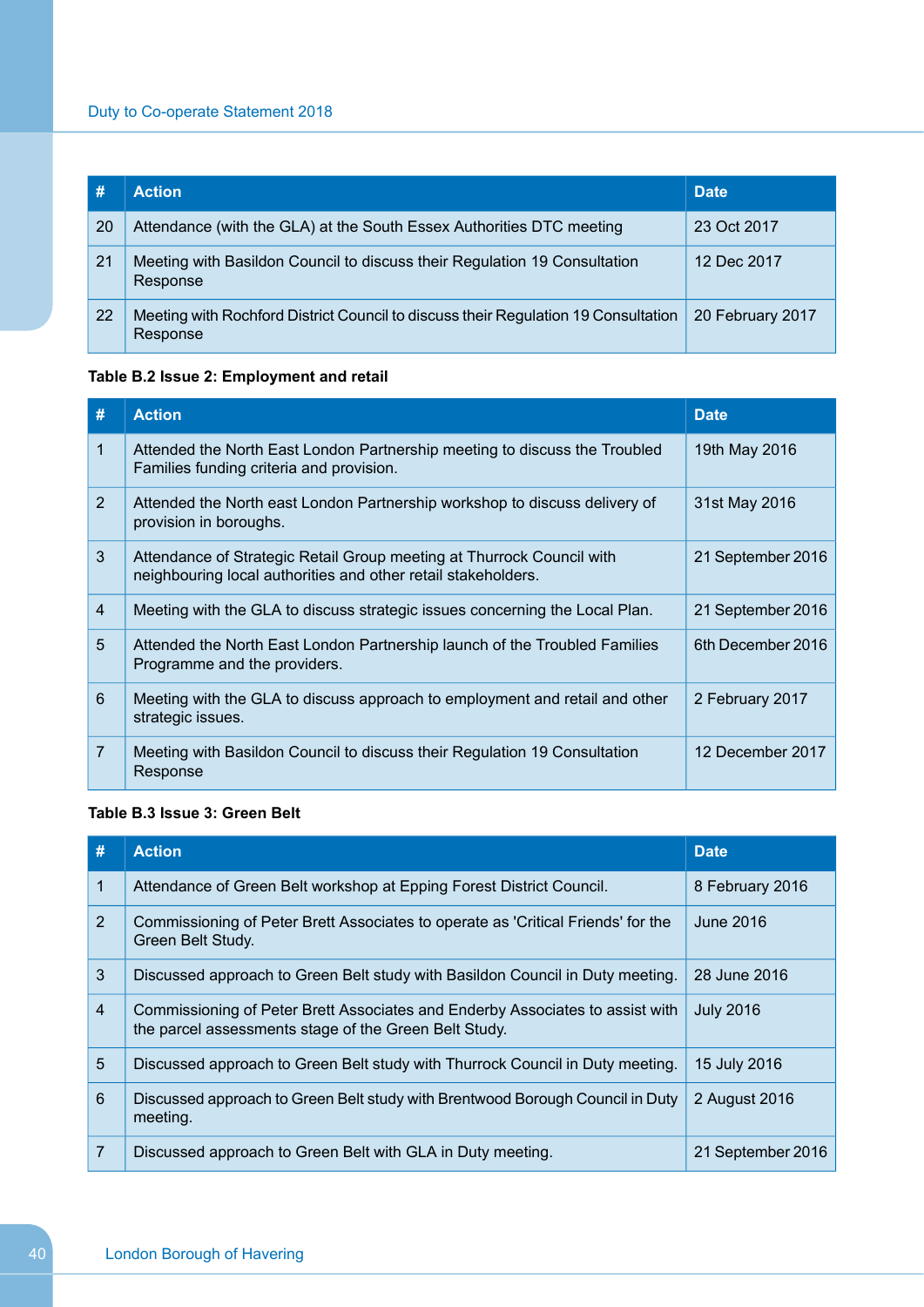| #  | <b>Action</b>                                                                                                                                                                                                                                                                                                                                        | <b>Date</b>       |
|----|------------------------------------------------------------------------------------------------------------------------------------------------------------------------------------------------------------------------------------------------------------------------------------------------------------------------------------------------------|-------------------|
| 8  | Green Belt study methodology shared with neighbouring local authorities and the<br>GLA on a confidential basis.                                                                                                                                                                                                                                      | 20 October 2016   |
| 9  | Green Belt method explained and discussed at Duty to Co-operate workshop<br>with neighbouring local authorities.                                                                                                                                                                                                                                     | 28 November 2016  |
| 10 | Final draft of Green Belt Study reviewed by 'Critical Friend' and shared with<br>Cabinet Members and Members of the Green Belt Topic Group.                                                                                                                                                                                                          | End of 2016       |
| 11 | Green Belt Study Report shared with neighbouring local authorities and the GLA<br>for information and comments.                                                                                                                                                                                                                                      | 30 January 2017   |
| 12 | Green Belt Site Assessments and Sustainability Assessement shared with the<br>GLA, LB Barking and Dagenham, LB Redbridge, LB Bexley, LB Newham, LB<br>Waltham Forest, Brentwood Borough Council, Epping Forest District Council,<br>Thurrock Council, Basildon Council, Chelmsford City Council, Essex County<br>Council, Rochford District Council. | 7th February 2018 |

## **Table B.4 Issue 4: Transport**

| #              | <b>Action</b>                                                                                                                                                                                                  | <b>Date</b>                                                                |
|----------------|----------------------------------------------------------------------------------------------------------------------------------------------------------------------------------------------------------------|----------------------------------------------------------------------------|
| $\mathbf{1}$   | Crossrail inter-London meetings.                                                                                                                                                                               | Bi-monthly                                                                 |
| $\overline{2}$ | East and South East Regional Panel with TfL and East London Boroughs to<br>discuss sub regional transport issues and TfL's strategic planning issues.                                                          | Quarterly                                                                  |
| 3              | Pan London Smarter Travel events with TfL and London Boroughs to discuss<br>School Travel planning issues across London.                                                                                       | Quarterly                                                                  |
| $\overline{4}$ | London Road Safety Council with TfL and London Boroughs to discuss road<br>safety education issues across London.                                                                                              | Quarterly                                                                  |
| 5              | Public Transport Operator Liaison Meetings (PTOLM) - Meetings with transport<br>opertators, Transport for London and other stakeholders to discuss operational<br>and strategic transport matters in Havering. | Quarterly                                                                  |
| 6              | Crossrail High Level Forum - Meeting with London Boroughs on Crossrail for<br>Members.                                                                                                                         | Annually<br>(November)                                                     |
| $\overline{7}$ | Transport for London - East London River Crossings.                                                                                                                                                            | 29 January 2015,<br>25 August 2015, 27<br>October 2015, 14<br>January 2016 |
| 8              | Meeting with London Mayor and London Boroughs to discuss infrastructure<br>requirements to support London Plan delivery.                                                                                       | 28 April 2015                                                              |
| 9              | Meeting with TfL on proposals for East London river crossings.                                                                                                                                                 | 14 January 2016                                                            |
| 10             | Meeting of Thames Gateway Strategic Group to discuss strategic transport issues<br>in the wider Thames Estuary.                                                                                                | 19 January 2016,<br>21 March 2016, 11<br>October 2016, 2                   |
|                |                                                                                                                                                                                                                | March 2017                                                                 |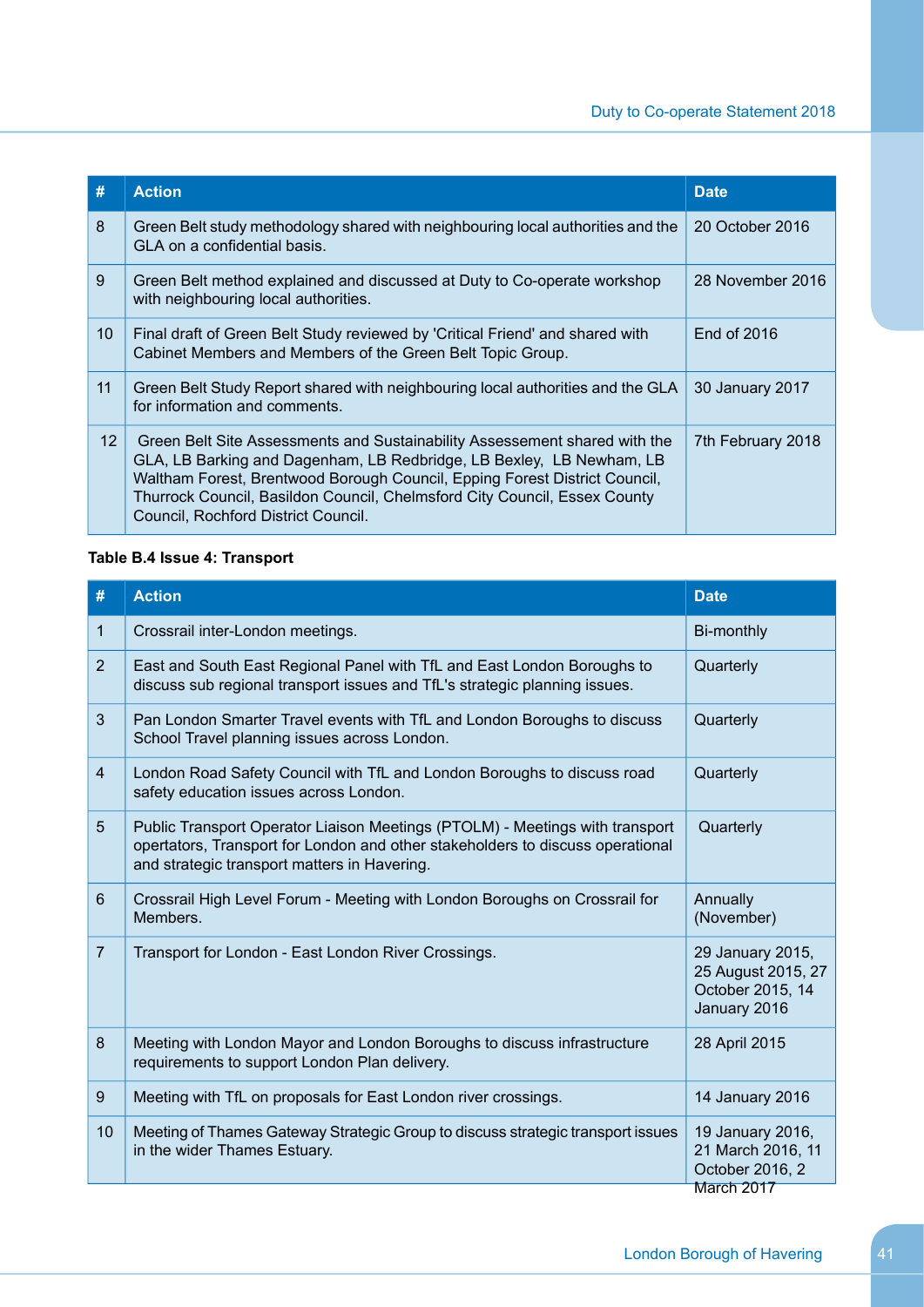## Duty to Co-operate Statement 2018

| #  | <b>Action</b>                                                                                                                                                                                                                                                          | <b>Date</b>                                             |
|----|------------------------------------------------------------------------------------------------------------------------------------------------------------------------------------------------------------------------------------------------------------------------|---------------------------------------------------------|
| 11 | Meeting of the Leader of the Council with the Crossrail Chief Executive with<br>regards to Romford Station.                                                                                                                                                            | 17 February 2016                                        |
| 12 | Meeting with Essex County Council to discuss the Local Plan including transport<br>issues and evidence.                                                                                                                                                                | 8 June 2016                                             |
| 13 | Meeting with Highways England regarding the J28/M25 scheme.                                                                                                                                                                                                            | 8 June, 11 July and<br>10 November 2016                 |
| 14 | Bilateral meetings (Members and officers) with Highways England to discuss the<br>Lower Thames project.                                                                                                                                                                | 7 January 2015, 17<br>September 2015,<br>30 August 2016 |
| 15 | Meeting (Members and officers) with Transport for London regarding Gallows<br>Corner.                                                                                                                                                                                  | 7 June 2016                                             |
| 16 | A127 Growth Corridor Workshop organised by Essex County Council.                                                                                                                                                                                                       | 18 August 2016                                          |
| 17 | Meeting with the GLA to discuss strategic issues concerning the Local Plan.                                                                                                                                                                                            | 21 September 2016                                       |
| 18 | On-going engagement and dialogue through Sub Regional Transport Panel /<br>Plan and specific meetings with individual boroughs initiated by TfL.                                                                                                                       | 28 September<br>2016, 20 February<br>2017               |
| 19 | Engagement with TfL on the preparation of transport evidence for the Local Plan.                                                                                                                                                                                       | Autumn 2016 -<br>Winter 2016/17                         |
| 20 | Havering Strategic Modelling Technical Note circulated to Essex County Council,<br>Basildon Borough Council and Brentwood Borough Council.                                                                                                                             | 17th November<br>2016                                   |
| 20 | Presentation and discussion on progress of the transport evidence at the Duty<br>to Co-operate workshop with neighbouring authorities and TfL.                                                                                                                         | 28 November 2016                                        |
| 21 | Meeting with Transport for London to discuss strategic transport aspirations for<br>the borough.                                                                                                                                                                       | 3 November 2016,<br>31 March 2017                       |
| 22 | Havering Strategic Modelling Technical Note sent to Highways England                                                                                                                                                                                                   | 16th January 2017                                       |
| 23 | Meeting with Transport for London, Essex County Council, Highways England<br>and the Council's Highways Department on the Local Plan, the Council's strategic<br>transport aspirations and transport modelling.                                                        | 19 January 2017                                         |
| 24 | Senior management engagement with London Borough of Bexley to discuss<br>strategic transport interventions.                                                                                                                                                            | 31 January 2017                                         |
| 25 | Agreed to progress a Statement of Common Ground on Transport issues with<br>Essex County Council, neighbouring Essex authorities and Thurrock Council in<br>a meeting on the Local Plan.                                                                               | 22 March 2017                                           |
| 26 | Meeting with Essex County Council, London Borough of Havering, Basildon<br>Borough Council, Brentwood Borough Council, Rochford District Council, Southend<br>on Sea Council, Transport for London, to discuss wider A127 corridor from<br>Gallows Corner to Southend. | 27th April 2017                                         |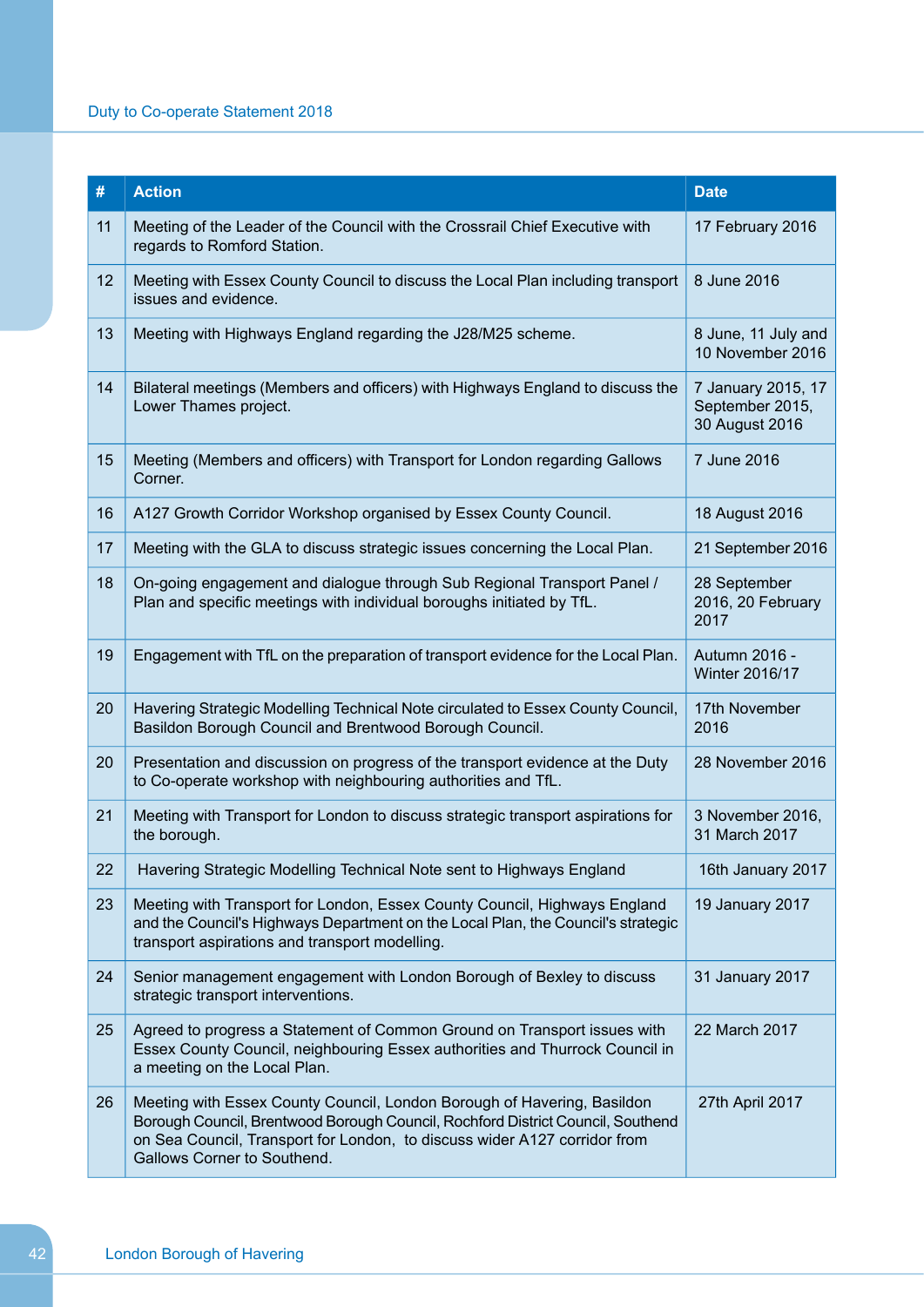| #  | <b>Action</b>                                                                                                                                                                                                                                                                               | <b>Date</b>            |
|----|---------------------------------------------------------------------------------------------------------------------------------------------------------------------------------------------------------------------------------------------------------------------------------------------|------------------------|
| 25 | Draft Statement of Common Ground circulated with Essex County Council,<br>neighbouring Essex authorities, Thurrock Council and Highways England for<br>comments.                                                                                                                            | 22 May 2017            |
| 26 | Meeting with Thurrock Council to discuss transport issues and progress on both<br>Local Plans.                                                                                                                                                                                              | 24 May 2017            |
| 27 | Draft Transport Topic Paper shared with Essex County Council, neighbouring<br>Essex authorities, Thurrock Council and Highways England.                                                                                                                                                     | 26 May 2017            |
| 28 | Havering Strategic Modelling Technical Note which forms part of the Transport<br>Evidence Base for the Local PLan sent to Thurrock Council.                                                                                                                                                 | 26th May 2017          |
| 29 | Statement of Common Ground circulated to TfL and the GLA to establish whether<br>these organisations would be willing to formally endorse it.                                                                                                                                               | 31st May 2017          |
| 30 | Castle Point Borough Council, Rochford District Council and Southend-on-Sea<br>Council invited to join the Statement of Common Ground                                                                                                                                                       | 7th July 2017          |
| 31 | Final draft of Statement of Common Ground circulated to Essex County Council,<br>Brentwood Borough Council, Basildon Borough Council, Castle Point Borough,<br>Rochford District Council, Southend on Sea Council, and Highways England for<br>formal sign off. (Refer to Annex E)          | 11th September<br>2017 |
| 32 | GLA confirm Mayoral position on Statement of Common Ground                                                                                                                                                                                                                                  | 19th December<br>2017  |
| 33 | Meeting with Highways England to discuss Local Plan Reg 19 comments                                                                                                                                                                                                                         | 8th January 2018       |
| 34 | Meeting with Essex County Council, London Borough of Havering, Basildon<br>Borough Council, Brentwood Borough Council, Rochford District Council, Southend<br>on Sea Council, Transport for London, and Highways England to discuss wider<br>A127 corridor from Gallows Corner to Southend. | 19th January 2018      |

## **Table B.5 Issue 5: Infrastructure**

| #              | <b>Action</b>                                                                                                                                                                                                                                                                                                  | <b>Date</b>                            |
|----------------|----------------------------------------------------------------------------------------------------------------------------------------------------------------------------------------------------------------------------------------------------------------------------------------------------------------|----------------------------------------|
|                | Engagement with infrastructure providers regarding the Infrastructure Delivery<br>Plan.                                                                                                                                                                                                                        | Throughout<br>2016-2017                |
| 2              | Engagement with Public Health officers on the Health Impact Assessment.                                                                                                                                                                                                                                        | Spring 2016                            |
| 3              | Contact with Havering CCG, Public Health department, Local Transport Authority,<br>Lead Local Flood Authority, other departments at the Council and external<br>providers to gain insight in the future infrastructure needs in the borough as part<br>of the preparation of the Infrastructure Delivery Plan. | Summer 2016 -<br><b>Winter 2016/17</b> |
| $\overline{4}$ | Meeting with the GLA to discuss strategic issues concerning the Local Plan.                                                                                                                                                                                                                                    | 21 September 2016                      |
| 5              | Meeting with Havering CCG and HUDU to jointly produce evidence regarding<br>future health provision in the borough.                                                                                                                                                                                            | 21 November 2016                       |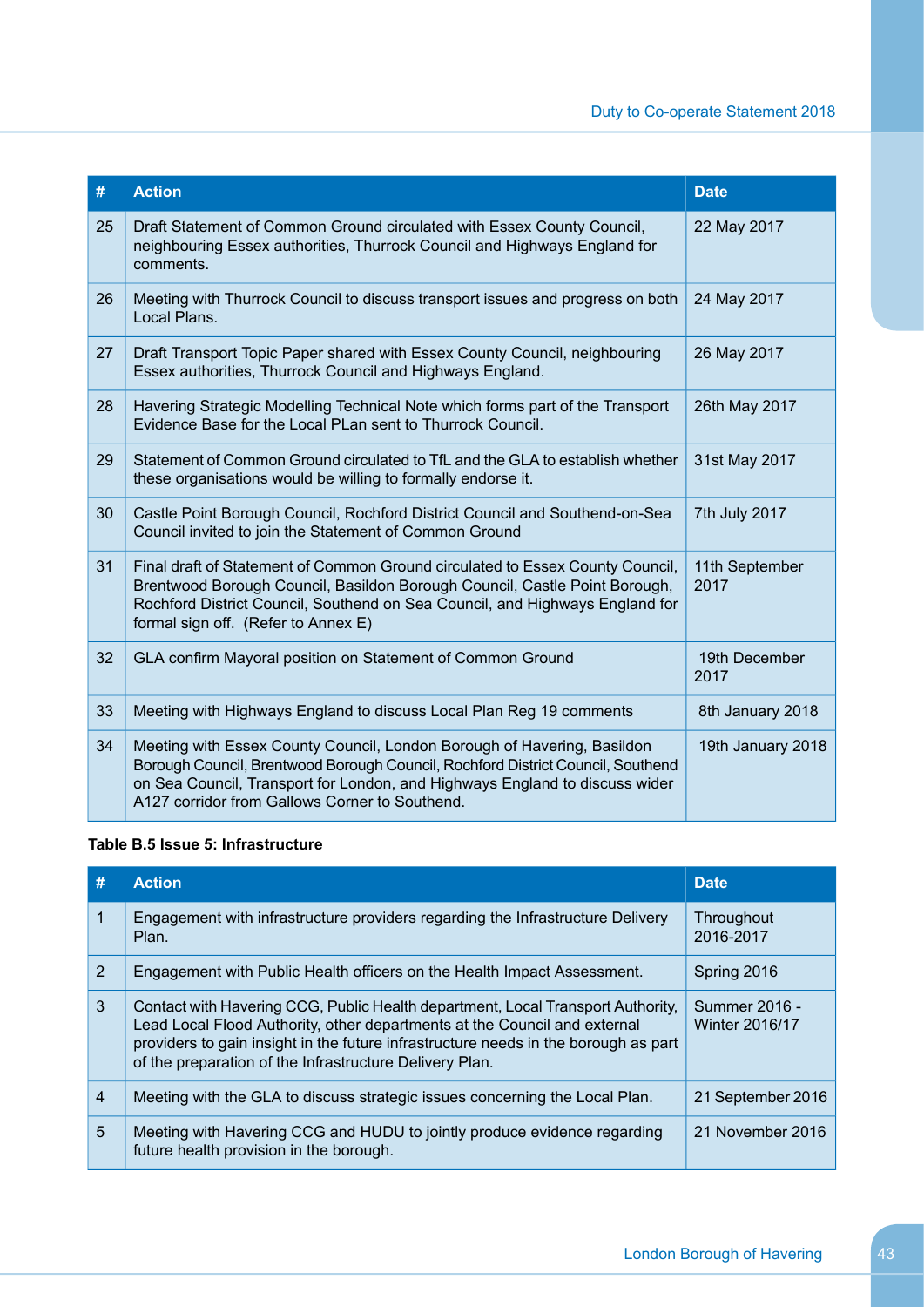|    | <b>Action</b>                                                                                                                                               | <b>Date</b>     |
|----|-------------------------------------------------------------------------------------------------------------------------------------------------------------|-----------------|
| -6 | Meeting with Havering CCG and the Council's Public Health team regarding the<br>provision of sexual health facilities in the borough.                       | 31 January 2017 |
|    | Follow up meeting with the Havering CCG and the Council's Public Health team<br>to update on the evidence regarding future health provision in the borough. | 31 January 2017 |

## **Table B.6 Issue 6: Flood risk and rivers**

| #              | <b>Action</b>                                                                                                                                                 | <b>Date</b>       |
|----------------|---------------------------------------------------------------------------------------------------------------------------------------------------------------|-------------------|
| $\mathbf{1}$   | Strategic Flood Risk Assessment agreed with the Environment Agency (EA) and<br>published on the Council's website.                                            | October 2014      |
| $\overline{2}$ | Agreed to update the 2014 Strategic Flood Risk Assessment Level 1 and Annex<br>on strategic development areas (SFRA) in a meeting with the EA.                | 14 March 2016     |
| 3              | Commissioning of the update of the SFRA to Jacobs consultants.                                                                                                | March 2016        |
| $\overline{4}$ | Progress on the SFRA and other issues for the Local Plan were discussed in a<br>meeting with the Environment Agency.                                          | 29 June 2016      |
| 5              | First draft of the SFRA was shared with the EA and with officers at the Council<br>representing the Local Flood Authority.                                    | August 2016       |
| $\overline{7}$ | Draft version of the SFRA was agreed with officers of the Council representing<br>the Local Flood Authority and by officers leading on the two Housing Zones. | September 2016    |
| 8              | Meeting with the GLA to discuss strategic issues concerning the Local Plan.                                                                                   | 21 September 2016 |
| 9              | Meeting with the Council and EA to discuss the final draft SFRA Level 1 and<br>annex, and Local Plan policies.                                                | 28 October 2016   |
| 10             | Final version of the SFRA was approved by the EA.                                                                                                             | 16 December 2016  |
| 11             | Draft Local Plan policies related to flooding and the environment were shared<br>with the EA for comments.                                                    | 23 December 2016  |
| 12             | Comments on draft policies received from the EA with suggested amendments.                                                                                    | 12 January 2017   |
| 13             | SFRA published on the Council's website and shared with neighbouring local<br>authorities and other key bodies.                                               | 19 December 2017  |
| 14             | Lead Local Flood Authority Tri-borough meeting between the Council, the London<br>Borough's of Barking and Dagenham and Redbridge and the Environment Agency. | 8 June 2017       |
| 15             | Email contact with the Marine Management Organisation to update on the South<br>East Marine Plan progress as well as the Local Plan.                          | 27 June 2017      |

## **Table B.7 Issue 7: Natural environment**

| # | <b>Action</b>                                                                                                                                                | <b>Date</b>    |
|---|--------------------------------------------------------------------------------------------------------------------------------------------------------------|----------------|
|   | Engagement with neighbouring local authorities, statutory bodies and locally<br>active partnerships for the production of the Green Infrastructure Strategy. | Winter 2015/16 |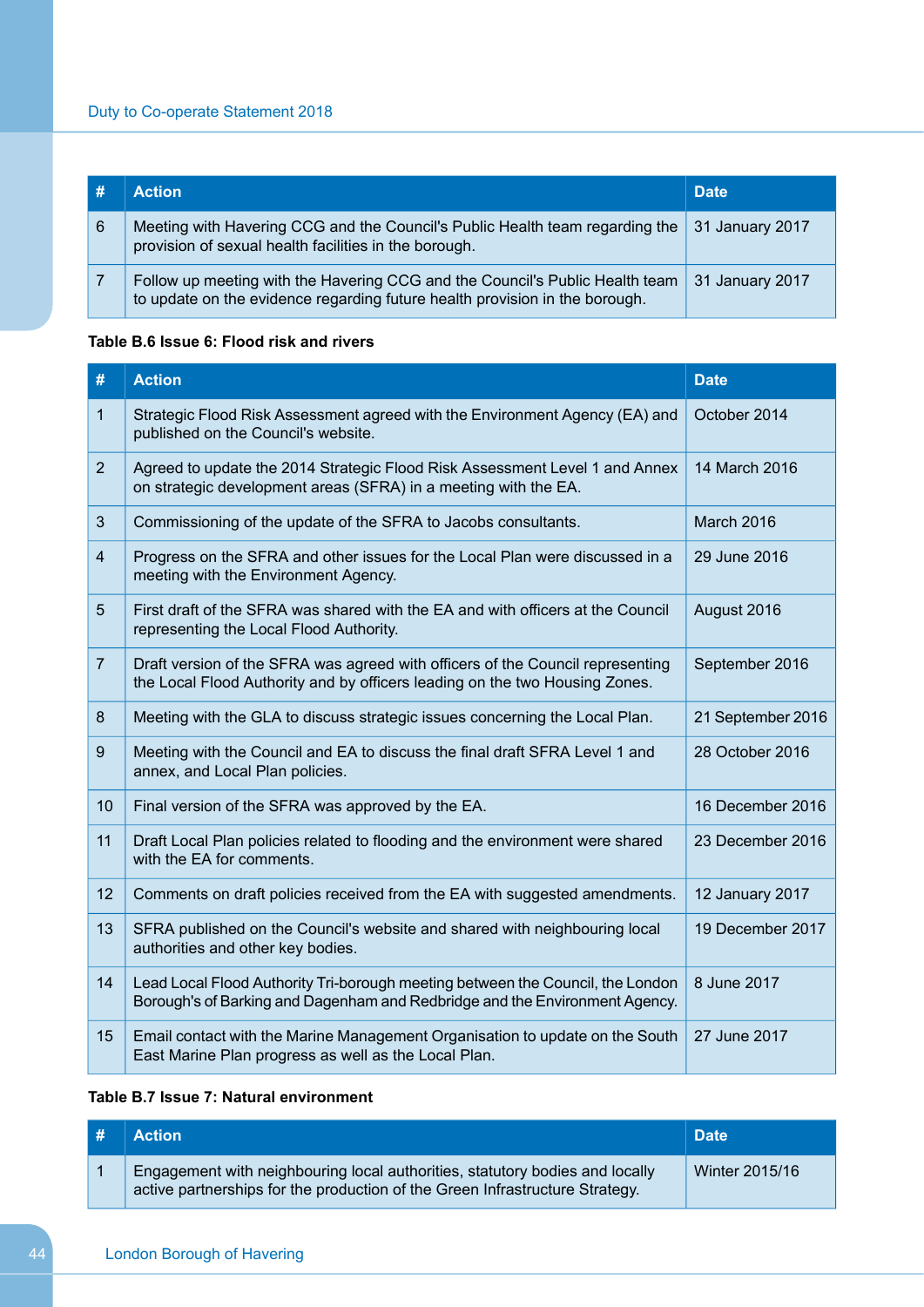| #              | <b>Action</b>                                                                                                                                                                        | <b>Date</b>       |
|----------------|--------------------------------------------------------------------------------------------------------------------------------------------------------------------------------------|-------------------|
| $\overline{2}$ | Contact with the GLA to clarify position regarding Local Nature Partnership in<br>London.                                                                                            | <b>June 2016</b>  |
| 3              | Contact with the Thames Gateway LNP to discuss engagement throughout the<br>Local Plan process.                                                                                      | <b>June 2016</b>  |
| $\overline{4}$ | Email contact with Natural England to update on Local Plan progress and how<br>the issues raised during Reg 18 response have been addressed.                                         | <b>June 2016</b>  |
| 5              | Workshop with the GLA and officers from different departments to present the<br>Green Infrastructure Strategy and discuss the approach to Green Infrastructure<br>in the Local Plan. | 18 July 2016      |
| 6              | Meeting with the GLA to discuss strategic issues concerning the Local Plan.                                                                                                          | 21 September 2016 |
| $\overline{7}$ | Telcon with Natural England to provide an update on the Local Plan and its<br>strategy and agree steps for further engagement.                                                       | 23 January 2017   |
| 8              | Meeting with Havering Wildlife Project to discuss the approach to the natural<br>environment in the Local Plan.                                                                      | 25 January 2017   |
| 9              | Email from Natural England expressing broad support for 'Green Places' policies.                                                                                                     | 13 March 2017     |
| 10             | Confirmation from the London Wildlife Sites Board for support for the promotion<br>of the North Ockendon Pit to the Metropolitan level.                                              | 27 March 2017     |
| 11             | Draft Habitat Regulations Assessment report shared with neighbouring authorities.                                                                                                    | 13 April 2017     |
| 12             | Comments received via email from Natural England on the draft Habitat<br>Regulations Assessment expressing support for the approach.                                                 | 9 June 2016       |
| 13             | Support from Barking and Dagenham regarding promotion of Beam Valley SINC<br>to SMI.                                                                                                 | 20 June 2016      |

## **Table B.8 Issue 8: Minerals**

|    | <b>Action</b>                           | <b>Date</b>     |
|----|-----------------------------------------|-----------------|
|    | London Aggregate Working Party meeting. | 8 January 2016  |
|    | London Aggregate Working Party meeting. | 5 August 2016   |
| -3 | London Aggregate Working Party meeting. | 2 December 2016 |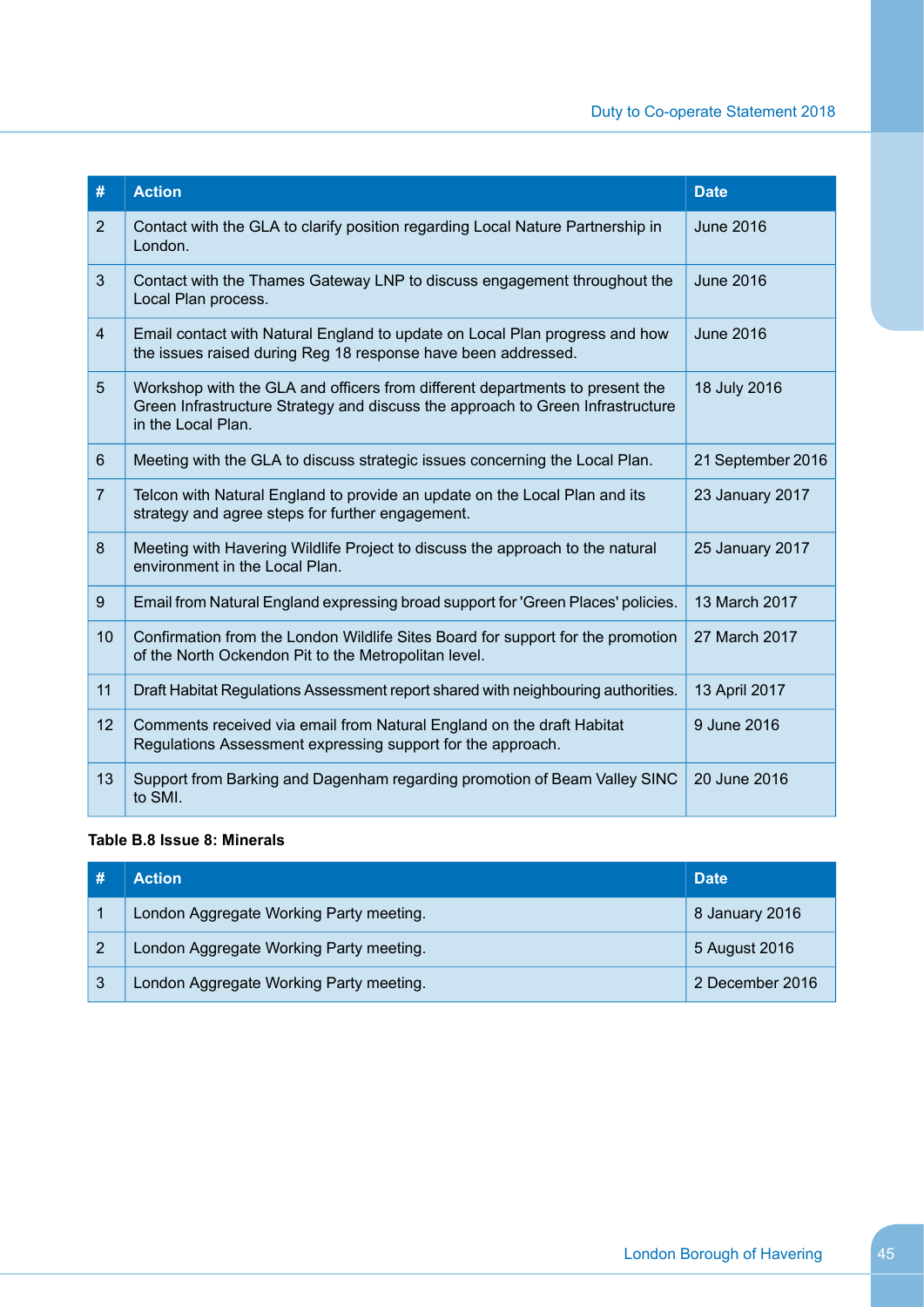## <span id="page-47-0"></span>**Annex C: London Plan context**

- **C.1** Strategic issues covered in the London Plan that the Havering Local Plan cannot change include:
	- The minimum 10 year housing target for Havering 11,700 dwellings as a rolling target  $\bullet$
	- The identification of London Riverside as an opportunity area
	- The classification of the metropolitan and district centres:
		- Romford Metropolitan Centre  $\bullet$
		- District centres of Collier Row, Elm Park, Harold Hill, Hornchurch, Rainham and Upminster.  $\overline{\phantom{a}}$
	- The designation of Strategic Industrial Locations:
		- Harold Hill Industrial Estate
		- King George Close Estate, Romford
		- Rainham Employment Area  $\Delta$
	- Identification of Havering as a Strategic Outer London Development Centre
	- Location of Havering within the Thames Gateway National Growth Area
	- Strategic benchmarks for specialist accommodation for older people in Havering, set at 135 for private sale, 50 for intermediate sale and 0 for affordable rent
	- The identification of Havering as a Mineral Planning Authority in London with a landbank appointment of at least 1.75 million tonnes of land won aggregates up to 2031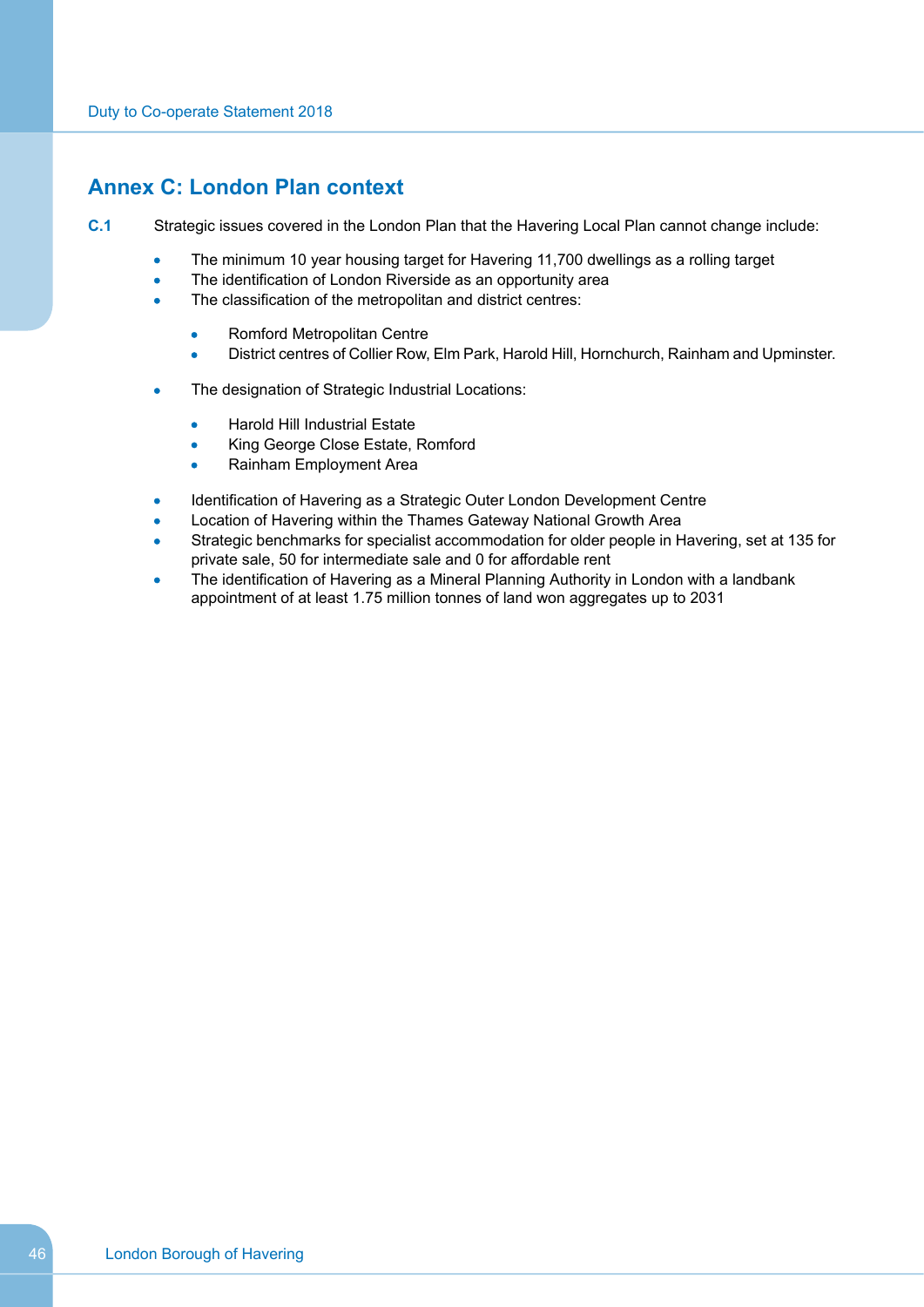# <span id="page-48-0"></span>**Annex D: Statement of Common Ground - LB Redbridge**

**D.1** *Refer to separate document*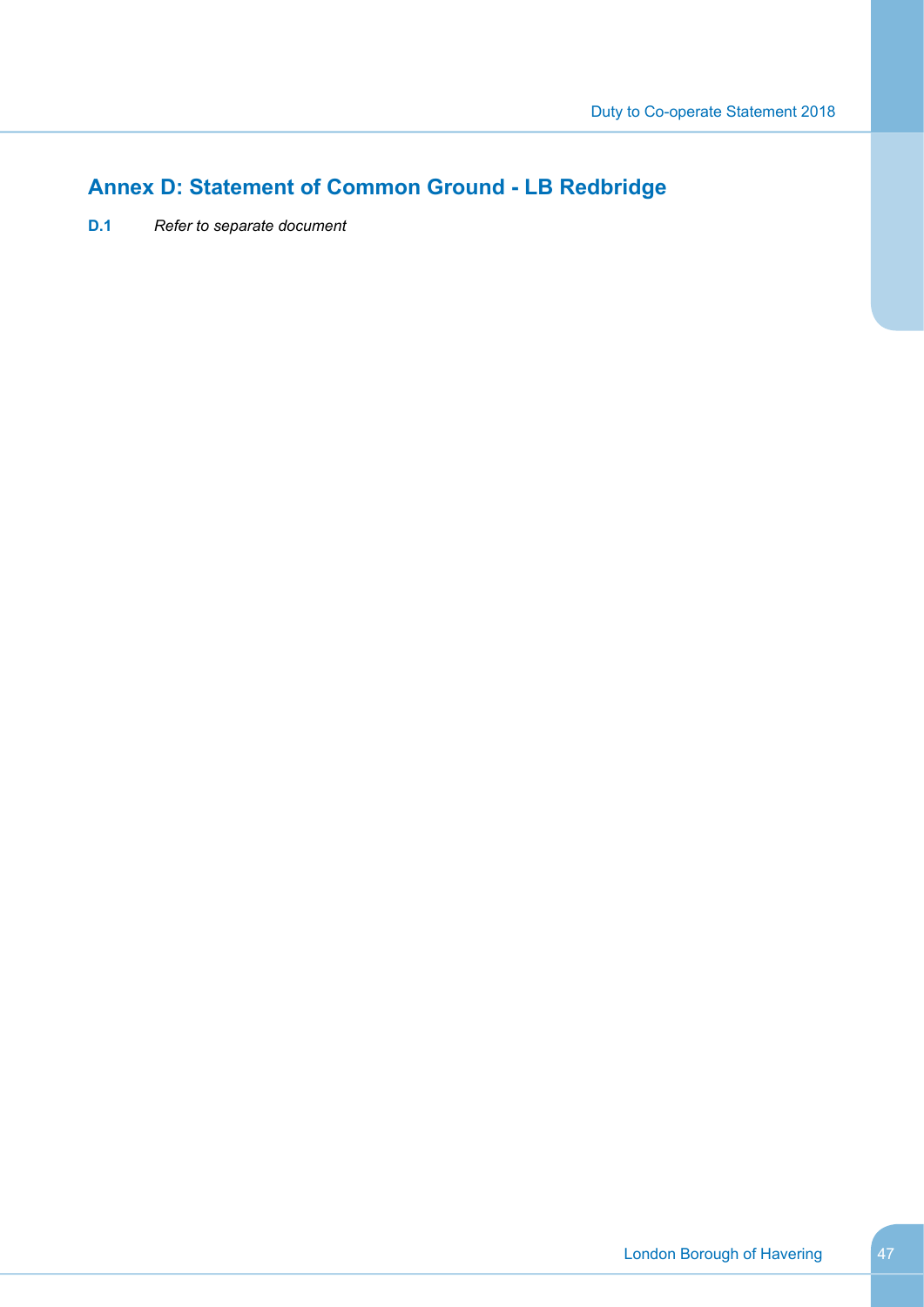# <span id="page-49-0"></span>**Annex E: Statement of Common Ground - Transport**

**E.1** *Refer to separate document*